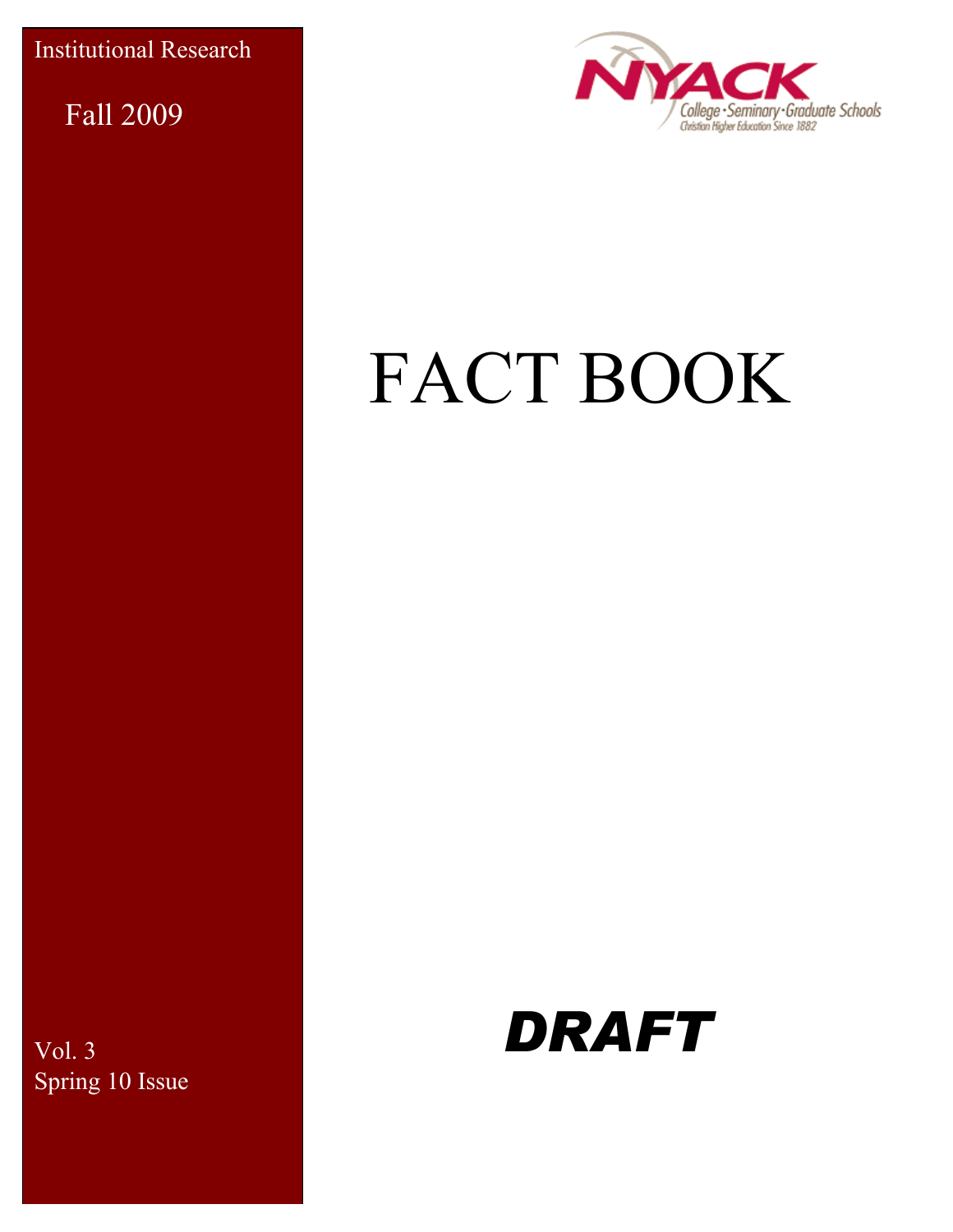# **TABLE OF CONTENTS**

| Figure 4- Degree Seeking Full Time Undergraduate Men by Race/Ethnicity and year<br>Figure 5- Degree Seeking Full Time Undergraduate Women by Race/Ethnicity and year<br>Table 6- Fall 2009 Master of Divinity Student Enrollment by Selected Variables<br>Figure 18- First Time, Full Time, Degree Seeking Freshmen by Race/Ethnicity & Year |  |
|----------------------------------------------------------------------------------------------------------------------------------------------------------------------------------------------------------------------------------------------------------------------------------------------------------------------------------------------|--|
|                                                                                                                                                                                                                                                                                                                                              |  |
|                                                                                                                                                                                                                                                                                                                                              |  |
|                                                                                                                                                                                                                                                                                                                                              |  |
|                                                                                                                                                                                                                                                                                                                                              |  |
|                                                                                                                                                                                                                                                                                                                                              |  |
|                                                                                                                                                                                                                                                                                                                                              |  |
|                                                                                                                                                                                                                                                                                                                                              |  |
|                                                                                                                                                                                                                                                                                                                                              |  |
|                                                                                                                                                                                                                                                                                                                                              |  |
|                                                                                                                                                                                                                                                                                                                                              |  |
|                                                                                                                                                                                                                                                                                                                                              |  |
|                                                                                                                                                                                                                                                                                                                                              |  |
|                                                                                                                                                                                                                                                                                                                                              |  |
|                                                                                                                                                                                                                                                                                                                                              |  |
|                                                                                                                                                                                                                                                                                                                                              |  |
|                                                                                                                                                                                                                                                                                                                                              |  |
|                                                                                                                                                                                                                                                                                                                                              |  |
|                                                                                                                                                                                                                                                                                                                                              |  |
|                                                                                                                                                                                                                                                                                                                                              |  |
|                                                                                                                                                                                                                                                                                                                                              |  |
|                                                                                                                                                                                                                                                                                                                                              |  |
|                                                                                                                                                                                                                                                                                                                                              |  |
|                                                                                                                                                                                                                                                                                                                                              |  |
|                                                                                                                                                                                                                                                                                                                                              |  |
|                                                                                                                                                                                                                                                                                                                                              |  |
|                                                                                                                                                                                                                                                                                                                                              |  |
|                                                                                                                                                                                                                                                                                                                                              |  |
|                                                                                                                                                                                                                                                                                                                                              |  |
|                                                                                                                                                                                                                                                                                                                                              |  |
|                                                                                                                                                                                                                                                                                                                                              |  |
|                                                                                                                                                                                                                                                                                                                                              |  |
|                                                                                                                                                                                                                                                                                                                                              |  |
|                                                                                                                                                                                                                                                                                                                                              |  |
|                                                                                                                                                                                                                                                                                                                                              |  |
|                                                                                                                                                                                                                                                                                                                                              |  |
|                                                                                                                                                                                                                                                                                                                                              |  |
|                                                                                                                                                                                                                                                                                                                                              |  |
|                                                                                                                                                                                                                                                                                                                                              |  |
|                                                                                                                                                                                                                                                                                                                                              |  |
|                                                                                                                                                                                                                                                                                                                                              |  |
|                                                                                                                                                                                                                                                                                                                                              |  |
|                                                                                                                                                                                                                                                                                                                                              |  |
|                                                                                                                                                                                                                                                                                                                                              |  |
|                                                                                                                                                                                                                                                                                                                                              |  |
|                                                                                                                                                                                                                                                                                                                                              |  |
|                                                                                                                                                                                                                                                                                                                                              |  |
|                                                                                                                                                                                                                                                                                                                                              |  |
|                                                                                                                                                                                                                                                                                                                                              |  |
| Table 19- Tuition & Fee Schedule for Nyack College Traditional Undergraduate Degree Programs                                                                                                                                                                                                                                                 |  |
| Figure 29-Tuition & Fee Total Base Charges for Full Time Nyack College Resident Student                                                                                                                                                                                                                                                      |  |
|                                                                                                                                                                                                                                                                                                                                              |  |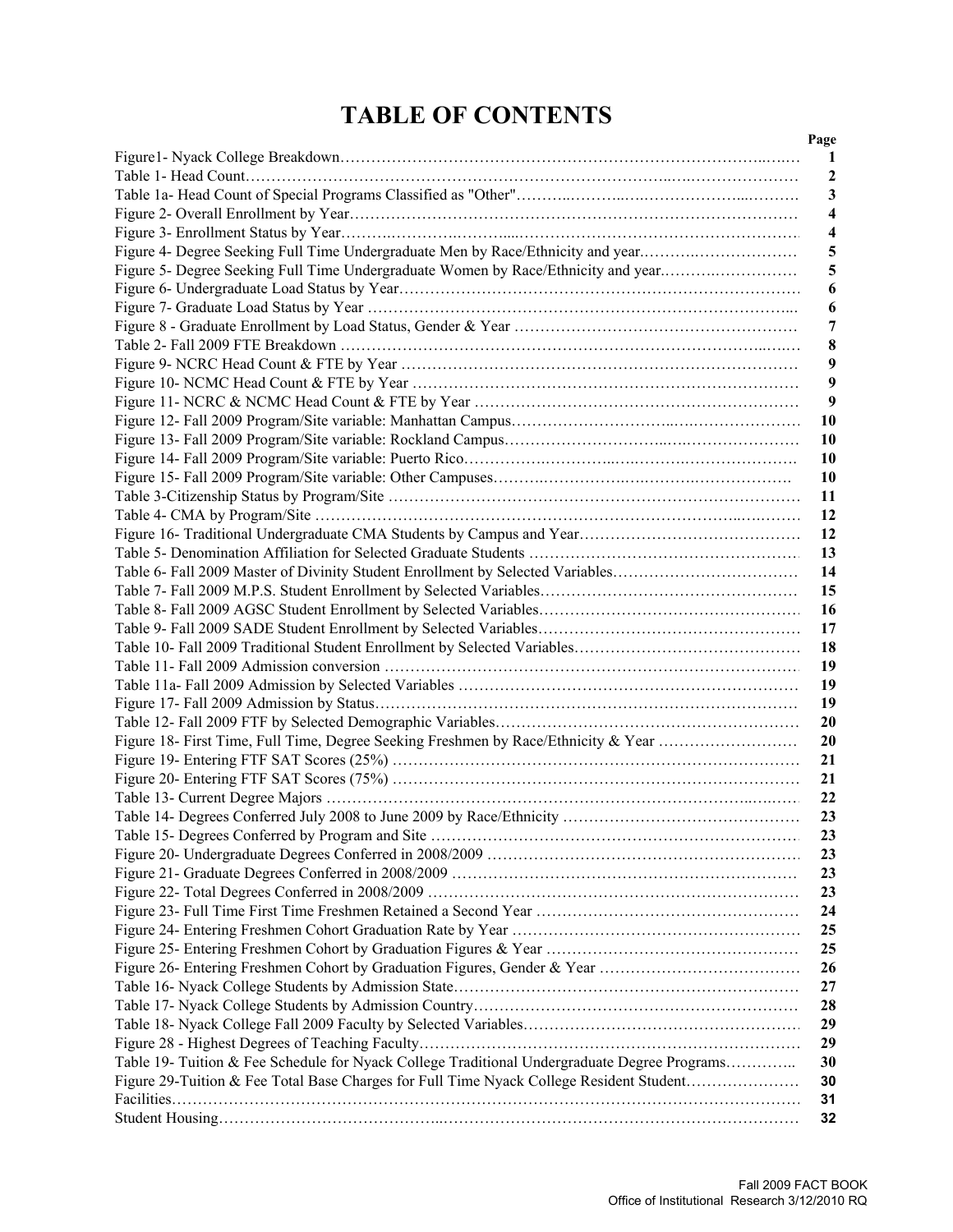**Figure 1 Fall 2009 Enrollment Breakdown**



\* Included in 67 Audit Non-Matric missing, 1 undergraduate and 66 graduates

#### **Key**

MDIV - Master of Divinity AGSC - Alliance Graduate School of Counseling MPS - Master of Professional Studies OM - Organizational Management Traditional - Students who enter college (usually from H.S.) having fewer than 60 credits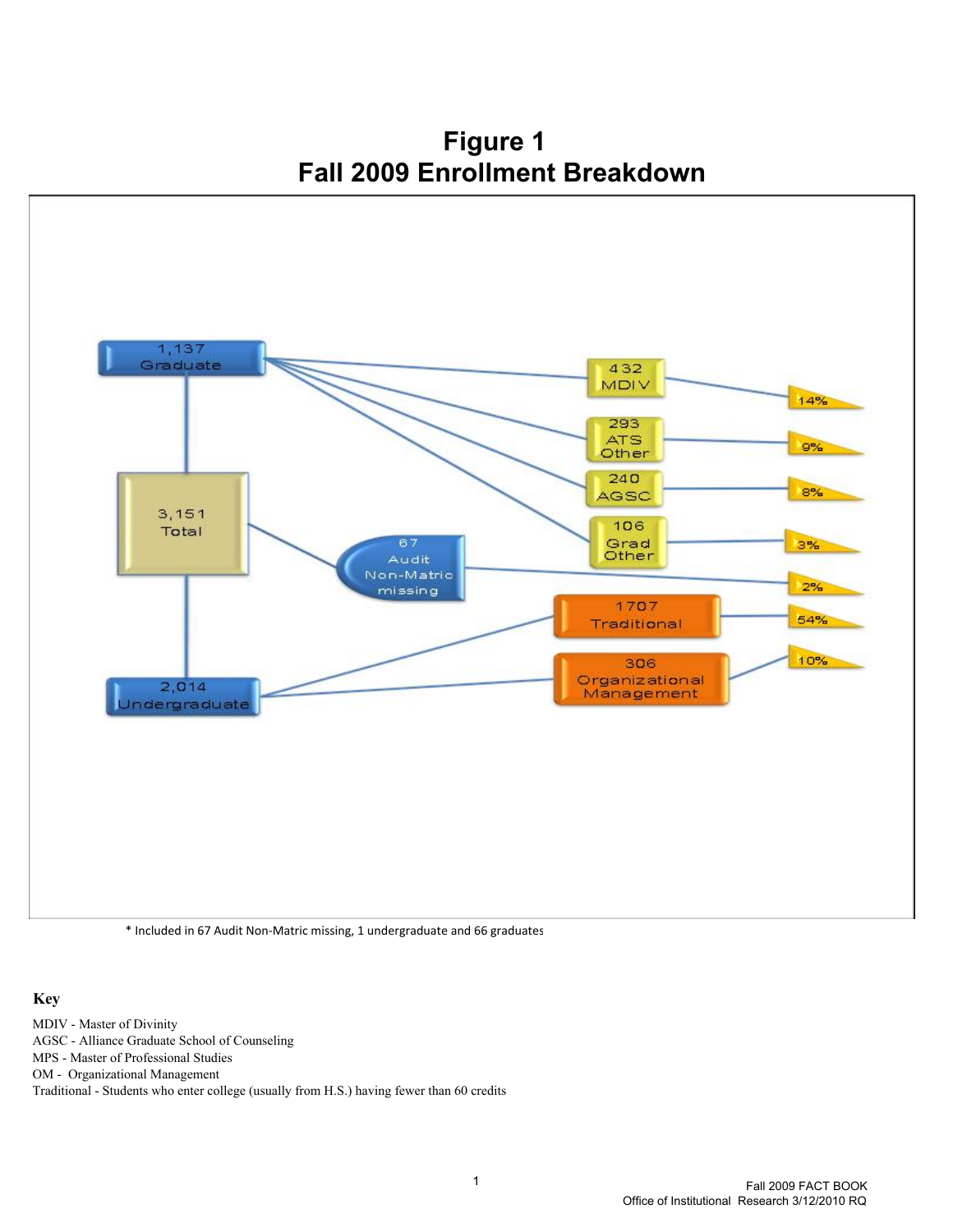# **Table 1 NYACK COLLEGE FALL 2009 HEAD COUNT (N=3,151)**

|                               |              |              | Under-         |            |                              |         |                  |             |                |         | <b>Graduate Programs</b> |             |                  |            | <b>Audit, Non</b> |             |
|-------------------------------|--------------|--------------|----------------|------------|------------------------------|---------|------------------|-------------|----------------|---------|--------------------------|-------------|------------------|------------|-------------------|-------------|
| <b>Enrollment Categories</b>  | <b>Total</b> |              | graduate       |            | Organizational<br>Leadership |         | Other            |             | <b>AGSC</b>    |         | M.DIV.                   |             | <b>Other ATS</b> |            | <b>Matric</b>     |             |
|                               |              |              |                |            |                              |         | <b>Programs</b>  |             |                |         |                          |             | <b>Programs</b>  |            | <b>Undecided</b>  |             |
| <b>Total Head Count</b>       |              |              |                |            |                              |         |                  |             |                |         |                          |             |                  |            |                   |             |
|                               | N            | %            | N              | $\%$       | N                            | $\%$    | $\boldsymbol{N}$ | %           | N              | %       | $\pmb N$                 | %           | N                | %          | N                 | %           |
| Gender                        | 3,151        |              | 1,707          |            | 306                          |         | 106              |             | 240            |         | 432                      |             | 293              |            | 67                |             |
| Male                          | 1,337        | 42.4         | 736            | 43.1       | 116                          | 37.9    | 22               | 20.8        | 40             | 16.7    | 244                      | 56.5        | 141              | 48.1       | 38                | 56.7        |
| Female                        | 1,814        | 57.6         | 971            | 56.9       | 190                          | 62.1    | 84               | 79.2        | 200            | 83.3    | 188                      | 43.5        | 152              | 51.9       | 29                | 43.3        |
| <b>Race/Ethnicity</b>         |              |              |                |            |                              |         |                  |             |                |         |                          |             |                  |            |                   |             |
| <b>Black</b>                  | 1,091        | 34.6         |                | $532$ 31.2 | 183                          | 59.8    | 62               | 58.5        | 87             | 36.3    |                          | 159 36.8    |                  | 58 19.8    | 10                | 14.9        |
| White                         | 697          | 22.1         |                | 448 26.2   | 57                           | 18.6    | 10               | 9.4         | 56             | 23.3    | 58                       | 13.4        |                  | 52 17.7    | 16                | 23.9        |
| Hispanic                      | 709          | 22.5         | 426            | 25.0       | 42                           | 13.7    | 8                | 7.5         | 46             | 19.2    | 71                       | 16.4        |                  | 102 34.8   | 14                | 20.9        |
| Asian/Pacific Islander        | 354          | 11.2         | 135            | 7.9        | 4                            | 1.3     | 3                | 2.8         | 33             | 13.8    | 105                      | 24.3        | 53               | 18.1       | 21                | 31.3        |
| Non-Resident Alien            | 96           | 3.0          | 54             | 3.2        | 0                            | 0.0     | $\overline{c}$   | 1.9         | 3              | 1.3     | 14                       | 3.2         | 21               | 7.2        | $\boldsymbol{2}$  | 3.0         |
| Native American Indian        | 15           | 0.5          | 10             | 0.6        | 0                            | 0.0     | $\mathbf{1}$     | 0.9         | $\mathbf{1}$   | 0.4     | 3                        | 0.7         | 0                | 0.0        | $\mathbf 0$       | $0.0\,$     |
| Inter-racial                  | 85           | 2.7          | 55             | 3.2        | 11                           | 3.6     | $\mathbf 0$      | 0.0         | $\overline{7}$ | 2.9     | $\overline{7}$           | 1.6         | 5                | 1.7        | $\mathbf 0$       | $0.0\,$     |
| Unknown/Unclassified          | 104          | 3.3          | 47             | 2.8        | 9                            | 2.9     | 20               | 18.9        | $\overline{7}$ | 2.9     | 15                       | 3.5         | $\overline{2}$   | 0.7        | $\overline{4}$    | 6.0         |
| <b>AGE</b>                    |              |              |                |            |                              |         |                  |             |                |         |                          |             |                  |            |                   |             |
| 19 & Younger                  | <b>389</b>   | 12.3         | 389            | 22.8       | 0                            | 0.0     | $\pmb{0}$        | 0.0         | $\mathbf 0$    | 0.0     | $\mathbf{0}$             | $0.0\,$     | $\mathbf 0$      | 0.0        | $\mathbf 0$       | $0.0\,$     |
| $20 - 25$                     | 986          | 31.3         | 852            | 49.9       | 20                           | 6.5     | $\overline{5}$   | 4.7         | 31             | 12.9    | 45                       | 10.4        | 30               | 10.2       | 3                 | 4.5         |
| 26-30                         | 379          | $12.0$       | 157            | 9.2        | 25                           | 8.2     | 17               | 16.0        | 45             | 18.8    | 83                       | 19.2        |                  | $42$ 14.3  | 10                | 14.9        |
| 31-35                         | 280          | 8.9          | 68             | 4.0        | 43                           | 14.1    | 14               | 13.2        | 29             | 12.1    | 74                       | 17.1        | 45               | 15.4       | $\overline{7}$    | 10.4        |
| 36-40                         | 260          | 8.3          | 72             | 4.2        | 43                           | 14.1    | 16               | 15.1        | 27             | 11.3    | 53                       | 12.3        | 39               | 13.3       | 10                | 14.9        |
| 41-45                         | 263          | 8.3          | 64             | 3.7        | 62                           | 20.3    | 12               | 11.3        | 27             | 11.3    | 58                       | 13.4        | 34               | 11.6       | 6                 | 9.0         |
| 46-50                         | 232          | 7.4          | 44             | 2.6        | 63                           | 20.6    | 17               | 16.0        | 23             | 9.6     | 38                       | 8.8         | 37               | 12.6       | 10                | 14.9        |
| 51-55                         | 198          | 6.3          | 30             | 1.8        | 35                           | 11.4    | 12               | 11.3        | 39             | 16.3    | 44                       | 10.2        | 31               | 10.6       | $\overline{7}$    | 10.4        |
| 56-60                         | 105          | 3.3          | 22             | 1.3        | 12                           | 3.9     | 8                | 7.5         | 15             | 6.3     | 23                       | 5.3         | 17               | 5.8        | 8                 | 11.9        |
| 61 & Older                    | 51           | 1.6          | $\overline{7}$ | 0.4        | 3                            | 1.0     | 4                | 3.8         | 4              | 1.7     | 14                       | 3.2         | 13               | 4.4        | 6                 | $9.0\,$     |
| Unknown                       | 8            | 0.3          | $\sqrt{2}$     | 0.1        | $\pmb{0}$                    | 0.0     | 1                | 0.9         | 0              | 0.0     | 0                        | 0.0         | 5                | 1.7        | $\mathbf 0$       | $0.0\,$     |
| <b>Mean age</b>               | 32           |              | 25             |            | 41                           |         | 41               |             | 39             |         | 39                       |             | 40               |            | 44                |             |
| Median age                    | 28           |              | 21             |            | 42                           |         | 41               |             | 38             |         | 37                       |             | 39               |            | 43                |             |
| <b>Marital Status</b>         |              |              |                |            |                              |         |                  |             |                |         |                          |             |                  |            |                   |             |
| Married                       | 825          | 26.2         | 174            | 10.2       | 148                          | 48.4    | 18               | 17.0        | 89             | 37.1    | 192                      | 44.4        | 161              | 54.9       | 43                | 64.2        |
| Single                        | 2,267        | 71.9         | 1520           | 89.0       | 151                          | 49.3    | 59               | 55.7        | 148            | 61.7    |                          | $235$ 54.4  | 130              | 44.4       | 24                | 35.8        |
| Unknown                       | 59           | 1.9          | 13             | 0.8        | $\overline{7}$               | 2.3     | 29               | 27.4        | 3              | 1.3     | 5                        | 1.2         | $\sqrt{2}$       | 0.7        | $\Omega$          | $0.0\,$     |
| <b>Classification</b>         |              |              |                |            |                              |         |                  |             |                |         |                          |             |                  |            |                   |             |
| Freshmen                      |              | 646 20.5     |                | $645$ 37.8 | $\overline{0}$               | 0.0     | $\pmb{0}$        | $0.0\,$     | 0              | 0.0     | 0                        | 0.0         | 1                | 0.3        | $\mathbf 0$       | $0.0\,$     |
| Sophomore                     | 430          | 13.6         |                | 430 25.2   | $\overline{0}$               | $0.0\,$ | 0                | $0.0\,$     | 0              | $0.0\,$ | 0                        | $0.0\,$     | 0                | $0.0\,$    | $\mathbf 0$       | $0.0\,$     |
| Junior                        |              | $371$ 11.8   |                | $371$ 21.7 | 0                            | $0.0\,$ | $\pmb{0}$        | $\pmb{0.0}$ | 0              | 0.0     | 0                        | $0.0\,$     | 0                | $0.0\,$    | $\mathbf 0$       | $\pmb{0.0}$ |
| Senior                        | 255          | 8.1          |                | 254 14.9   | 0                            | 0.0     | $\pmb{0}$        | $0.0\,$     | $\overline{0}$ | 0.0     | $\Omega$                 | $0.0\,$     | $\mathbf 0$      | $0.0\,$    |                   | 1.5         |
| Graduate                      | $1,135$ 36.0 |              | 0              | $0.0\,$    | $\overline{0}$               | $0.0\,$ |                  | 106 100.0   | 240            | 100.0   |                          | $431$ 99.8  |                  | 292 99.7   | 66                | 98.5        |
| Organizational Leadership     | 306          | 9.7          | 0              | $0.0\,$    | 306                          | 100.0   | 0                | $0.0\,$     | 0              | 0.0     | 0                        | $\pmb{0.0}$ | 0                | $0.0\,$    | $\mathbf 0$       | $0.0\,$     |
| Unknown                       | 8            | 0.3          | $\overline{7}$ | 0.4        | 0                            | 0.0     | 0                | 0.0         | 0              | 0.0     |                          | 0.2         | 0                | 0.0        | $\mathbf 0$       | $0.0\,$     |
| <b>Load Status</b>            |              |              |                |            |                              |         |                  |             |                |         |                          |             |                  |            |                   |             |
| Full-time (>12 credits)       |              | 1,967 62.4   | 1357 79.5      |            | 277                          | 90.5    | 41               | 38.7        | 53             | 22.1    |                          | 176 40.7    |                  | $62$ 21.2  |                   | 1.5         |
| Part-time (6-12 credit hours) |              | $1,184$ 37.6 |                | $350$ 20.5 | 29                           | 9.5     | 65               | 61.3        | 187            | 77.9    |                          | $256$ 59.3  |                  | $231$ 78.8 | 66                | 98.5        |
|                               |              |              |                |            |                              |         |                  |             |                |         |                          |             |                  |            |                   |             |
| <b>CMA</b>                    |              | 376 11.9     |                | $208$ 12.2 | 8                            | 2.6     | 5                | 4.7         | 21             | 8.8     |                          | $57$ 13.2   |                  | 60 20.5    | 17                | 25.4        |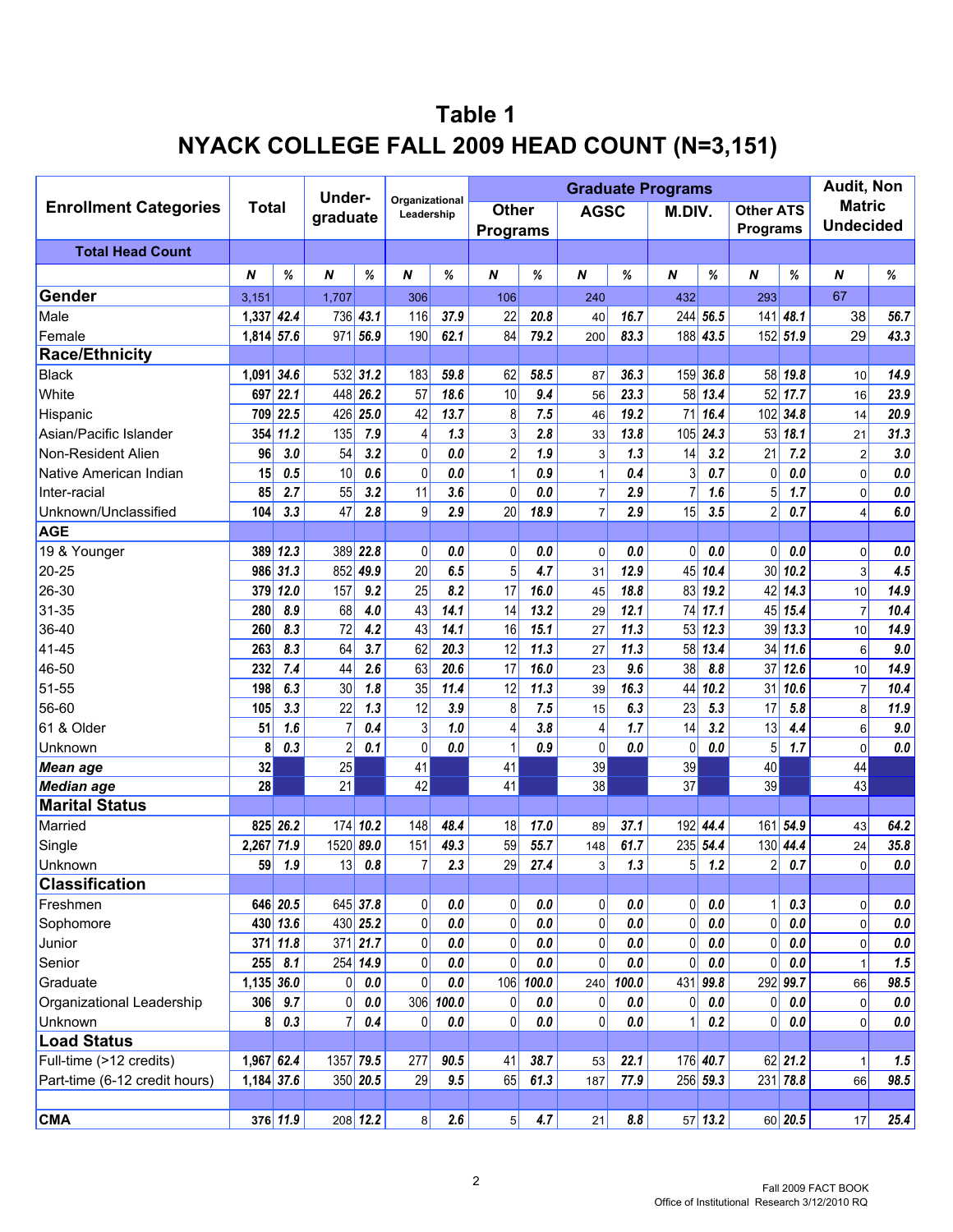| Table 1a                                             |
|------------------------------------------------------|
| NYACK COLLEGE FALL 2009 HEAD COUNT                   |
| of Programs Classified as "Other" in Table 1 (N=399) |

|                               |              |          |                                 |      | <b>Other ATS Programs</b>                            |                |          |      |                         |                  | <b>Other Programs</b>   |                                   |
|-------------------------------|--------------|----------|---------------------------------|------|------------------------------------------------------|----------------|----------|------|-------------------------|------------------|-------------------------|-----------------------------------|
| <b>Enrollment Categories</b>  | <b>Total</b> |          | Biblical,<br><b>MA Programs</b> |      | <b>Intercultura</b><br>I at the<br>Master's<br>Level |                | M.P.S.   |      |                         | <b>Education</b> |                         | <b>Master Degree</b><br>Programs* |
| <b>Total Head Count</b>       |              | 399      |                                 |      | 47                                                   |                | 185      |      | 15                      |                  | 91                      |                                   |
|                               | N            | $\%$     | $\boldsymbol{N}$                | %    | $\boldsymbol{N}$                                     | %              | $\pmb N$ | %    | $\boldsymbol{N}$        | $\%$             | $\boldsymbol{N}$        | %                                 |
| Gender                        |              |          |                                 |      |                                                      |                |          |      |                         |                  |                         |                                   |
| Male                          | 163          | 40.9     | 32                              | 52.5 | 21                                                   | 44.7           | 88       | 47.6 | 3                       | 20               | 19                      | 20.9                              |
| Female                        | 236          | 59.1     | 29                              | 47.5 | 26                                                   | 55.3           | 97       | 52.4 | 12                      | 80               | 72                      | 79.1                              |
| <b>Race/Ethnicity</b>         |              |          |                                 |      |                                                      |                |          |      |                         |                  |                         |                                   |
| <b>Black</b>                  | 120          | 30.1     | 14                              | 23   | 4                                                    | 8.51           | 40       | 21.6 | 6                       | 40               | 56                      | 61.5                              |
| White                         | 62           | 15.5     | 17                              | 27.9 | 19                                                   | 40.4           | 16       | 8.65 | 5                       | 33.3             | 5                       | 5.5                               |
| Hispanic                      | 110          | 27.6     | 5                               | 8.2  | 0                                                    | 0              | 97       | 52.4 | 1                       | 6.67             | $\overline{7}$          | 7.7                               |
| Asian/Pacific Islander        | 56           | 14       | 17                              | 27.9 | 10                                                   | 21.3           | 26       | 14.1 | 1                       | 6.67             | $\mathbf{2}$            | 2.2                               |
| Non-Resident Alien            | 23           | 5.76     | 6                               | 9.84 | 14                                                   | 29.8           | 1        | 0.54 | $\bf{0}$                | 0                | $\overline{\mathbf{c}}$ | 2.2                               |
| Native American Indian        | 1            | 0.25     | 0                               | 0    | $\pmb{0}$                                            | 0              | $\bf{0}$ | 0    | $\mathbf{0}$            | 0                | 1                       | 1.1                               |
| Inter-racial                  | 5            | 1.25     | 1                               | 1.64 | $\pmb{0}$                                            | 0              | 4        | 2.16 | $\mathbf 0$             | 0                | 0                       | 0.0                               |
| Unknown/Unclassified          | 22           | 5.51     | 1                               | 1.64 | $\mathbf 0$                                          | $\mathbf 0$    | 1        | 0.54 | $\overline{\mathbf{2}}$ | 13.3             | 18                      | 19.8                              |
| <b>AGE</b>                    |              |          |                                 |      |                                                      |                |          |      |                         |                  |                         |                                   |
| 19 & Younger                  | 0            | 0        | 0                               | 0    | $\pmb{0}$                                            | 0              | $\bf{0}$ | 0    | $\mathbf 0$             | 0                | 0                       | 0.0                               |
| $20 - 25$                     | 35           | 8.77     | 4                               | 6.56 | 15                                                   | 31.9           | 11       | 5.95 | 1                       | 6.67             | 4                       | 4.4                               |
| 26-30                         | 59           | 14.8     | 9                               | 14.8 | $\overline{7}$                                       | 14.9           | 26       | 14.1 | 5                       | 33.3             | 12                      | 13.2                              |
| 31-35                         | 59           | 14.8     | 13                              | 21.3 | 10                                                   | 21.3           | 22       | 11.9 | $\overline{2}$          | 13.3             | 12                      | 13.2                              |
| 36-40                         | 55           | 13.8     | $\overline{7}$                  | 11.5 | 9                                                    | 19.1           | 23       | 12.4 | $\overline{\mathbf{2}}$ | 13.3             | 14                      | 15.4                              |
| 41-45                         | 46           | 11.5     | 6                               | 9.84 | 1                                                    | 2.13           | 27       | 14.6 | $\overline{2}$          | 13.3             | 10                      | 11.0                              |
| 46-50                         | 54           | 13.5     | $\overline{7}$                  | 11.5 | 1                                                    | 2.13           | 29       | 15.7 | $\overline{2}$          | 13.3             | 15                      | 16.5                              |
| 51-55                         | 43           | 10.8     | 8                               | 13.1 | $\mathbf 0$                                          | 0              | 23       | 12.4 | 1                       | 6.67             | 11                      | 12.1                              |
| 56-60                         | 25           | 6.27     | 4                               | 6.56 | $\mathbf 0$                                          | $\overline{0}$ | 13       | 7.03 | $\mathbf 0$             | 0                | 8                       | 8.8                               |
| 61 & Older                    | 17           | 4.26     | 3                               | 4.92 | 1                                                    | 2.13           | 9        | 4.86 | $\mathbf 0$             | 0                | 4                       | 4.4                               |
| Unknown                       | 6            | 1.5      | 0                               | 0    | 3                                                    | 6.38           | $2\vert$ | 1.08 | $\pmb{0}$               | $\mathbf 0$      | 1                       | 1.1                               |
| <b>Mean age</b>               | 40           |          | 41                              |      | 32                                                   |                | 42       |      | 36                      |                  | 42                      |                                   |
| <b>Median age</b>             | 40           |          | 38                              |      | 31                                                   |                | 42       |      | 35                      |                  | 43                      |                                   |
| <b>Marital Status</b>         |              |          |                                 |      |                                                      |                |          |      |                         |                  |                         |                                   |
| Married                       | 179          | 44.9     | 35                              | 57.4 | 20                                                   | 42.6           | 106      | 57.3 | $\mathbf{3}$            | 20               | 15                      | 16.5                              |
| Single                        | 189          | 47.4     | 26                              | 42.6 | 26                                                   | 55.3           | 78       | 42.2 | 11                      | 73.3             | 48                      | 52.7                              |
| Unknown                       | 31           | 7.77     | $\pmb{0}$                       | 0    | $\mathbf 1$                                          | 2.13           | 1        | 0.54 | 1                       | 6.67             | 28                      | 30.8                              |
| <b>Load Status</b>            |              |          |                                 |      |                                                      |                |          |      |                         |                  |                         |                                   |
| Full-time (>12 credits)       | 103          | 25.8     | 12                              | 19.7 | 23                                                   | 48.9           | 27       | 14.6 |                         | $2$ 13.3         | 39                      | 42.9                              |
| Part-time (6-12 credit hours) |              | 296 74.2 | 49                              | 80.3 | 24                                                   | 51.1           | 158      | 85.4 |                         | 13 86.7          | 52                      | 57.1                              |

\* Contains 17 Bus. Admin. Students and 74 Org. Leadership Students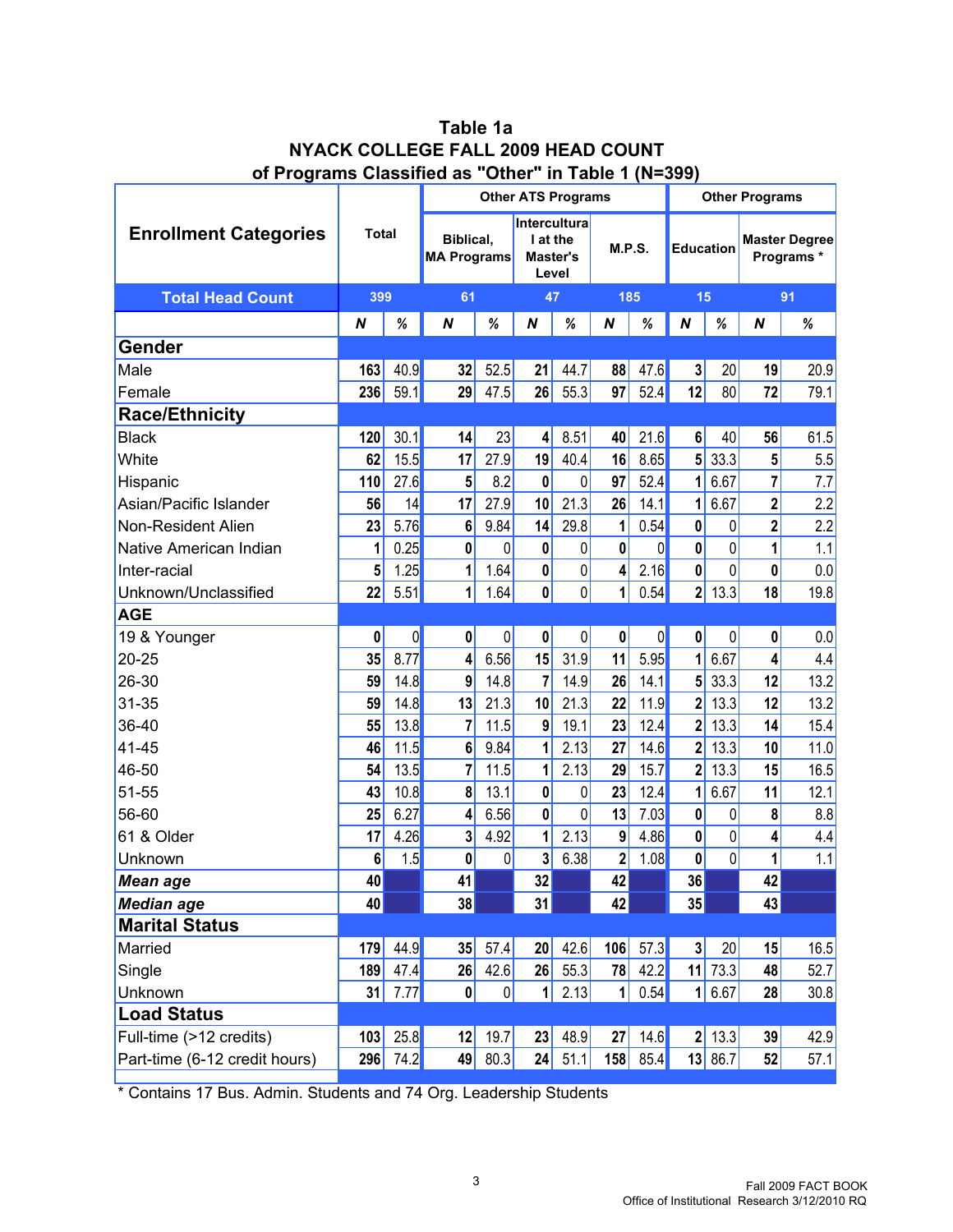

**Overall Fall Head Count by Year (N=3,151) Figure 2**

**Figure 3 Nyack College Undergraduate and Graduate Head Count by Year** 

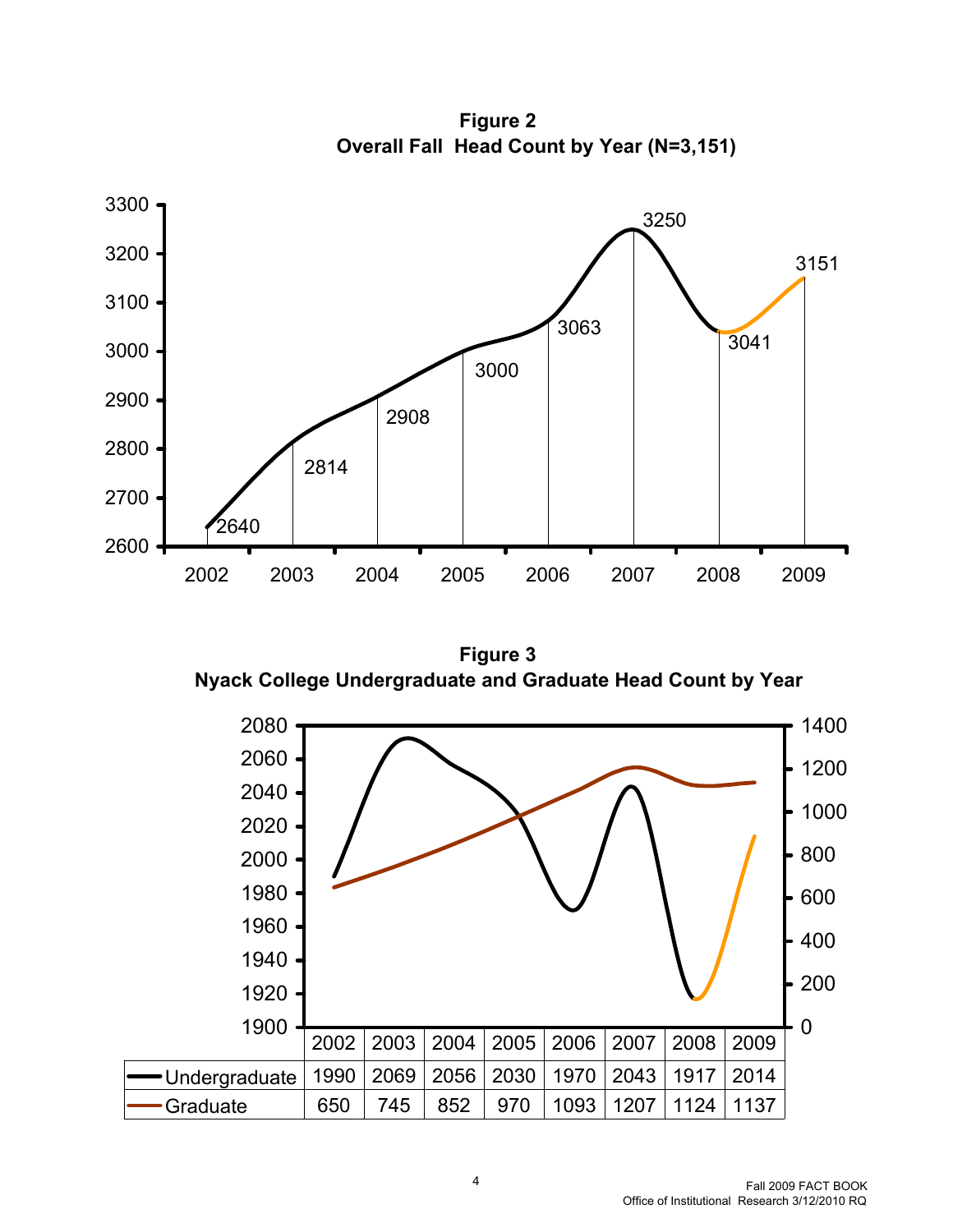**Figure 4 Total Degree Seeking Full Time Undergraduate (Men): Race/Ethnicity by Year**



**Figure 5 Total Degree Seeking Full Time Undergraduate (Women): Race/Ethnicity by Year**



*\*Charts based on figures submitted to IPEDS*

 **++Not shown in chart (4) Amer. Indian/Alaskan Natives (30) Inter-racial**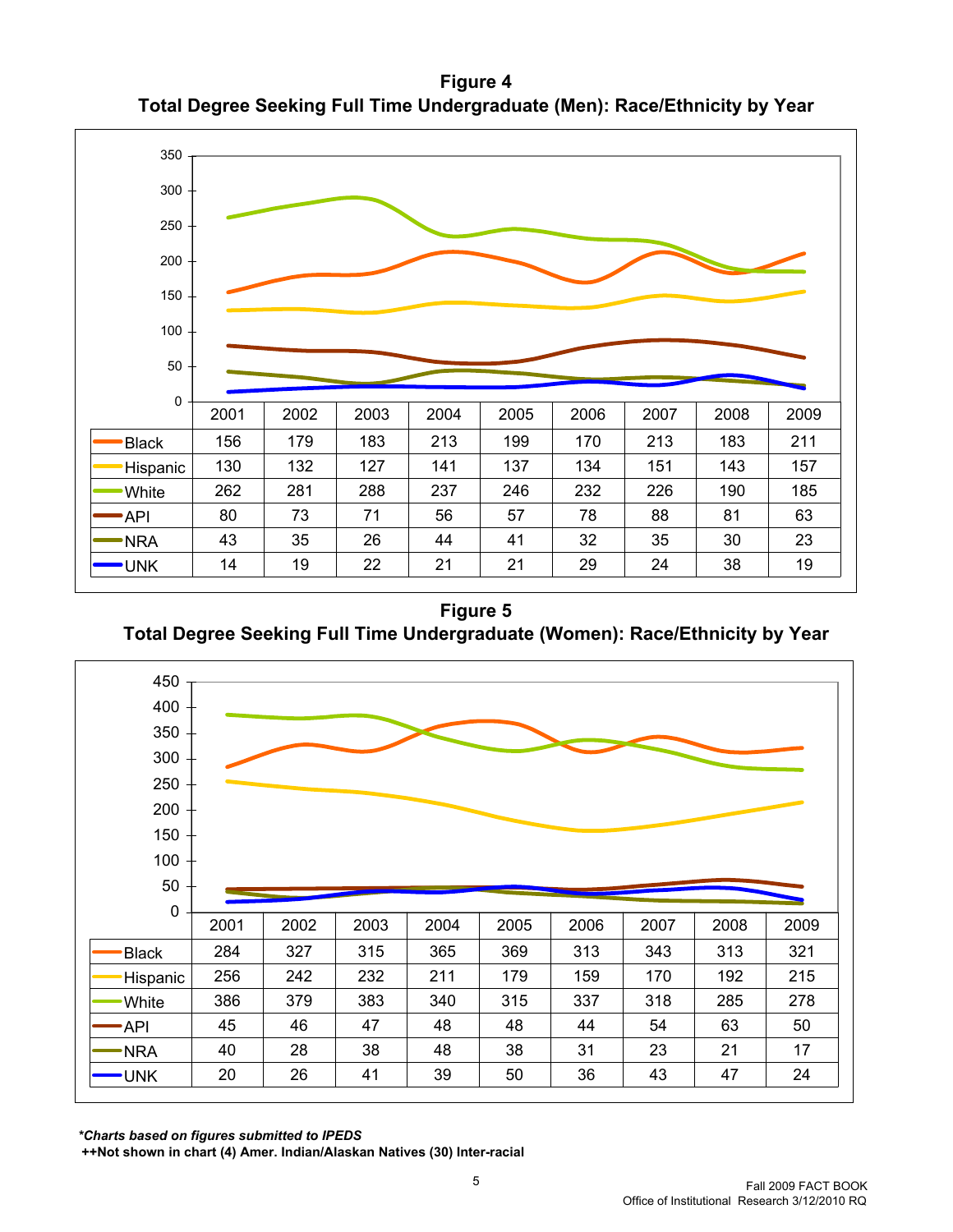**Figure 6 Nyack College Undergraduate Full Time/Part Time Status by Year** 



**Figure 7 Nyack College Graduate Full Time/Part Time Status by Year** 

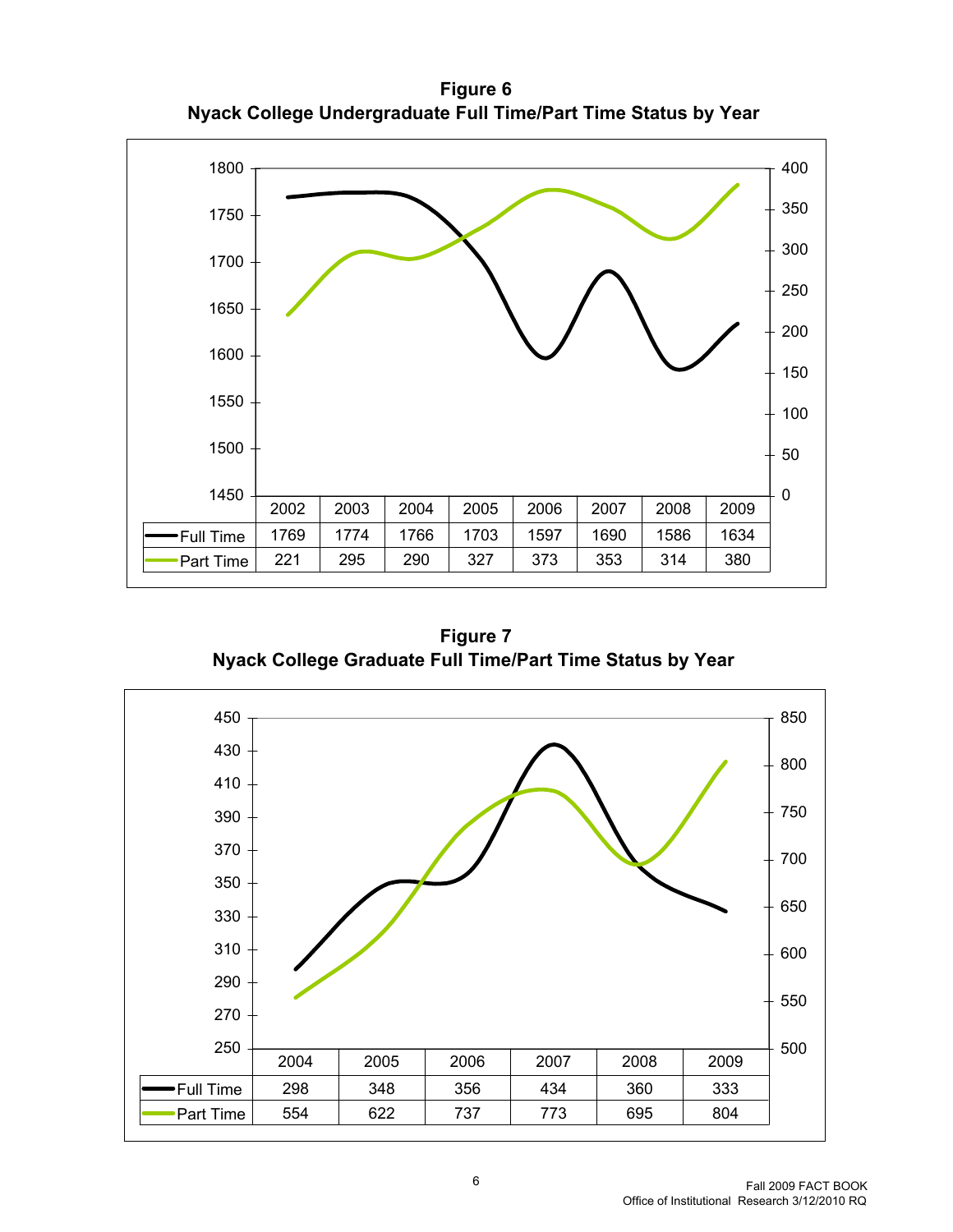**Figure 8 Graduate Enrollment by Full Time/ Part Time Status by Gender and Year**



*\* Chat is based on figures submitted to IPEDS*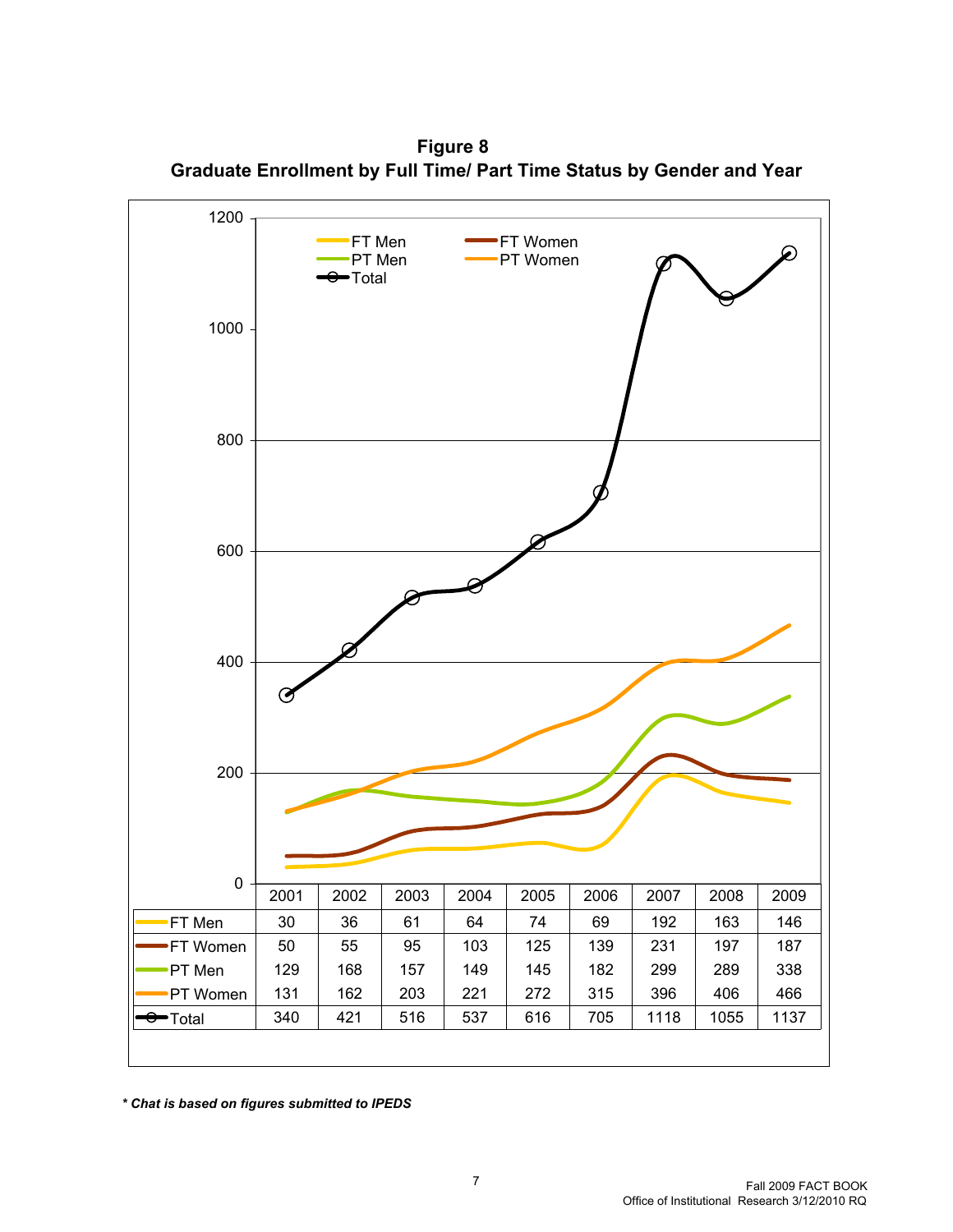## **Table 2 Nyack College FTE Breakdown**

| FTE                                                    |                |  |  |  |  |
|--------------------------------------------------------|----------------|--|--|--|--|
| Undergraduate Total                                    | 1,856          |  |  |  |  |
| <b>Graduate Total</b>                                  |                |  |  |  |  |
| <b>Nyack College Total</b>                             | 2,549          |  |  |  |  |
| <b>Selected Programs</b>                               | FTE            |  |  |  |  |
| Nyack College Rockland Campus (Traditional Students)   | 914            |  |  |  |  |
| Nyack College Manhattan Campus (Traditional Students)  | 650            |  |  |  |  |
| Organizational Leadership (Bachelor's level-all sites) |                |  |  |  |  |
| <b>ATS Manhattan Campus</b>                            | 270            |  |  |  |  |
| <b>ATS Rockland Campus</b>                             | 279            |  |  |  |  |
| Organizational Leadership (Master's level-all sites)   | 66             |  |  |  |  |
| <b>ATS</b> Puerto Rico Campus                          | 48             |  |  |  |  |
| Masters of Business Administration Rockland Campus*    | 5              |  |  |  |  |
| Masters of Business Administration Manhattan Campus*   | 8              |  |  |  |  |
| Education (Master's level) Manhattan Campus            | $\overline{7}$ |  |  |  |  |
| Education (Master's level) Rockland Campus             | 4              |  |  |  |  |

 *Excludes 80 non matric cases on the nonmatric variable Excludes 40 audit students on the special stat variable Excludes 1 case at NCDC site Structuring of the MBA Program accounts for 0 FT hrs on the load variable Eleven credits are counted as full-time status for MSOL*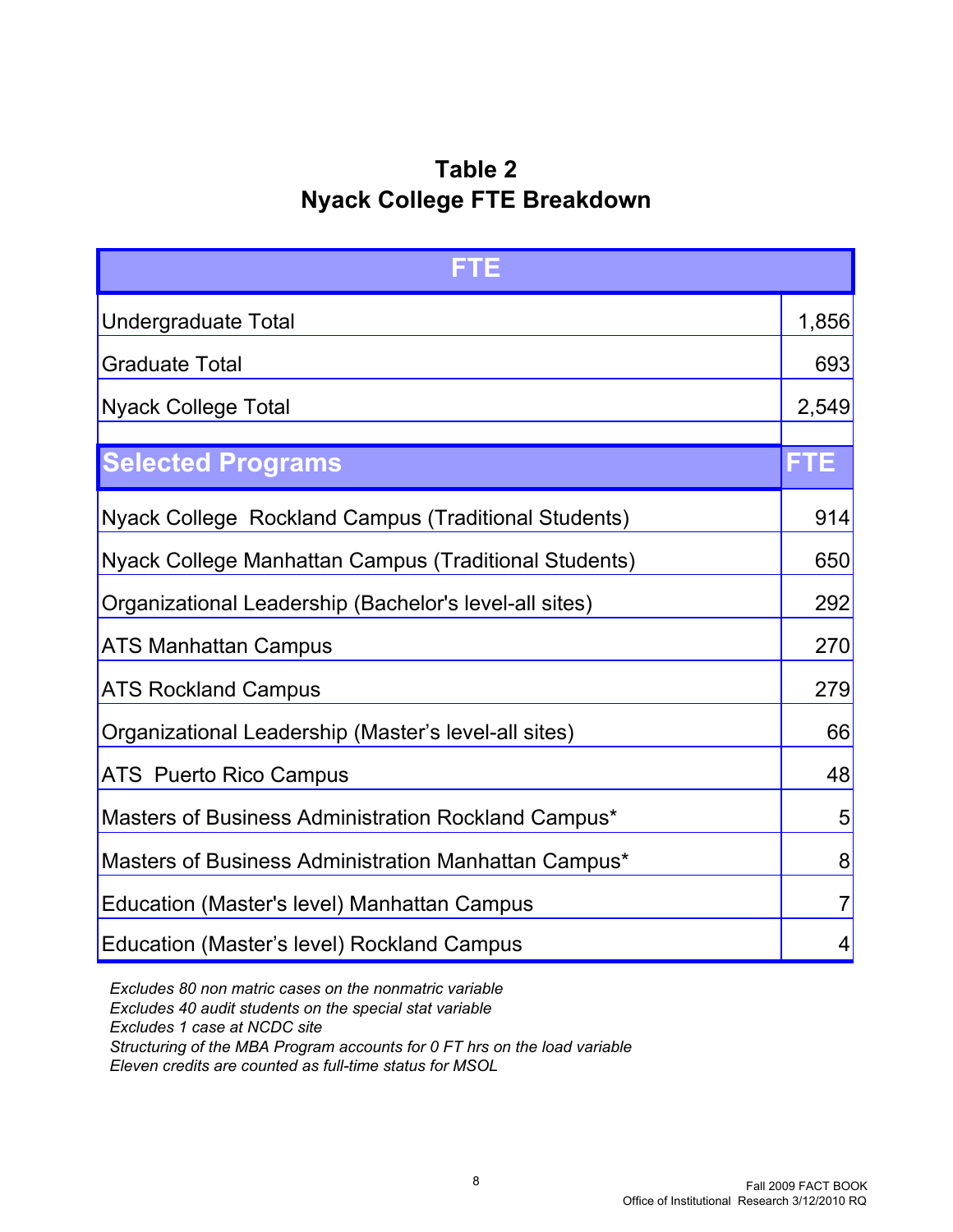**Headcount & FTE by Report Year for Traditional Undergraduate Students at Selected Campuses**

**Rockland Campus Figure 9**



**Figure 10 Manhattan Campus**



**Figure 11 NCRC & NCMC Head Count & FTE by Year**



**Report Year**

*\* There is an exclusion of 27 auditing students in 2006 and a total of 26 auditing students in 2007 \*\* Charts based on previous Fact Book figures*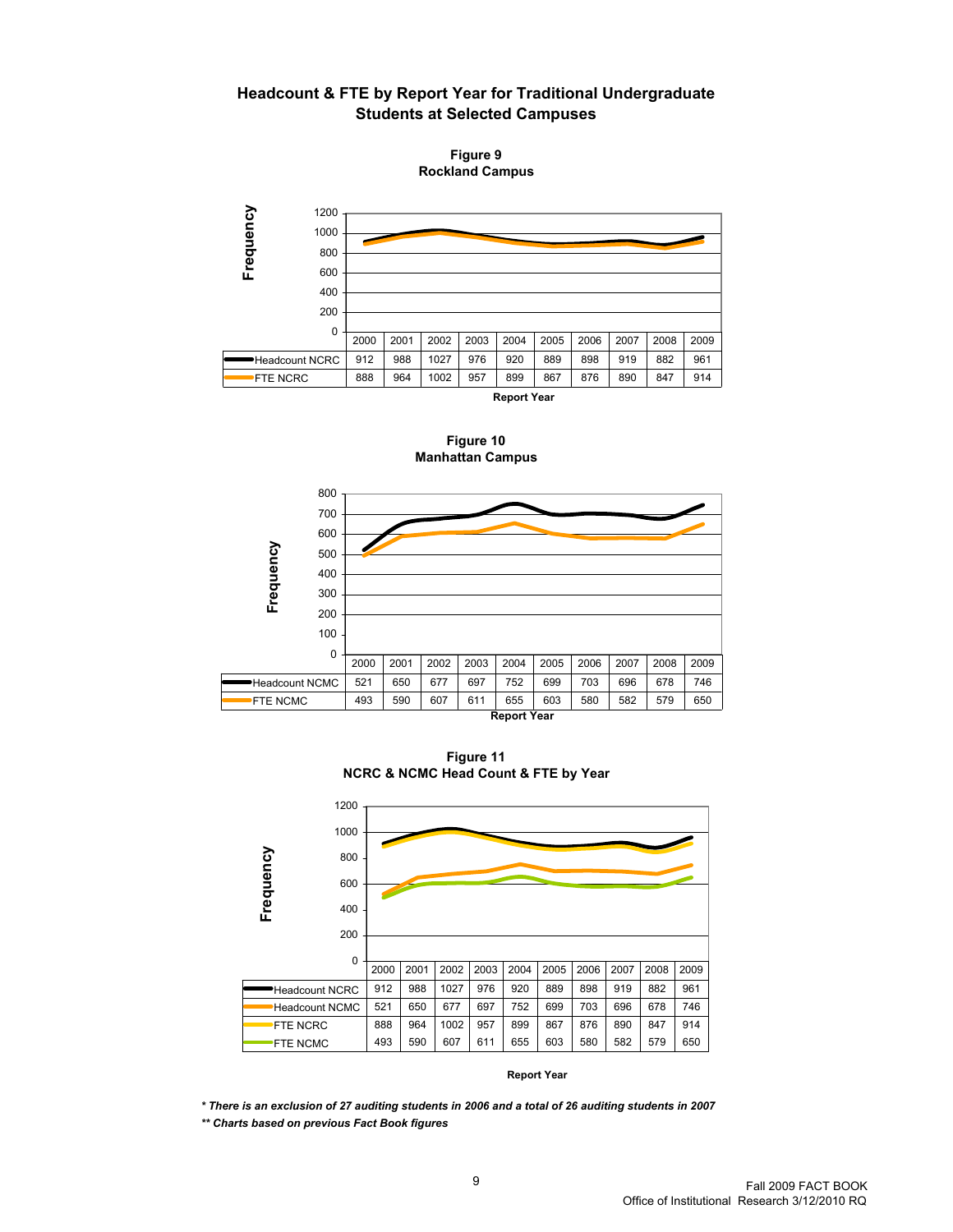## **Fall 2009 Program/Site by Location**



\* Not shown is 1 case from SCATS

10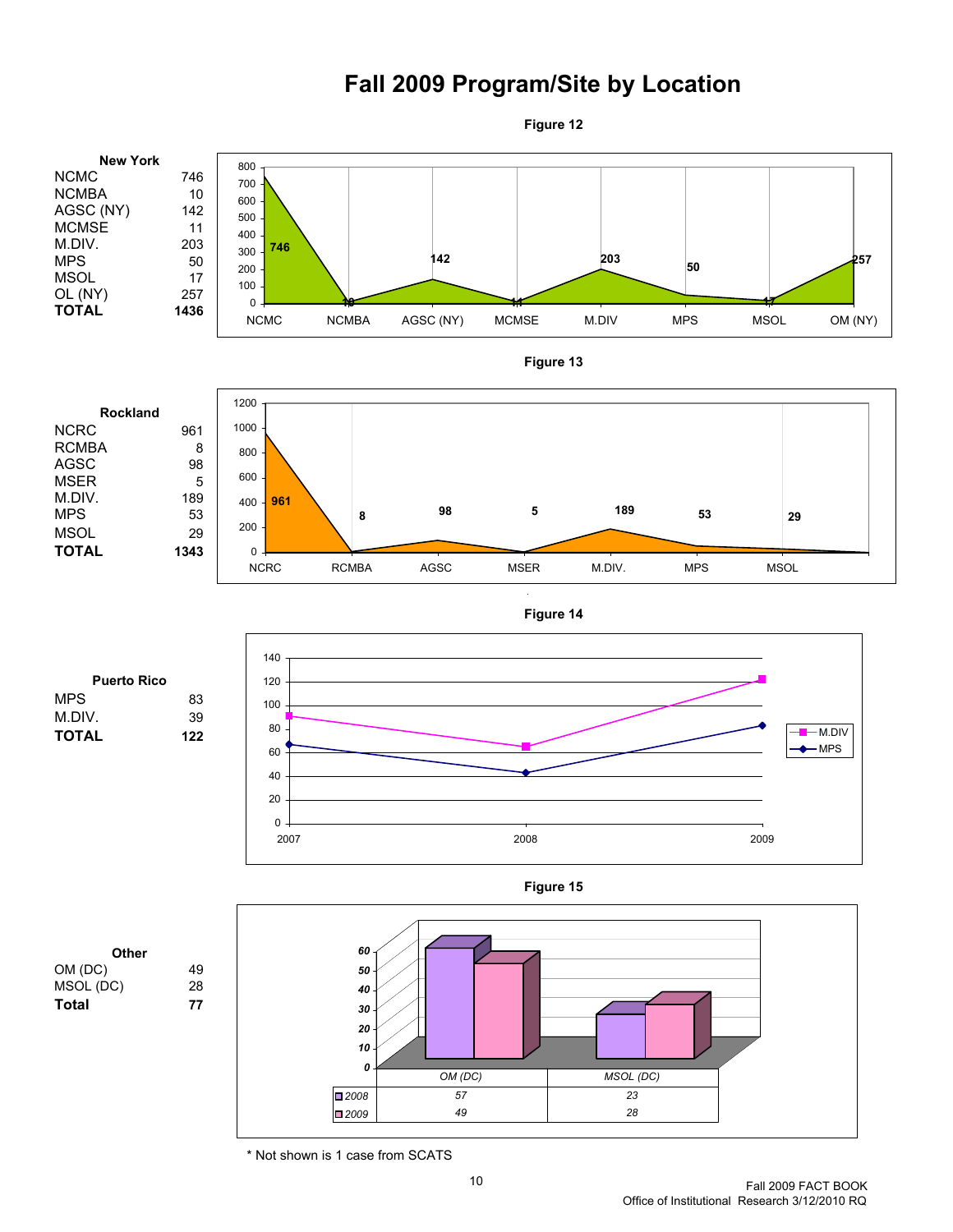| <b>Location-Program</b> | U.S.<br><b>Citizen</b> | <b>Resident</b><br><b>Alien</b> | <b>Foreign</b><br><b>Student</b> | <b>Total</b> |
|-------------------------|------------------------|---------------------------------|----------------------------------|--------------|
| <b>New York</b>         |                        |                                 |                                  |              |
| OM (NY)                 | 240                    | 16                              | 1                                | 257          |
| <b>NCMC</b>             | 633                    | 66                              | 47                               | 746          |
| <b>NCMBA</b>            | $\overline{7}$         | 1                               | 1                                | 9            |
| <b>MCMSE</b>            | 10                     | 1                               | $\Omega$                         | 11           |
| <b>MSOL</b>             | 15                     | 1                               | $\mathbf{0}$                     | 16           |
| Other Programs          | 375                    | 30                              | 30                               | 435          |
| <b>Subtotal</b>         | 1280                   | 115                             | 79                               | 1474         |
| <b>Rockland</b>         |                        |                                 |                                  |              |
| <b>NCRC</b>             | 889                    | 32                              | 40                               | 961          |
| <b>RCMBA</b>            | 6                      | 1                               | 1                                | 8            |
| <b>MSER</b>             | 5                      | 0                               | 0                                | 5            |
| <b>MSOL</b>             | 26                     | $\overline{2}$                  | 1                                | 29           |
| Other Programs          | 373                    | 38                              | 39                               | 450          |
| <b>Subtotal</b>         | 1299                   | 73                              | 81                               | 1453         |
| <b>Puerto Rico</b>      |                        |                                 |                                  |              |
| All Programs            | 126                    | 2                               | $\pmb{0}$                        | 128          |
| <b>Subtotal</b>         | 126                    | $\overline{2}$                  | 0                                | 128          |
| <b>Other</b>            |                        |                                 |                                  |              |
| OM (DC)                 | 50                     | 0                               | $\mathbf 0$                      | 50           |
| MSOL (DC)               | 28                     | 0                               | $\mathbf 0$                      | 28           |
| <b>Subtotal</b>         | 78                     | 0                               | $\mathbf{0}$                     | 78           |
| <b>TOTAL</b>            | 2783                   | 190                             | 160                              | 3,133        |

#### **Table 3 Citizenship by Program/Site**

Excludes 9 missing cases

Excludes 9 foreign students in Kiev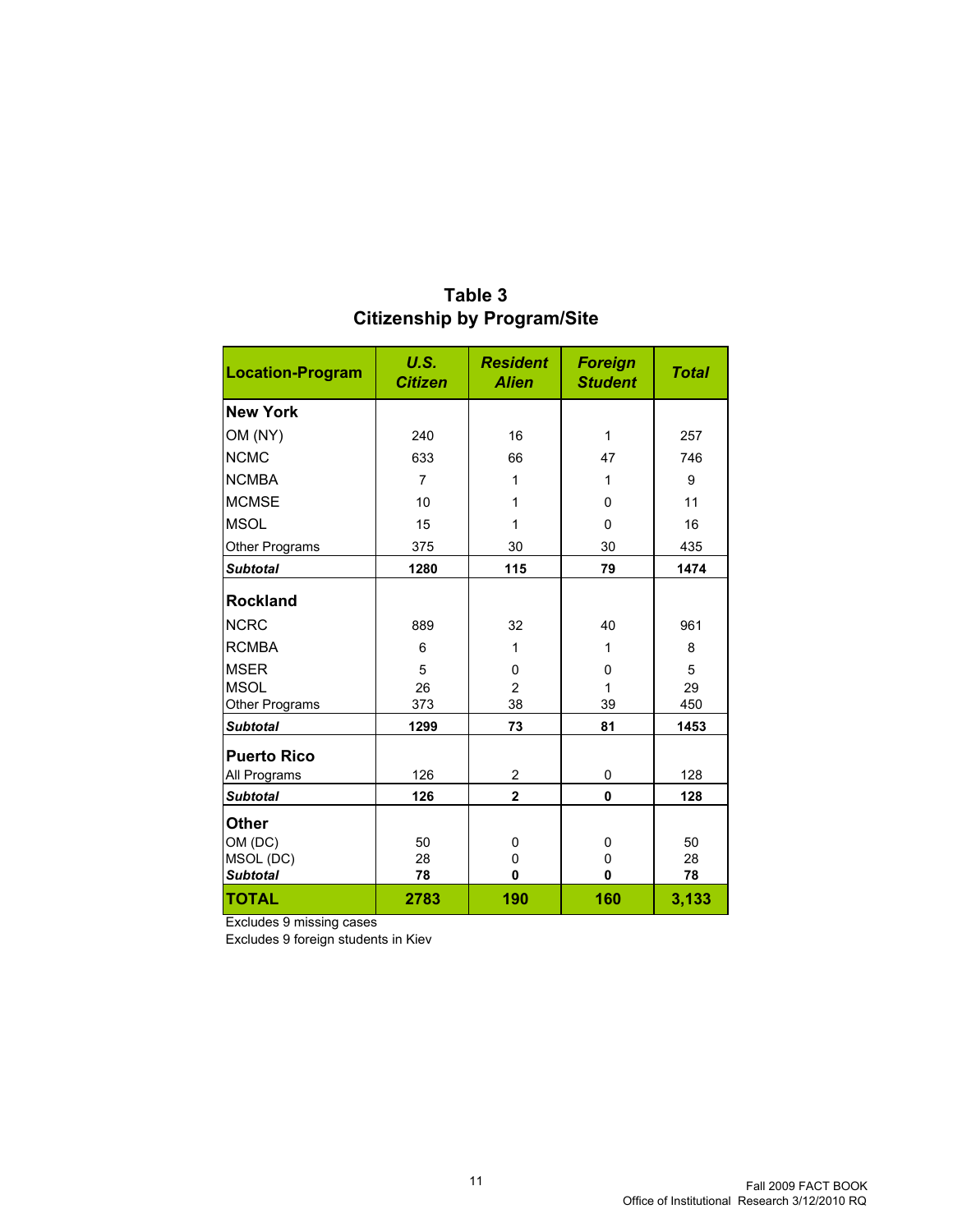|                                                      | Program/Site       | N    | <b>CMA</b> | ℅                       |
|------------------------------------------------------|--------------------|------|------------|-------------------------|
| Table contains CMA graduate & undergraduate students | <b>New York</b>    |      |            |                         |
|                                                      | OL (NY)            | 257  | 6          | $\overline{\mathbf{c}}$ |
|                                                      | <b>NCMC</b>        | 746  | 20         | 3                       |
|                                                      | <b>NCMBA</b>       | 10   | 0          | $\mathbf 0$             |
|                                                      | <b>MCMSE</b>       | 11   | 0          | 0                       |
|                                                      | MSOL               | 17   | 0          | 0                       |
|                                                      | <b>MCATS</b>       | 436  | 19         | 4                       |
|                                                      | <b>Rockland</b>    |      |            |                         |
|                                                      | <b>NCRC</b>        | 961  | 188        | 20                      |
|                                                      | <b>RCMBA</b>       | 8    | 1          | 13                      |
|                                                      | MSER               | 5    |            | 20                      |
|                                                      | MSOL               | 29   | 3          | 10                      |
|                                                      | <b>RCATS</b>       | 451  | 88         | 20                      |
|                                                      | <b>Puerto Rico</b> |      |            |                         |
|                                                      | <b>PRATS</b>       | 128  | 47         | 37                      |
|                                                      | <b>RUSSIA</b>      |      |            |                         |
|                                                      | <b>RUATS</b>       | 14   | 0          | 0                       |
|                                                      | <b>Other</b>       |      |            |                         |
|                                                      | <b>NCDC</b>        | 1    | 0          | 0                       |
|                                                      | OL (DC)            | 49   | 2          | 4                       |
|                                                      | MSOL (DC)          | 28   | 0          | 0                       |
|                                                      | <b>Total</b>       | 3151 | 375        |                         |

**Table 4 CMA by Program/Site (Fall 2009)**

**Traditional Undergraduate CMA Students at the Rockland and Manhattan Campus by Report Year Figure 16**

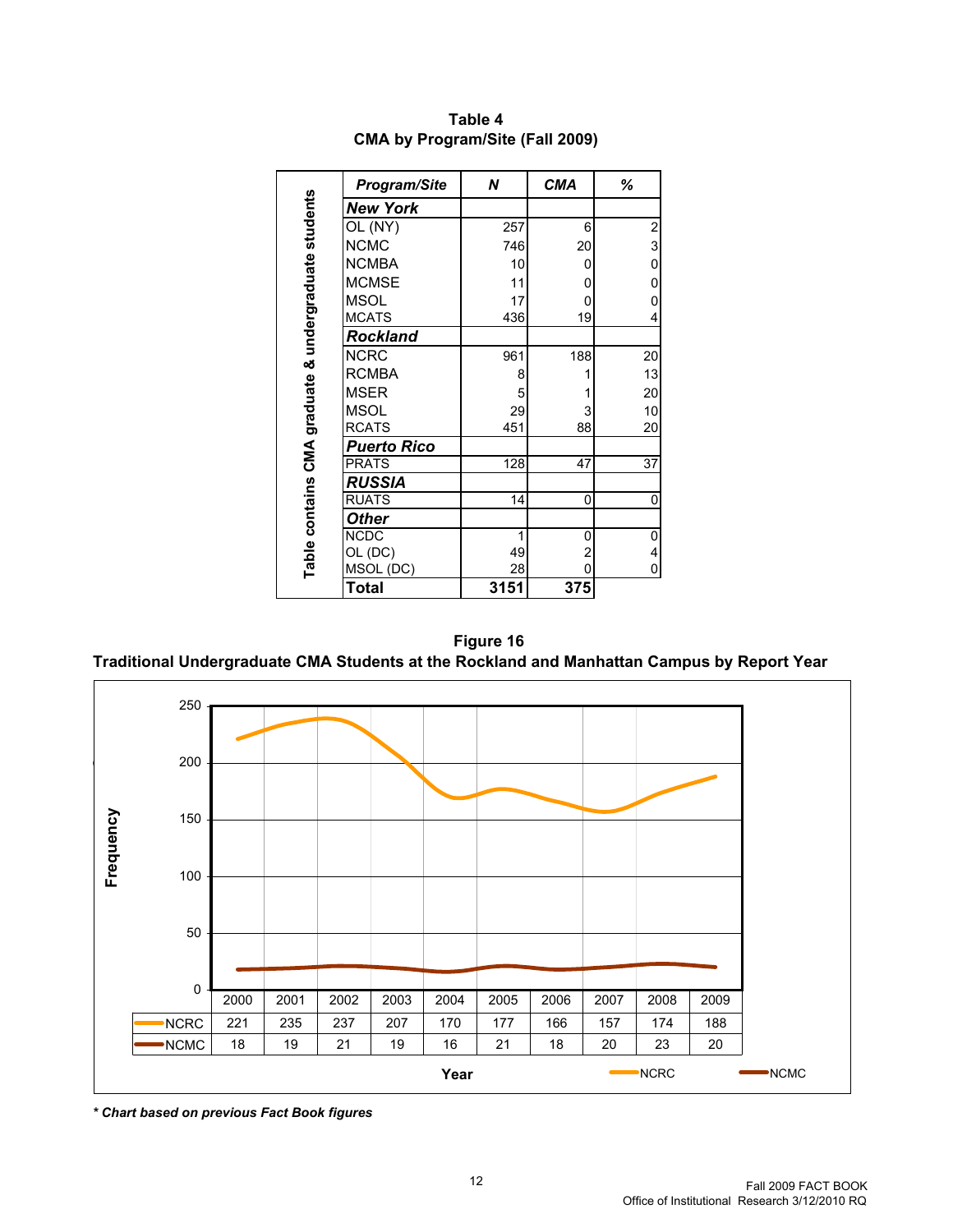**Enrollment by Denomination For Selected Graduate Students Table 5**

|                                                                                        |                      |                         | <b>All Other</b>         |                                                                     |             |                      | Non All Other        |
|----------------------------------------------------------------------------------------|----------------------|-------------------------|--------------------------|---------------------------------------------------------------------|-------------|----------------------|----------------------|
| Denomination                                                                           | <b>MDiv</b>          |                         | <b>Non MDiv Students</b> | Denomination                                                        | <b>MDiv</b> |                      | <b>MDiv Students</b> |
| <b>Adventist Bodies</b>                                                                |                      |                         |                          | <b>Mennonite</b>                                                    |             |                      |                      |
| Advent Christian Church                                                                | 0                    |                         | 0                        | Conference of Mennonites                                            | 0           | 0                    | 0                    |
| Seventh-day Adventist                                                                  | $\Omega$             |                         | 0                        | Mennonite Brethren Church in North America                          | $\Omega$    | $\mathbf 0$          | $\mathbf 0$          |
| Anglican                                                                               |                      |                         | $\Omega$                 | Mennonite Church Canada                                             | 0           | $\Omega$<br>$\Omega$ | 0                    |
| Anglican Church of Canada<br>Episcopal Church                                          |                      | C<br>$\Omega$           | $\Omega$                 | Mennonite Church USA<br>Mennonite, Other                            |             | $\Omega$             | 0<br>0               |
| Reformed Episcopal Church                                                              | $\Omega$             | $\Omega$                | $\mathbf 0$              | Methodist                                                           |             |                      |                      |
| Anglican, Other                                                                        |                      | $\Omega$                | $\Omega$                 | African Methodist Episcopal                                         | 6           |                      | 0                    |
| Associated Gospel Churches of Canada                                                   | $\Omega$             | $\mathbf 0$             | $\Omega$                 | African Methodist Episcopal Zion                                    |             |                      | $\mathbf 0$          |
| <b>Baptist</b>                                                                         |                      |                         |                          | Christian Methodist Episcopal                                       |             | 0                    | $\circ$              |
| American Baptist Churches USA                                                          | 4                    | 3                       | $\mathbf 0$              | Free Methodist Church                                               | $\Omega$    | 0                    | 0                    |
| Baptist                                                                                | 34                   | 17                      |                          | Independent Methodist                                               |             | 0                    | 0                    |
| Baptist Convention of Ontario and Quebec                                               | $\Omega$             | $\mathbf 0$             | $\Omega$                 | United Methodist Church                                             | 22          | 6                    | 0                    |
| Baptist General Association of Virginia                                                | $\Omega$             | $\Omega$                | 0                        | Wesleyan Church                                                     |             |                      | $\mathbf 0$          |
| <b>Baptist General Conference</b>                                                      | $\Omega$             | $\mathbf 0$             | 0                        | Missionary Church in Canada                                         | 0           | 0                    | 0                    |
| Baptist General Convention of Texas                                                    | $\Omega$             | $\mathbf 0$             | $\Omega$                 | Moravian Church in North America                                    |             | $\overline{0}$       | 0                    |
| Baptist Missionary Association of America                                              | $\mathbf 0$          | $\mathbf 0$             | $\Omega$                 | <b>Muslim</b>                                                       |             |                      |                      |
| Baptist State Convention of North Carolina                                             | $\mathbf 0$          | $\mathbf 0$             | $\mathbf 0$              | National Association of Congregational Christian Churches           | 0           | 0                    | $\mathbf 0$          |
| Baptist Union of Western Canada                                                        | $\Omega$             | $\Omega$<br>$\Omega$    | 0                        | Nondenominational                                                   | 105         | 33                   | 19                   |
| Canadian Convention of Southern Baptists                                               | $\Omega$<br>$\Omega$ |                         | $\Omega$<br>$\mathbf 0$  | Orthodox                                                            |             |                      |                      |
| Conservative Baptist Association of America<br>Convention of Atlantic Baptist Churches | $\Omega$             | $\Omega$                | 0                        | Greek Orthodox Archdiocese of America<br>Orthodox Church in America | 0<br>0      | 0<br>0               | 0<br>0               |
| Cooperative Baptist Fellowship                                                         | $\Omega$             | $\sqrt{ }$              | $\Omega$                 | Orthodox, Other                                                     |             | $\Omega$             | 0                    |
| Fellowship of Evangelical Baptist Churches in Canada                                   | $\Omega$             | $\Omega$                | $\Omega$                 | Pentecostal                                                         |             |                      |                      |
| <b>General Association of General Baptists</b>                                         | $\Omega$             | $\mathbf 0$             | 0                        | Assemblies of God                                                   | 18          | 13                   | 4                    |
| General Association of Regular Baptist Churches                                        | 0                    | $\Omega$                | 0                        | Church of God (Cleveland, Tennessee)                                | 0           | 0                    | $\circ$              |
| General Baptist State Convention of North Carolina                                     | $\Omega$             | $\Omega$                | $\Omega$                 | Church of God in Christ                                             |             |                      | 1                    |
| Independent Baptist                                                                    | $\Omega$             |                         | 0                        | Foursquare Gospel Church                                            | 0           | $\mathbf 0$          | $\overline{0}$       |
| <b>National Baptist Convention</b>                                                     |                      |                         | 0                        | Pentecostal Assemblies of Canada                                    | $\Omega$    |                      | 0                    |
| North American Baptist Conference                                                      |                      | $\sqrt{ }$              | $\Omega$                 | United Pentecostal Church International                             | 67          | 30                   | 15                   |
| Progressive National Baptist Convention                                                |                      | $\Omega$                | $\Omega$                 | Presbyterian                                                        |             |                      |                      |
| Seventh Day Baptist General Conference                                                 |                      | $\mathbf 0$             | $\mathbf 0$              | Associate Reformed Presbyterian Church                              |             | 0                    | $\circ$              |
| Southern Baptist Convention                                                            |                      | $\Omega$                | $\Omega$                 | Cumberland Presbyterian Church                                      | ŋ           | 0                    | 0                    |
| Union d'Eglises Baptistes Francaises au Canada                                         |                      | $\Omega$                | $\Omega$                 | Evangelical Presbyterian Church                                     |             |                      | $\mathbf 0$          |
| <b>Brethren</b>                                                                        |                      |                         |                          | Korean American Presbyterian Church                                 |             | $\Omega$             | 0                    |
| Brethren Church (Ashland, Ohio)                                                        | 0                    | $\mathbf 0$             | 0                        | Orthodox Presbyterian                                               |             |                      | 0                    |
| Brethren in Christ Church                                                              |                      | $\Omega$                | $\Omega$                 | Presbyterian Church (U.S.A.)                                        | 42          | 15                   | 3                    |
| Christian Brethren (Plymouth Brethren)                                                 |                      | $\Omega$                | $\Omega$                 | Presbyterian Church in America                                      |             | 3                    | 0                    |
| Church of the Brethren                                                                 | $\Omega$             | $\Omega$                | $\Omega$                 | Presbyterian Church in Canada                                       |             | $\Omega$             | $\mathbf 0$          |
| Fellowship of Grace Brethren Churches                                                  | $\Omega$<br>$\Omega$ | $\mathbf 0$<br>$\Omega$ | 0<br>$\Omega$            | Reformed Presbyterian                                               |             | 0                    | 0                    |
| <b>Buddhist</b><br>Catholic                                                            |                      |                         |                          | Reformed<br>Christian Reformed Church                               | $\Omega$    | $\mathbf 0$          | $\circ$              |
| Byzantine Catholic Archeparchy of Pittsburgh                                           | 0                    | $\mathbf 0$             | 0                        | Reformed Church in America                                          |             |                      | -1                   |
| Roman Catholic                                                                         |                      | $\overline{2}$          | $\Omega$                 | Reformed Church in Canada                                           |             | 0                    | 0                    |
| Christian and Missionary Alliance                                                      | 53                   | 44                      | $\mathbf{Q}$             | Religious Society of Friends                                        |             | $\Omega$             | Ō                    |
| Church of God (Anderson, Indiana)                                                      |                      |                         | $\Omega$                 | Friends, Quaker                                                     | $\Omega$    | $\Omega$             | 0                    |
| Church of the Nazarene                                                                 | $\Omega$             | $\Omega$                | $\Omega$                 | Religious Society of Friends                                        | 0           | $\Omega$             | 0                    |
| <b>Churches of Christ-Christian Churches</b>                                           |                      |                         |                          | Salvation Army                                                      |             |                      | 0                    |
| Christian Church (Disciples of Christ)                                                 |                      | $\Omega$                | $\Omega$                 | Swedenborgian Church                                                |             |                      |                      |
| Christian Churches and Churches of Christ                                              | $\Omega$             | $\mathbf 0$             | $\mathbf 0$              | General Church of New Jerusalem                                     | 0           | 0                    | 0                    |
| Churches of Christ                                                                     |                      | $\mathbf 0$             | 0                        | Swedenborgian Church, General Convention                            | 0           | 0                    | 0                    |
| Churches of God, General Conference                                                    |                      | $\Omega$                | $\Omega$                 | <b>Unitarian Universalist</b>                                       |             | 0                    | 0                    |
| Evangelical Church in Canada                                                           |                      |                         |                          | United Church of Canada                                             |             | $\Omega$             |                      |
| Evangelical Congregational Church                                                      | $\Omega$             |                         | $\mathbf 0$              | United Church of Christ                                             | 1           | 0                    | $\overline{0}$       |
| <b>Evangelical Covenant Church</b>                                                     |                      |                         | $\mathbf 0$              | Other                                                               |             | 17                   | 0                    |
| Evangelical Formosan Church                                                            |                      | $\Omega$                | $\Omega$                 | Total                                                               | 422         | 207                  | 59                   |
| Evangelical Free Church of America                                                     |                      | 5                       | $\Omega$                 |                                                                     |             |                      |                      |
| Evangelical Free Church of Canada                                                      | $\Omega$             | $\mathbf 0$             |                          |                                                                     |             |                      |                      |
| Inter/Multidenominational                                                              | $\Omega$             | $\Omega$                |                          |                                                                     |             |                      |                      |
| Jewish                                                                                 |                      |                         |                          |                                                                     |             |                      |                      |
| Lutheran                                                                               |                      | 0                       | 0                        |                                                                     |             |                      |                      |
| Evangelical Lutheran Church in America<br>Evangelical Lutheran Church in Canada        | $\Omega$             | $\mathbf 0$             | $\mathbf 0$              |                                                                     |             |                      |                      |
| Lutheran Church-Canada                                                                 | $\mathbf 0$          | $\mathbf 0$             | 0                        |                                                                     |             |                      |                      |
| Lutheran Church-Missouri Synod                                                         | $\overline{0}$       | $\mathbf 0$             | 0                        |                                                                     |             |                      |                      |
| Wisconsin Evangelical Lutheran Synod                                                   | 0                    | $\Omega$                | $\mathbf 0$              |                                                                     |             |                      |                      |

Lutheran, Other 1 0 0

This data was compiled and submitted to the Association of Theological Schools: Commission on Accrediting. It contains denomination stratified by M.DIV., MPS and Master's level theology programs as specified by ATS.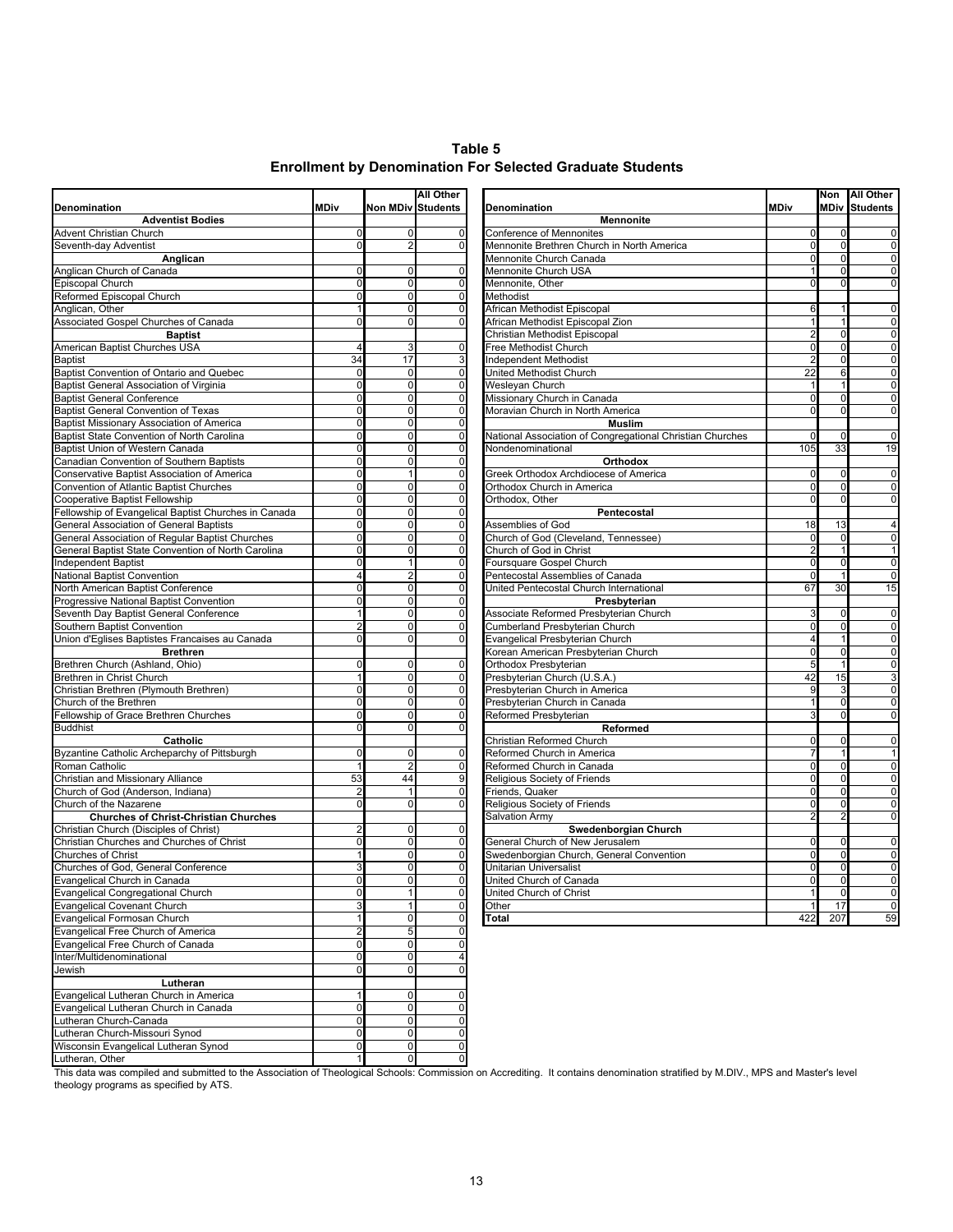|               |          |                  |              | <b>ATS Campuses</b> |              |               |  |  |
|---------------|----------|------------------|--------------|---------------------|--------------|---------------|--|--|
| <b>Gender</b> |          | <b>Ethnicity</b> | <b>MCATS</b> | <b>PRATS</b>        | <b>RCATS</b> | <b>Total</b>  |  |  |
|               |          | <b>API</b>       | 12           |                     | 15           | 27            |  |  |
|               |          | <b>Black</b>     | 11.01%<br>79 | 0.00%               | 23.08%<br>23 | 14.36%<br>102 |  |  |
|               |          |                  | 72.48%       | 0.00%               | 35.38%       | 54.26%        |  |  |
|               |          | <b>Hispanic</b>  | 6.42%        | 14<br>100.00%       | 3.08%        | 23<br>12.23%  |  |  |
|               | Column % | <b>White</b>     | 3            |                     | 16           | 19            |  |  |
| Female        |          | <b>Other</b>     | 2.75%<br>4   | 0.00%               | 24.62%<br>6  | 10.11%<br>10  |  |  |
|               |          |                  | 3.67%        | 0.00%               | 9.23%        | 5.32%         |  |  |
|               |          | <b>Unknown</b>   | 4<br>3.67%   | 0.00%               | 3<br>4.62%   | 3.72%         |  |  |
|               |          | <b>Total</b>     | 109          | 14                  | 65           | 188           |  |  |
|               |          |                  | 100.00%      | 100.00%             | 100.00%      | 100.00%       |  |  |
|               |          |                  |              |                     |              |               |  |  |
|               |          | <b>API</b>       | 25           | Ω                   | 53           |               |  |  |
|               |          |                  | 26.60%       | 0.00%               | 42.74%       | 32.10%        |  |  |
|               |          | <b>Black</b>     | 45           | 0                   | 12           | 57            |  |  |
|               |          |                  | 47.87%       | 0.00%               | 9.68%        | 23.46%        |  |  |
|               |          | <b>Hispanic</b>  | 12<br>12.77% | 25<br>100.00%       | 10<br>8.06%  | 47<br>19.34%  |  |  |
|               |          |                  | 2            |                     | 37           | 78<br>39      |  |  |
| Male          | Column % | <b>White</b>     | 2.13%        | 0.00%               | 29.84%       | 16.05%        |  |  |
|               |          | <b>Other</b>     | 7            |                     |              | 14            |  |  |
|               |          |                  | 7.45%        | 0.00%               | 5.65%        | 5.76%         |  |  |
|               |          | <b>Unknown</b>   | 3<br>3.19%   | 0.00%               | 5<br>4.03%   | 8<br>3.29%    |  |  |
|               |          | <b>Total</b>     | 94           | 25                  | 124          | 243           |  |  |

#### **Table 6 Nyack College Fall 2009 Master of Divinity Student Enrollment**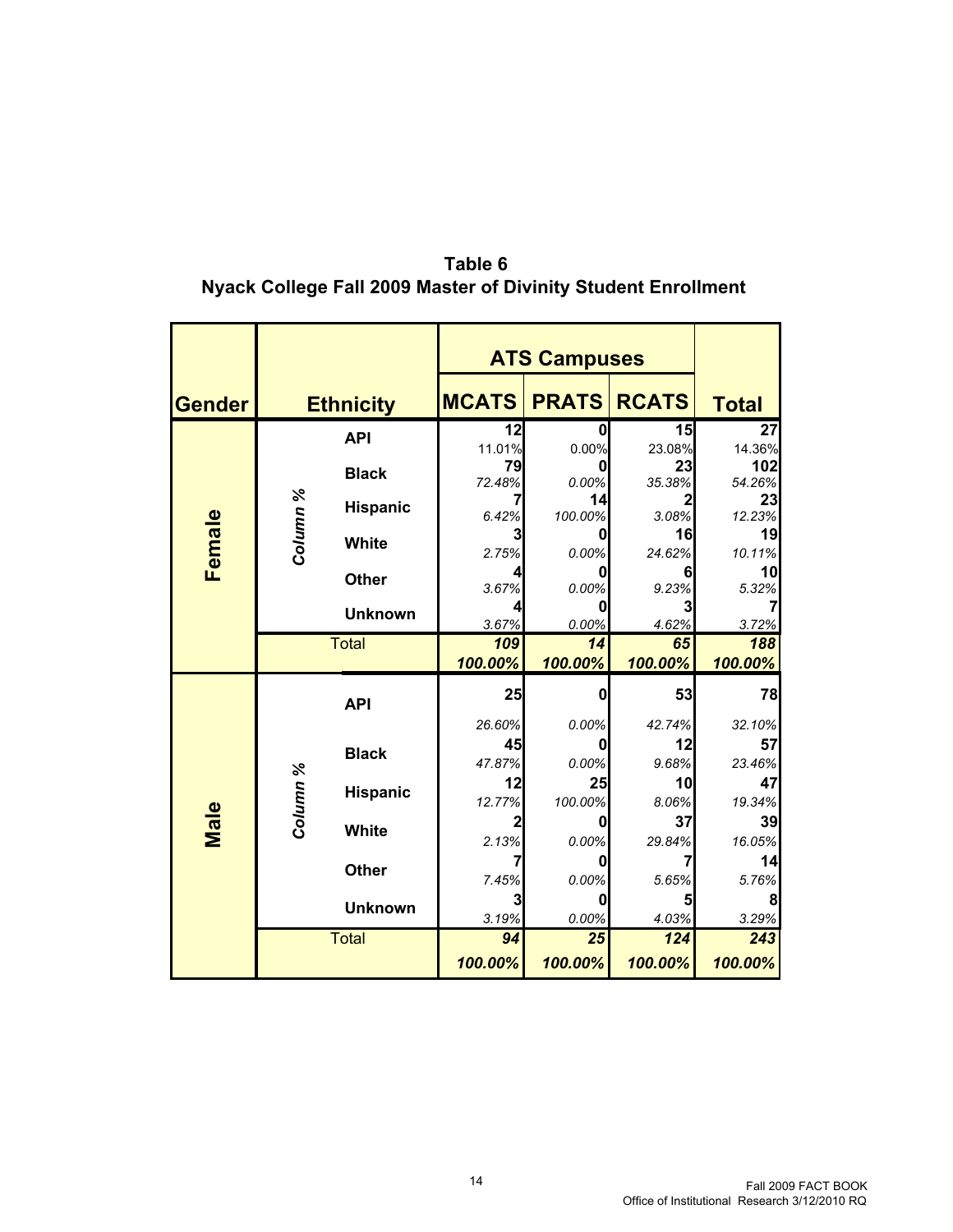|             |                     |                  |              | <b>MPS Program Campuses</b> |                |               |
|-------------|---------------------|------------------|--------------|-----------------------------|----------------|---------------|
| Gender      |                     | <b>Ethnicity</b> | <b>MCATS</b> | <b>PRATS</b>                | <b>RCATS</b>   | <b>Total</b>  |
| Female      |                     | <b>API</b>       | 9            | 0                           | 6              | 15            |
|             |                     |                  | 27.27%       | 0.00%                       | 24.00%         | 15.46%        |
|             |                     | <b>Black</b>     | 18           | 0                           | 5              | 23            |
|             |                     |                  | 54.55%       | 0.00%                       | 20.00%         | 23.71%        |
|             |                     |                  | 3            | 39                          |                | 49            |
|             | Column %            | <b>Hispanic</b>  | 9.09%        | 100.00%                     | 28.00%         | 50.52%        |
|             |                     |                  | 0            |                             |                |               |
|             |                     | <b>White</b>     | 0.00%        | 0.00%                       | 28.00%         | 7.22%         |
|             |                     |                  | 3            | 0                           | 0              | 3             |
|             |                     | <b>Other</b>     | 9.09%        | 0.00%                       | 0.00%          | 3.09%         |
|             |                     | <b>Unknown</b>   | 0            | 0                           | 0              |               |
|             |                     |                  | 0.00%        | 0.00%                       | 0.00%          | 0.00%         |
|             | <b>Total</b>        |                  | 33           | 39                          | 25             | 97            |
|             |                     |                  | 100.00%      | 100.00%                     | 100.00%        | 100.00%       |
| <b>Male</b> |                     |                  | 3            | 0                           | 8              | 11            |
|             |                     | <b>API</b>       |              |                             |                |               |
|             |                     |                  | 17.65%       | 0.00%                       | 28.57%         | 12.36%        |
|             |                     |                  | 8            |                             | 8              | 17            |
|             |                     | <b>Black</b>     | 47.06%       | 2.27%                       | 28.57%         | 19.10%        |
|             |                     |                  | 4            | 43                          | $\overline{2}$ | 49            |
|             |                     | Hispanic         | 23.53%       | 97.73%                      | 7.14%          | 55.06%        |
|             | Column <sup>9</sup> |                  |              |                             | 8              |               |
|             |                     | White            | 5.88%        | 0.00%                       | 28.57%         | 10.11%        |
|             |                     |                  |              |                             |                |               |
|             |                     | <b>Other</b>     | 5.88%        | 0.00%                       | 3.57%          | 2.25%         |
|             |                     |                  | $\mathbf 0$  | 0                           |                |               |
|             |                     | <b>Unknown</b>   | 0.00%        | 0.00%                       | 3.57%          | 1.12%         |
|             | <b>Total</b>        |                  | 17           | 44                          | 28             | 89<br>100.00% |

**Table 7 Nyack College Fall 2009 Master of Professional Studies (M.P.S.)**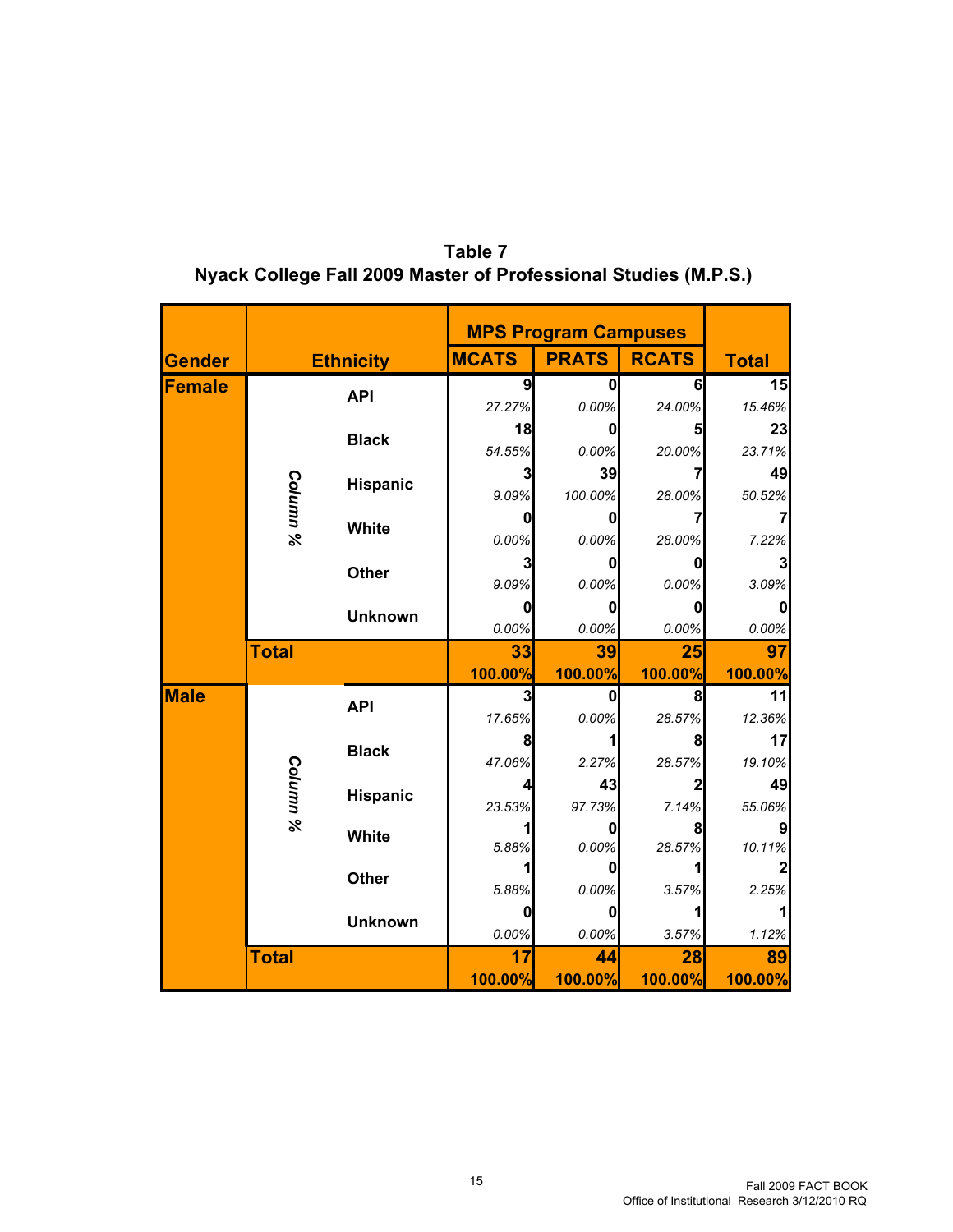| <b>Gender</b> | <b>Ethnicity</b> |                   | <b>AGSC Campuses</b>      |                 |              |
|---------------|------------------|-------------------|---------------------------|-----------------|--------------|
|               |                  |                   | <b>Manhattan</b>          | <b>Rockland</b> | <b>Total</b> |
|               |                  | <b>API</b>        | $\overline{16}$<br>13.33% | 8<br>10.00%     | 24<br>12.00% |
|               |                  | <b>Black</b>      | 54<br>45.00%              | 22<br>27.50%    | 76<br>38.00% |
|               |                  | <b>Hispanic</b>   | 31                        |                 | 36           |
| Female        |                  | Column %<br>White | 25.83%<br>10              | 6.25%<br>37     | 18.00%<br>47 |
|               |                  |                   | 8.33%                     | 46.25%          | 23.50%<br>10 |
|               |                  | <b>Other</b>      | 5.83%                     | 3.75%           | 5.00%        |
|               |                  | <b>Unknown</b>    | 1.67%                     | 6.25%           | 3.50%        |
|               | <b>Total</b>     |                   | 120                       | 80              | 200          |
|               |                  |                   | 100.00%                   | 100.00%         | 100.00%      |
|               |                  | <b>API</b>        | 31.82%                    | 11.11%          | 22.50%       |
|               |                  | <b>Black</b>      | 27.27%                    | 27.78%          | 27.50%       |
|               | Column %         | <b>Hispanic</b>   |                           |                 | 10           |
| Male          |                  |                   | 27.27%                    | 22.22%          | 25.00%       |
|               |                  | <b>White</b>      | 13.64%                    | 33.33%          | 22.50%       |
|               |                  | <b>Other</b>      | 0.00%                     | 5.56%           | 2.50%        |
|               | Total            |                   | 22                        | 18              | 40           |
|               |                  |                   | 100.00%                   | 100.00%         | 100.00%      |

**Table 8 Nyack College Fall 2009 AGSC Student Enrollment**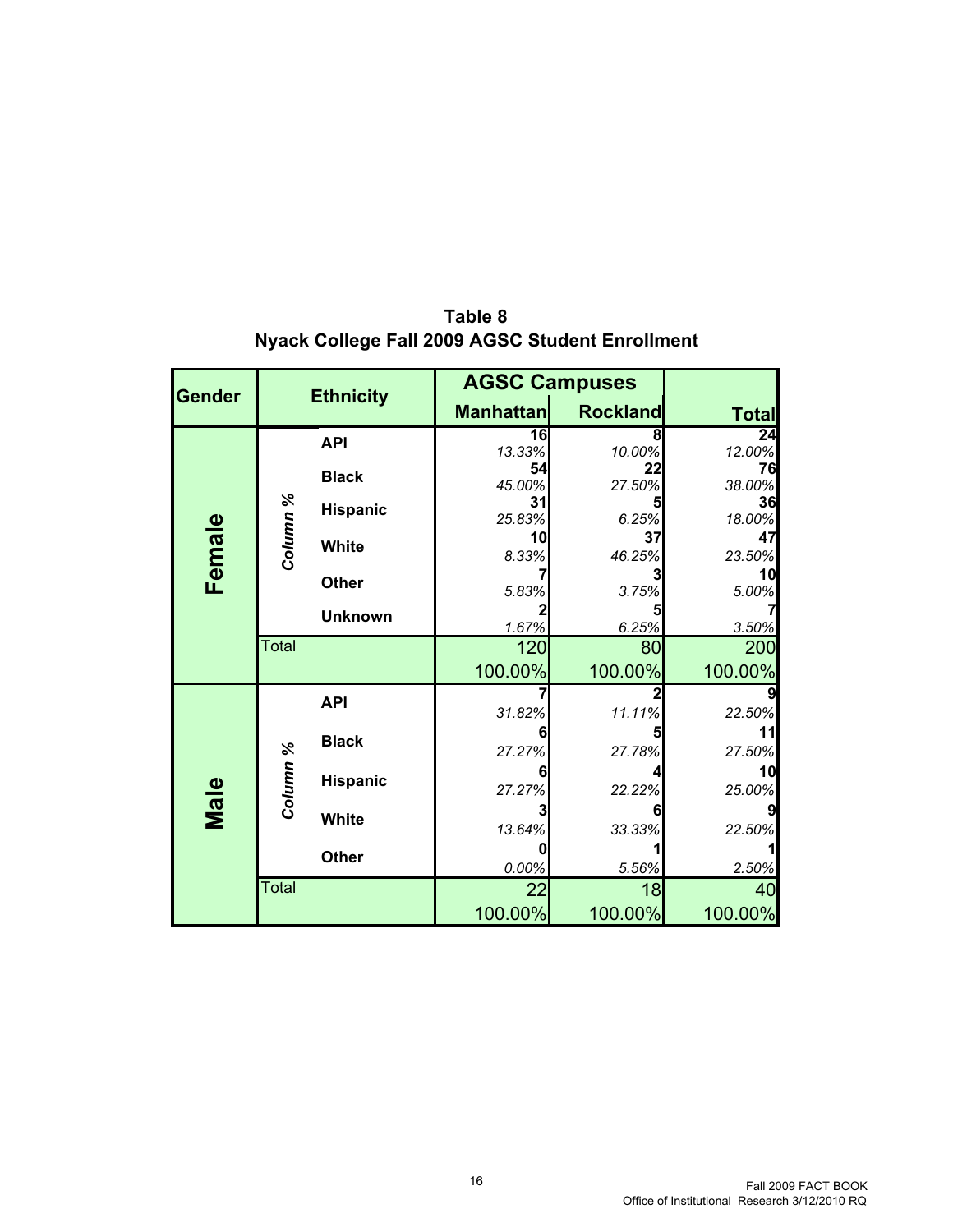|                        |               | <b>OL</b>     |                | <b>MSOL</b> |             |                | <b>Total</b>    |
|------------------------|---------------|---------------|----------------|-------------|-------------|----------------|-----------------|
|                        |               | <b>Female</b> | <b>Male</b>    | Female      | <b>Male</b> | Female         | <b>Male</b>     |
| <b>Race/Ethnicity</b>  | <b>Black</b>  | 121           | 62             | 40          | 8           | 161            | 70              |
|                        | White         | 28            | 29             | 3           |             | 31             | 30              |
|                        | Hispanic      | 27            | 15             | 4           | 3           | 31             | 18              |
|                        | <b>API</b>    |               | 3              |             | 0           | $\overline{2}$ | 3               |
|                        | Other         | 8             | 3              | $\Omega$    | 0           | 8              | 3               |
|                        | <b>Uknown</b> | 5             | 4              | 13          |             | 18             | 5               |
|                        |               |               |                |             |             |                |                 |
| <b>Marital Status</b>  | Married       | 80            | 68             | 10          | 4           | 90             | $\overline{72}$ |
|                        | Single        | 105           | 46             | 31          | 6           | 136            | 52              |
|                        | Missing       | 5             | $\overline{2}$ | 20          | 3           | 25             | 5               |
|                        |               |               |                |             |             |                |                 |
| <b>FT/PT</b> Status    | FT            | 177           | 100            | 33          | 6           | 210            | 106             |
|                        | <b>PT</b>     | 13            | 16             | 28          |             | 41             | 23              |
| <b>Category Totals</b> |               | 190           | 116            | 61          | 13          | 251            | 129             |

**Table 9 School of Business and Leadership by Selected Demographic Variables**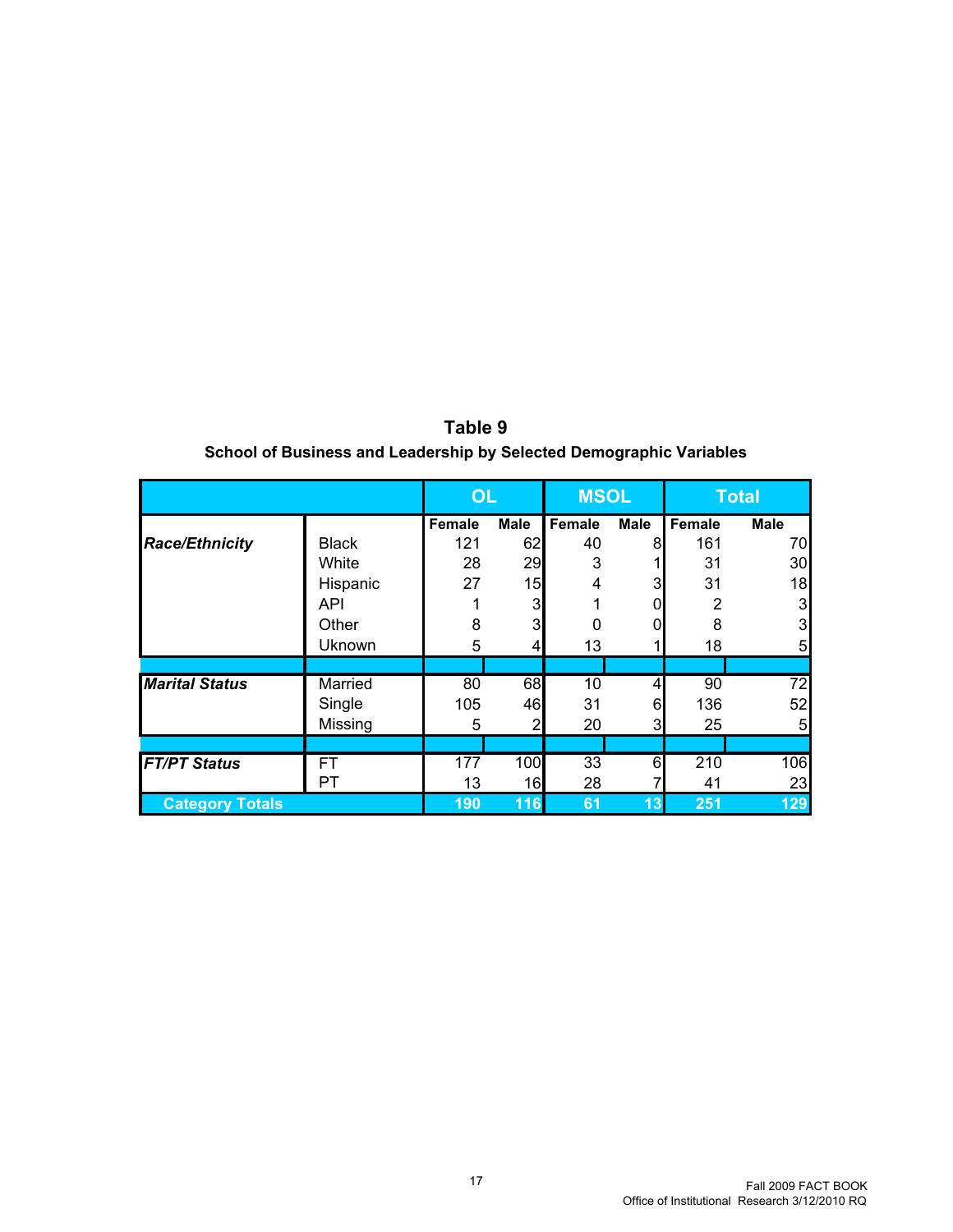| Gender        | <b>Status</b>    | <b>Race/Ethnicity</b> | <b>NCMC</b>        | <b>NCRC</b>             | <b>Total</b> |
|---------------|------------------|-----------------------|--------------------|-------------------------|--------------|
|               |                  |                       |                    |                         |              |
|               |                  | <b>API</b>            | 20                 | 29                      | 49           |
|               |                  | <b>Black</b>          | 112                | 98                      | 210          |
|               |                  |                       | 122                | 72                      | 194          |
|               | <b>Full Time</b> | Hispanic<br>White     | $\overline{7}$     | 245                     | 252          |
|               |                  | Other                 | 20                 | 24                      | 44           |
|               |                  | Unknown               | 6                  | 13                      | 19           |
| <b>Female</b> |                  | <b>Total</b>          | 287                | 481                     | 768          |
|               |                  |                       |                    |                         |              |
|               |                  | <b>API</b>            | $\mathbf{3}$       | 8                       | 11           |
|               |                  | <b>Black</b>          | 74                 | 25                      | 99           |
|               |                  | Hispanic              | 39                 | 13                      | 52           |
|               | Part Time        | White                 | $\overline{c}$     | 13                      | 15           |
|               |                  | Other                 | 14                 | $\overline{c}$          | 16           |
|               |                  | <b>Unknown</b>        | $\,$ 6             | $\overline{\mathbf{4}}$ | 10           |
|               |                  | <b>Total</b>          | 138                | 65                      | 203          |
|               |                  |                       |                    |                         |              |
|               |                  | API                   | 25<br>89           | 37<br>68                | 62<br>157    |
|               |                  | <b>Black</b>          | 66                 | 78                      | 144          |
|               | <b>Full Time</b> | Hispanic              | 13                 | 147                     |              |
|               |                  | White                 |                    |                         | 160          |
|               |                  | Other                 | 28                 | 23                      | 51           |
| <b>Male</b>   |                  | Unknown               | $\mathsf 3$<br>224 | 12                      | 15           |
|               |                  | <b>Total</b>          |                    | 365                     | 589          |
|               |                  | API                   | $\boldsymbol{7}$   | $\,$ 6 $\,$             | 13           |
|               |                  | <b>Black</b>          | 48                 | 18                      | 66           |
|               | Part Time        | Hispanic              | 26                 | 10                      | 36           |
|               |                  | White                 | 8                  | 13                      | 21           |
|               |                  | Other                 | $\,$ 6             | $\overline{2}$          | 8            |
|               |                  | Unknown               | $\overline{2}$     |                         | 3            |
|               |                  | <b>Total</b>          | $\overline{97}$    | 50                      | 147          |

#### **Nyack College 2009 Enrollment of Traditional Undergraduate Students Table 10**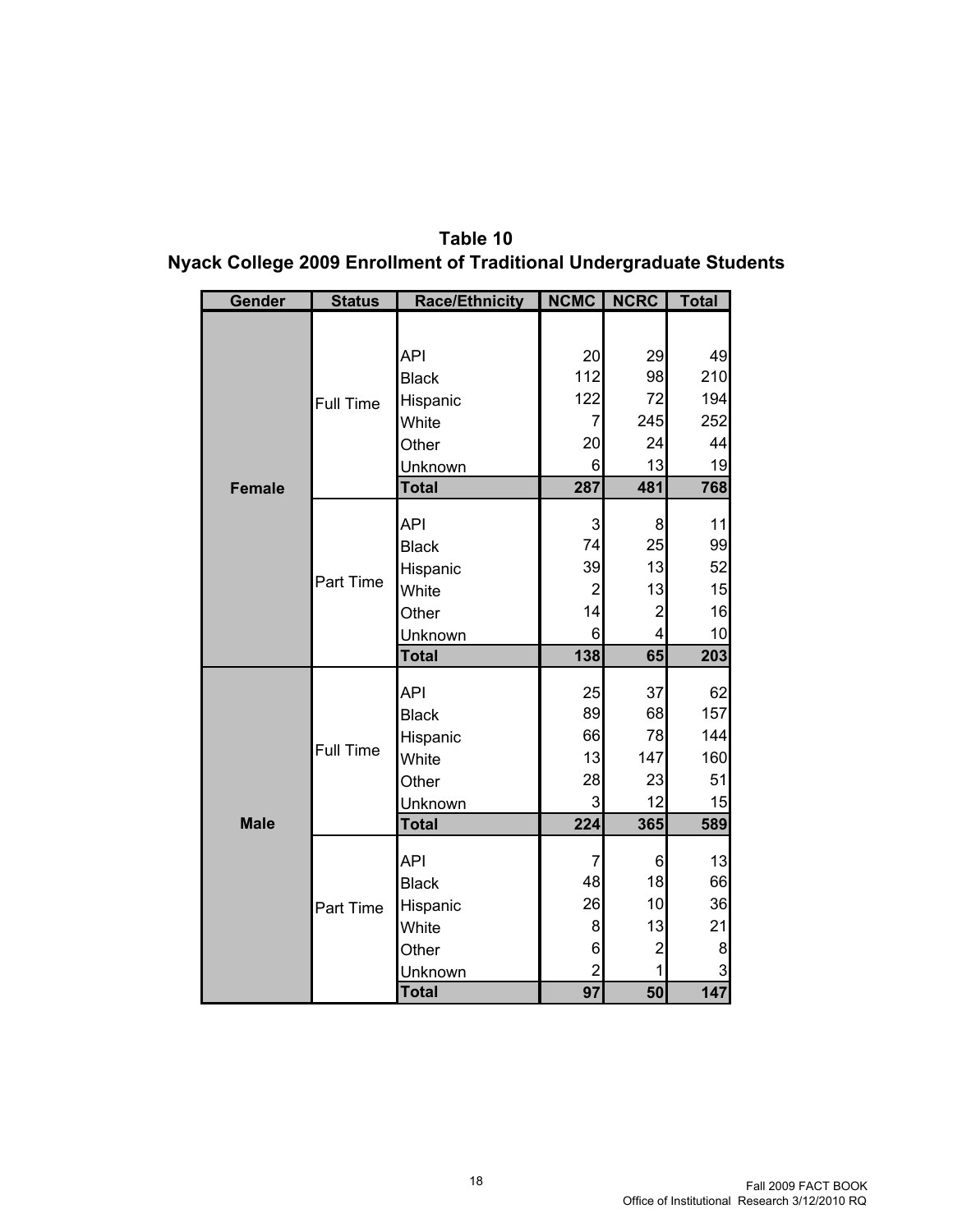### **Table 11 Fall 2009 Admission**

| <b>Admission</b>               | Total |       |      | <b>NCRC</b> | <b>NCMC</b> |       |  |
|--------------------------------|-------|-------|------|-------------|-------------|-------|--|
|                                | N     | %     | N    | %           | N           | %     |  |
| Applied                        | 1628  |       | 1058 |             | 570         |       |  |
| <b>Incomplete Applications</b> | 602   | 36.98 | 408  | 38.56       | 194         | 34.04 |  |
| <b>Completed Applications</b>  | 1026  | 63.02 | 650  | 61.44       | 376         | 65.96 |  |
| Admitted                       | 1021  | 62.71 | 647  | 61.15       | 374         | 65.61 |  |
| Enrolled                       | 558   | 54.39 | 320  | 49.23       | 238         | 63.30 |  |

*\*Admitted category contains accepted and enrolled categories only.*

*\*\* Enrolled percentage based on number of completed applications*

*\*\*\* Admitted percentage based on the number who applied*

**N** *Col %* **N** *Col %* **N** *Col %* Female 179 *55.9* 125 *52.5* 304 *54.5* Male 141 *44.1* 113 *47.5* 254 *45.5* Asian\* 27 *8.4* 24 *10.1* 51 *9.1* Black 85 *26.6* 104 *43.7* 189 *33.9* Hispanic 70 *21.9* 78 *32.8* 148 *26.5* White 119 *37.2* 16 *6.7* 135 *24.2* Inter-racial 12 *3.8* 8 *3.4* 20 *3.6* Amer. Indian 1 *0.3* 2 *0.8* 3 *0.5* Unknown 6 *1.9* 6 *2.5* 12 *2.2* AU 0 *0.0* 1 *0.4* 1 *0.2* Con 0 *0.0* 75 *31.5* 75 *13.4* CondC 80 *25.0* 0 *0.0* 80 *14.3* CondH 17 *5.3* 0 *0.0* 17 *3.0* CondN 30 *9.4* 0 *0.0* 30 *5.4* ESL 0 *0.0* 12 *5.0* 12 *2.2* NonM 1 *0.3* 0 *0.0* 1 *0.2* PNM 0 *0.0* 6 *2.5* 6 *1.1* PP 0 *0.0* 7 *2.9* 7 *1.3* Reg 175 *54.7* 137 *57.6* 312 *55.9* RegH 16 *5.0* 0 *0.0* 16 *2.9* RegN 1 *0.3* 0 *0.0* 1 *0.2* **Total 320 238 558** *Table 11A* Acceptance Code Gender **Enrolled N=558 Rockland Manhattan Total Ethnicity** 

Includes 3 Native Hawaiian/Pacific Islanders

**Figure 17 Fall 2009 Admission by Status**

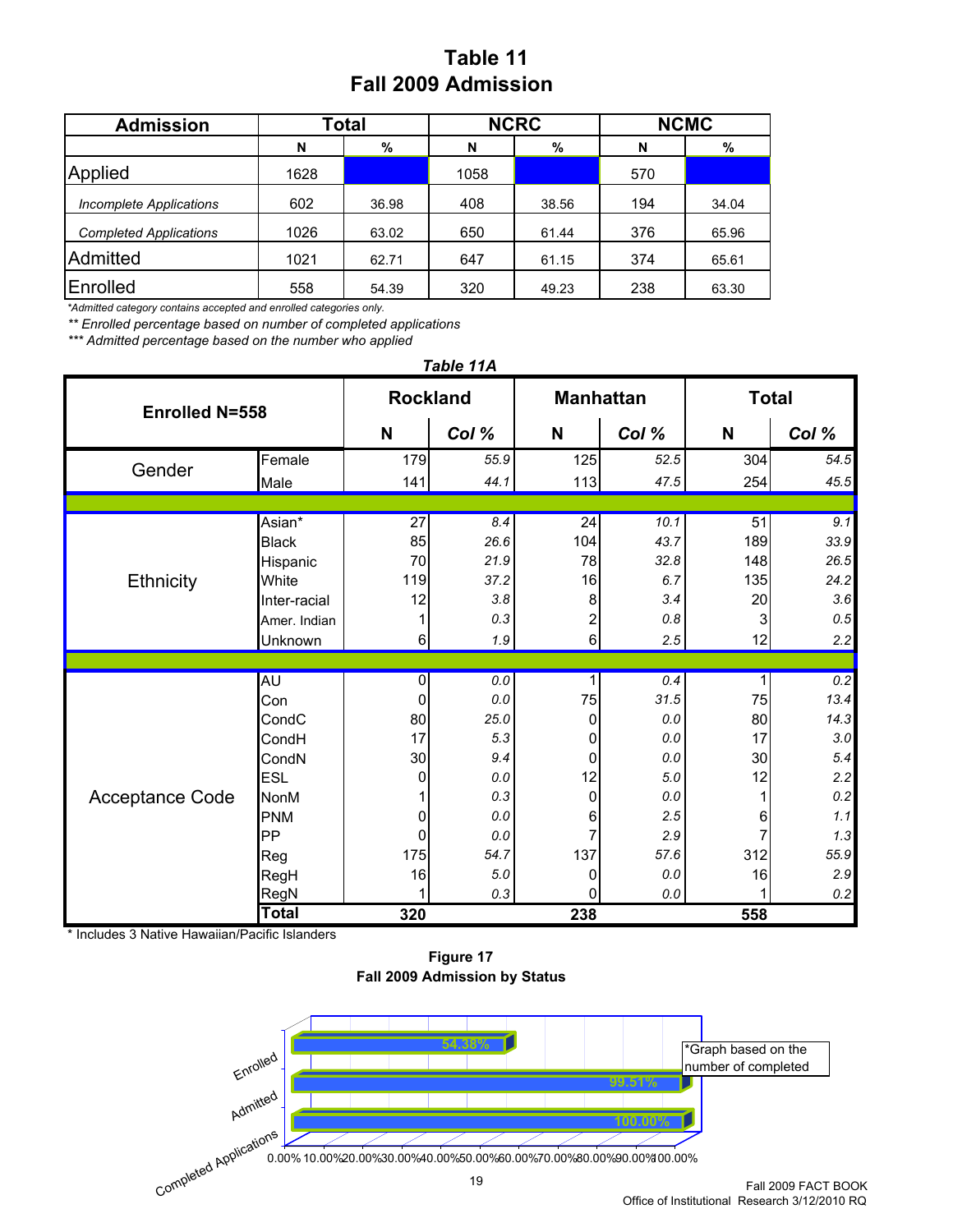| -----            | <br><b>Selected Demographic Variables (N=262)</b> |                           |                              |       |     |                           |
|------------------|---------------------------------------------------|---------------------------|------------------------------|-------|-----|---------------------------|
| <b>Fall 2008</b> | N                                                 | <b>Manhattan</b><br>Col % | <b>Rockland</b><br>Col%<br>N |       | N   | Total<br>Co <sub>96</sub> |
| <b>Gender</b>    |                                                   |                           |                              |       |     |                           |
| Female           | 39                                                | 58.21                     | 112                          | 57.44 | 151 | 57.63                     |
| Male             | 28                                                | 41.79                     | 83                           | 42.56 | 111 | 42.37                     |
| <b>Ethnicity</b> |                                                   |                           |                              |       |     |                           |
| API              | 6                                                 | 8.96                      | 19 <sup>l</sup>              | 9.74  | 25  | 9.54                      |
| <b>Black</b>     | 20                                                | 29.85                     | 55                           | 28.21 | 75  | 28.63                     |
| Hispanic         | 30                                                | 44.78                     | 48                           | 24.62 | 78  | 29.77                     |
| White            | 4                                                 | 5.97                      | 62                           | 31.79 | 66  | 25.19                     |
| <b>Other</b>     | 5                                                 | 7.46                      | 5                            | 2.56  | 10  | 3.82                      |
| IUnknown         | 2                                                 | 2.99                      | 6                            | 3.08  | 8   | 3.05                      |
| <b>Load</b>      |                                                   |                           |                              |       |     |                           |
| IΕT              | 47                                                | 70.15                     | 140                          | 71.79 | 187 | 71.37                     |
| <b>IPT</b>       | 20                                                | 29.85                     | 55                           | 28.21 | 75  | 28.63                     |

## **Nyack College Fall 2009 First Time Freshmen (FTF) by Table 12**

*\* Contains Degree & Non-Degree Seeking FTF are attending Nyack within one year of H.S. Graduation*



**First Time Full Time Degree Seeking Freshmen by Race/Ethnicity by Year**



\* Reporting artifact= 2008 FTF are classified as attending Nyack within one year of H.S. graduation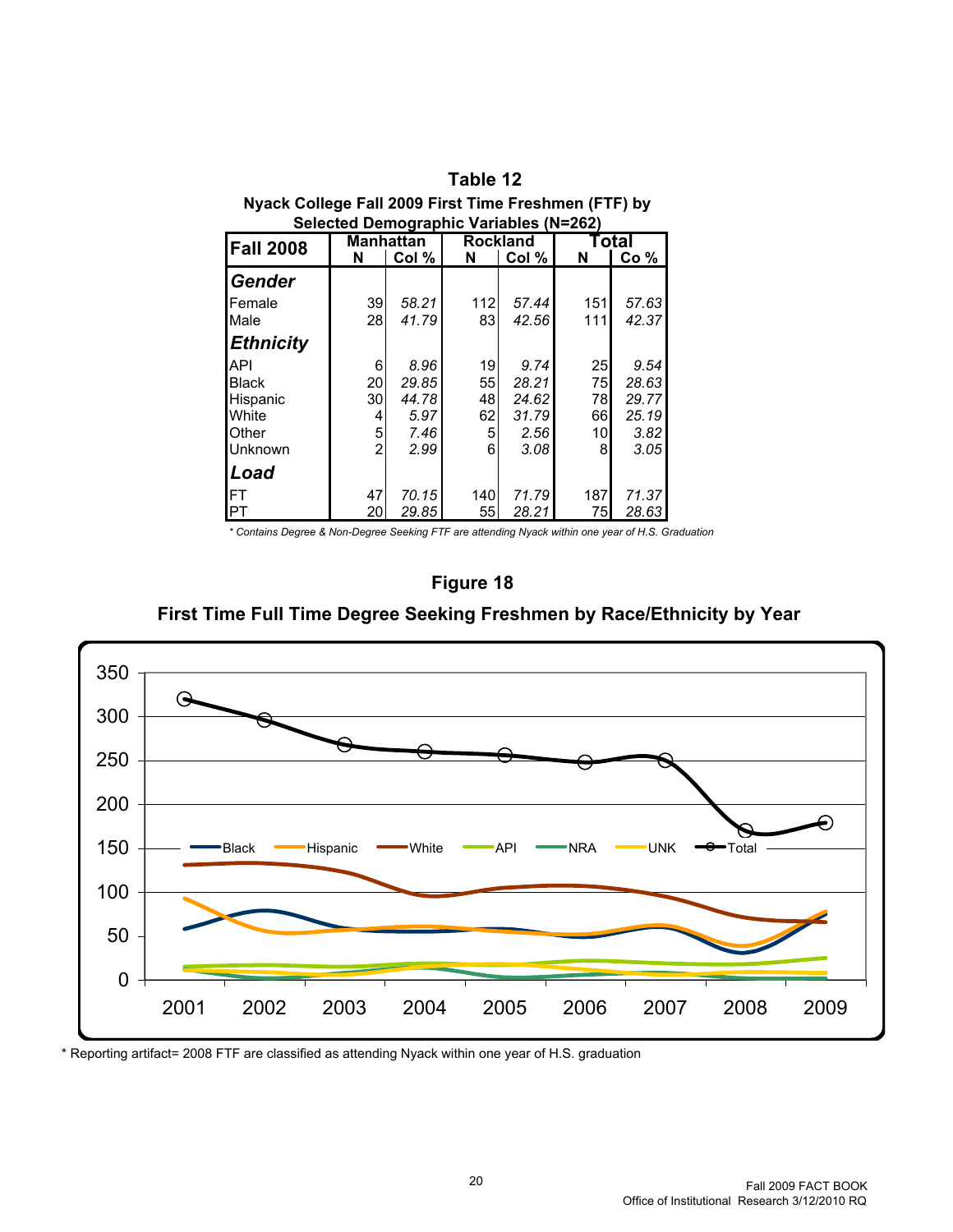**Figure 19 Entering First Time Freshmen (FTF) SAT Scores at the Twenty-Fifth Percentile**



**Figure 20 Entering First Time Freshmen (FTF) SAT Scores at the Seventy-Fifth Percentile**



\*Charts based on figures submitted to IPEDS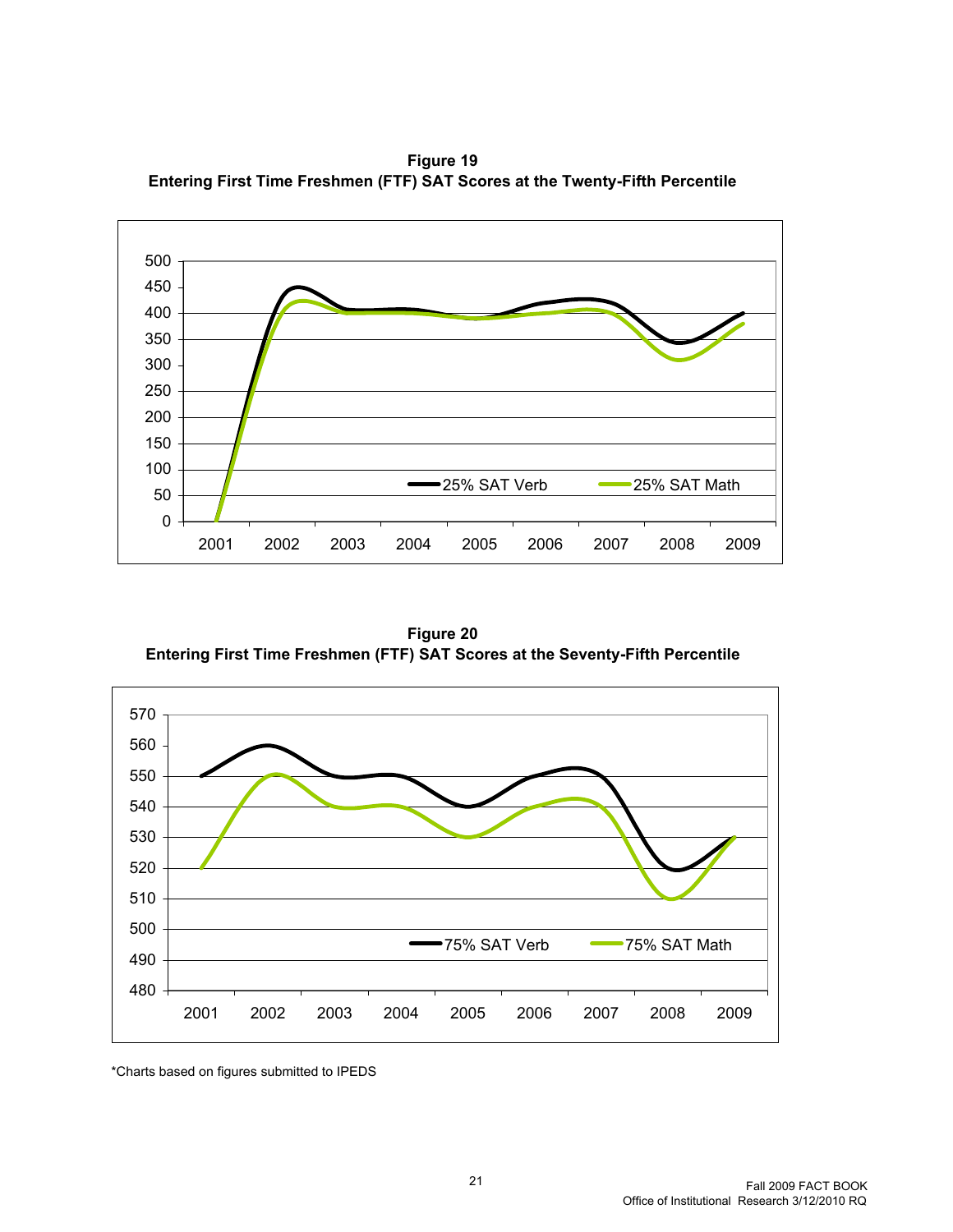| Table 13                               |  |
|----------------------------------------|--|
| <b>Current Degree Majors (N=3,041)</b> |  |

| <b>Biblical Theology &amp; Ministry</b>                                    | <b>AA/AS</b>   | <b>BA/BS</b>               | <b>MA/MS</b>  | <b>MDIV</b> | <b>MPS</b>    | <b>Undeclared</b> | <b>Total</b>                          |
|----------------------------------------------------------------------------|----------------|----------------------------|---------------|-------------|---------------|-------------------|---------------------------------------|
| <b>Biblical &amp; Theological Studies</b>                                  | 0              | 84                         | 0             | 0           | 0             |                   | 84                                    |
| <b>Biblical MA</b>                                                         | 0              | 0                          | 53            | 0           | 0             |                   | 53                                    |
| <b>Christian Education</b>                                                 | 0              | 7                          | 0             | 0           | 0             |                   | 7                                     |
| <b>Christian Work</b><br><b>Cross Cultural Studies</b>                     | 4<br>0         | 0<br>43                    | 0<br>0        | 0<br>0      | 0<br>0        |                   | 4<br>43                               |
| <b>Intercultural Studies</b>                                               | 0              | 0                          | 28            | 0           | 0             |                   | 28                                    |
| <b>MDIV</b>                                                                | 0              | 0                          | $\mathbf 0$   | 392         | 0             |                   | 392                                   |
| <b>MPS</b><br>Missiology                                                   | 0              | 0                          | 0             | 0           | 132           |                   | 132                                   |
| Pastoral Ministry                                                          | 0<br>0         | $6\phantom{1}6$<br>64      | 0<br>0        | 0<br>0      | 0<br>0        |                   | 6<br>64                               |
| Youth Ministry                                                             | 0              | 35                         | 0             | 0           | 0             |                   | 35                                    |
| lTotal                                                                     |                | 239                        | 81            | 392         | 132           |                   | 848                                   |
| <b>Business Management &amp; Computer Science</b><br>Accounting            |                | 30                         |               |             |               |                   | 32                                    |
| <b>Biblical MA</b>                                                         | 0              | $\Omega$                   | $\frac{2}{2}$ |             |               |                   | $\overline{2}$                        |
| <b>Business Administration</b>                                             | 5              | 125                        | 56            |             |               |                   | 186                                   |
| Computer Science<br>Organizational Leadership<br>Organizational Management | 0<br>0         | 20<br>0                    | 0<br>62       |             |               |                   | 20<br>62                              |
|                                                                            | 0              | 311                        | 0             |             |               |                   | 311                                   |
| Total                                                                      | 5              | 486                        | 122           |             |               |                   | 613                                   |
| <b>Education</b>                                                           |                |                            |               |             |               |                   |                                       |
| Adolescent Ed - SocSt - Hist                                               | 0              | 9                          | 0             |             |               | 0                 | $\overline{9}$                        |
| Adolescent Ed - English<br>Adolescent Ed - Mathematics                     | 0<br>0         | $\overline{9}$<br>7        | 0<br>0        |             |               | 0<br>0            | 9<br>7                                |
| <b>Childhood Education</b>                                                 |                | 89                         | 13            |             |               | 0                 | 103                                   |
| Early Childhood Education<br>Early Childhood/Childhood Ed                  | 0              | 33                         | 0             |             |               |                   | 34                                    |
|                                                                            | 0              | 8                          | 0             |             |               |                   | $\begin{array}{c} 8 \\ 9 \end{array}$ |
| Inclusive Education<br>Special Education                                   | 0              | 0<br>$\mathbf 0$           | 9<br>7        |             |               | 0                 | 7                                     |
| <b>TESOL</b>                                                               | 0<br>0         | 8                          | 0             |             |               | 0<br>0            | 8                                     |
| Total                                                                      |                | 163                        | 29            |             |               |                   | 194                                   |
| <b>Liberal Arts &amp; Sciences</b>                                         |                |                            |               |             |               |                   |                                       |
| Communications                                                             | 0              | 41                         |               |             |               | 0                 | 41                                    |
| English<br>General Education                                               | 0<br>34        | 27<br>0                    |               |             |               | 0<br>0            | 27<br>34                              |
| History                                                                    | 0              | 16                         |               |             |               |                   | 17                                    |
| Interdisciplinary Studies<br>Liberal Arts and Sciences                     | 0              | 145                        |               |             |               | 0                 | 145                                   |
|                                                                            | $\overline{c}$ | 0                          |               |             |               | 0                 | $\overline{c}$                        |
| <b>Mathematics</b><br>Philosophy                                           | 0<br>0         | 4<br>14                    |               |             |               | 0<br>0            | $\overline{\mathbf{4}}$<br>14         |
| Psychology                                                                 | $\mathbf 0$    | 140                        |               |             |               | 0l                | 140                                   |
| <b>Religion</b>                                                            | $\pmb{0}$      | 8 <sup>1</sup>             |               |             |               | $\overline{0}$    | $\boldsymbol{8}$                      |
| Sociology<br>Total                                                         | 0<br>36        | 15<br>410                  |               |             |               | $\pmb{0}$         | 15<br>447                             |
| <b>Music</b>                                                               |                |                            |               |             |               |                   |                                       |
| <b>Church Music</b>                                                        |                | $\overline{11}$            |               |             |               |                   | 11                                    |
| Composition                                                                |                | 4                          |               |             |               |                   |                                       |
| Music<br>Music Education                                                   |                | 50                         |               |             |               |                   | 50                                    |
| Performance: Instrumental                                                  |                | 38<br>18                   |               |             |               |                   | 38<br>18                              |
| Performance:Piano                                                          |                | $\mathbf 2$                |               |             |               |                   | $\overline{c}$                        |
| Performance: Vocal                                                         |                | 26                         |               |             |               |                   | 26                                    |
| Total                                                                      |                | 149                        |               |             |               |                   | 149                                   |
| <b>Social Services &amp; Social Work</b><br>Counseling/AGSC                |                |                            |               |             |               |                   |                                       |
| Marriage & Family Therapy                                                  |                | 0<br>$\mathbf 0$           | 212<br>18     |             |               | 8<br>0            | 220<br>18                             |
| Social Work                                                                |                | 100                        | 0             |             |               | 1                 | 101                                   |
| Total                                                                      |                | 100                        | 230           |             |               | 9                 | 339                                   |
| <b>Undeclared</b>                                                          |                |                            |               |             |               |                   |                                       |
| Undeclared<br>Total                                                        | 1<br>1         | $6 \mid$<br>$6\phantom{a}$ |               | 11<br>11    | $\frac{5}{5}$ | 428<br>428        | 451<br>451                            |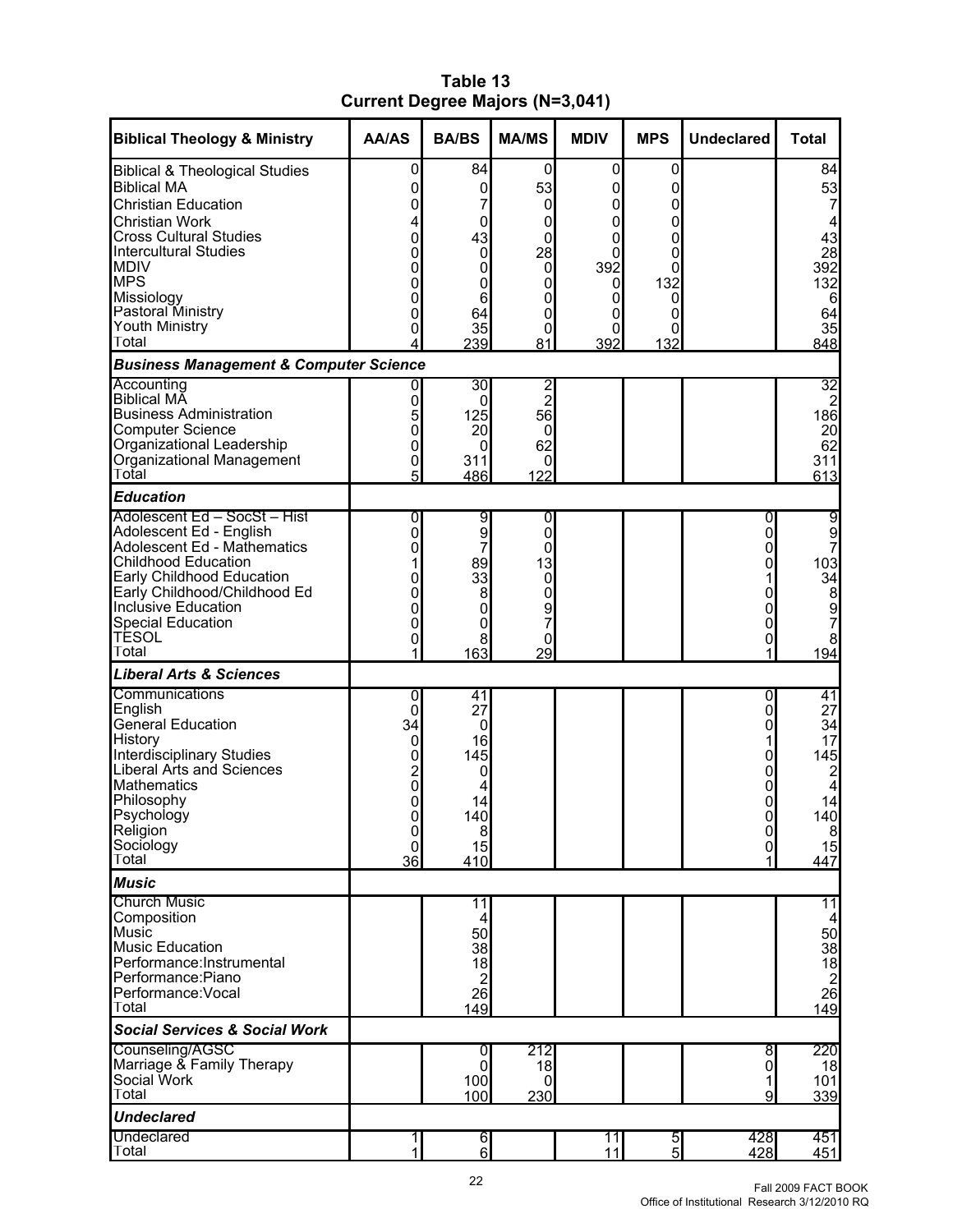**Table 14 Degrees Conferred July 2008 to June 2009 by Race/Ethnicity (N=692)**

| Degree       | White          |                | <b>Black</b>   |                | Hispanic        |                 | <b>API</b>     |               | Other          |                | <b>Unknown</b> |                 | <b>Total</b>            |
|--------------|----------------|----------------|----------------|----------------|-----------------|-----------------|----------------|---------------|----------------|----------------|----------------|-----------------|-------------------------|
|              | $\alpha$<br>N  |                | N              | $\frac{0}{6}$  | N.              | $\alpha$        | N.             | $\frac{0}{6}$ | N.             | $\frac{0}{6}$  | N              | $\frac{0}{6}$   |                         |
| A.A.         | 3              |                |                | 0              | 5 <sub>1</sub>  | 51              | 3 <sup>1</sup> | 5             |                | 2              | 0.             | 0               | 13                      |
| A.S.         |                | 0              |                | 0              | $\mathbf 0$     | 0               | 0              | 0             |                | 2              | 0              | $\Omega$        | $\overline{\mathbf{3}}$ |
| B.A.         | 18             | 9              | 13             | 5 <sup>1</sup> | 18              | 16              | 9              | 14            | 7)             | 17             | 0              | $\Omega$        | 65                      |
| Mus.B.       | 5              | 2              | 2              |                | 4               | $\overline{4}$  |                | 2             | 3              |                | 0              | 0               | 15                      |
| B.S.         | 121            | 59             | 138            | 55             | 46              | 42 <sub>1</sub> | 21             | 33            | 16             | 39             | 4              | 20 <sub>l</sub> | 346                     |
| M.A.         | 28             | 14             | 23             | 9              | 10 <sub>1</sub> | 9               | 8              | 13            | $\mathbf{3}$   |                | 0              | 0               | 72                      |
| M.B.A.       | $\overline{4}$ | $\overline{c}$ | 18             | 7              | 3 <sup>1</sup>  | 3               |                | 2             |                | $\overline{c}$ | 16             | 80              | 43                      |
| M.Div.       | 9              | 4              | 18             | 7              | 8               | $\mathbf{z}$    | 18             | 28            | 5              | 12             | $\mathbf 0$    | $\Omega$        | 58                      |
| M.P.S.       | 6.             | 3              | $\overline{ }$ | 3              | 13              | 12              | C              | 3             | 3 <sup>1</sup> |                | 0              | 0               | 31                      |
| M.S.         | 9              | $\overline{4}$ | 32             | 13             | $\mathbf{3}$    | $\mathbf{3}$    |                | 2             |                | 2              | 0              | $\Omega$        | 46                      |
| <b>Total</b> | 204            | 100            | 253            | 100            |                 | 110' 100        | 64             | 100           | 41             | 100            | 20             | 100             | 692                     |

**Table 15 Degrees Conferred July 2008 to June 2009 by Program and Site (N=692)**

| <b>Jndergraduate</b> | Program                          | <b>Site</b>                |                        | <b>Degree</b>    |               |                     |
|----------------------|----------------------------------|----------------------------|------------------------|------------------|---------------|---------------------|
|                      |                                  |                            | $\overline{A.A/A}$ . S | <b>B.A./B.S.</b> |               | Total               |
|                      | <b>Organizational Management</b> | All sites                  |                        | 218              |               | 218                 |
|                      |                                  | <b>Sub Total</b>           |                        | 218              |               | 218                 |
|                      |                                  |                            |                        |                  |               |                     |
|                      | <b>Undergraduate Programs</b>    | <b>NCMC</b><br><b>NCRC</b> | 10                     | 77               |               | 87                  |
|                      |                                  | <b>Sub Total</b>           | 6                      | 131              |               | 137                 |
|                      |                                  |                            | 16<br>M.A./M.S         | 208<br>M.Div.    | <b>M.P.S.</b> | 224<br><b>Total</b> |
|                      |                                  | <b>MCATS</b>               | 31                     | 27               | 12            | 70                  |
|                      |                                  | <b>PRATS</b>               | 0                      | $\overline{2}$   | 9             | 11                  |
|                      | <b>Various Graduate Programs</b> | <b>RCATS</b>               | 41                     | 29               | 10            | 80                  |
|                      |                                  | <b>SubTotal</b>            | 72                     | 58               | 31            | 161                 |
|                      |                                  |                            |                        |                  |               |                     |
|                      |                                  | <b>MCMSE</b>               | 10                     |                  |               | 10                  |
|                      | <b>MSEd Program</b>              | <b>MSER</b>                | 5                      |                  |               | 5                   |
|                      |                                  | <b>Sub Total</b>           | 15                     |                  |               | 15                  |
| Graduate             |                                  |                            |                        |                  |               |                     |
|                      |                                  | <b>MSOL</b>                | 31                     |                  |               | 31                  |
|                      | <b>MSOL Program</b>              | <b>Sub Total</b>           | 31                     |                  |               | 31                  |
|                      |                                  |                            | M.B.A.                 |                  |               | Total               |
|                      |                                  |                            |                        |                  |               |                     |
|                      |                                  | <b>NCMBA</b>               | 30                     |                  |               | 30                  |
|                      | <b>MBA Program</b>               | <b>RCMBA</b>               | 13                     |                  |               | 13                  |
|                      |                                  | <b>Sub Total</b>           | 43                     |                  |               | 43                  |
|                      |                                  | <b>TOTAL</b>               | 177                    | 484              | 31            | 692                 |

*\* Not shown is 1 case classified as SCATS and 1 NCDC Undergrad.*





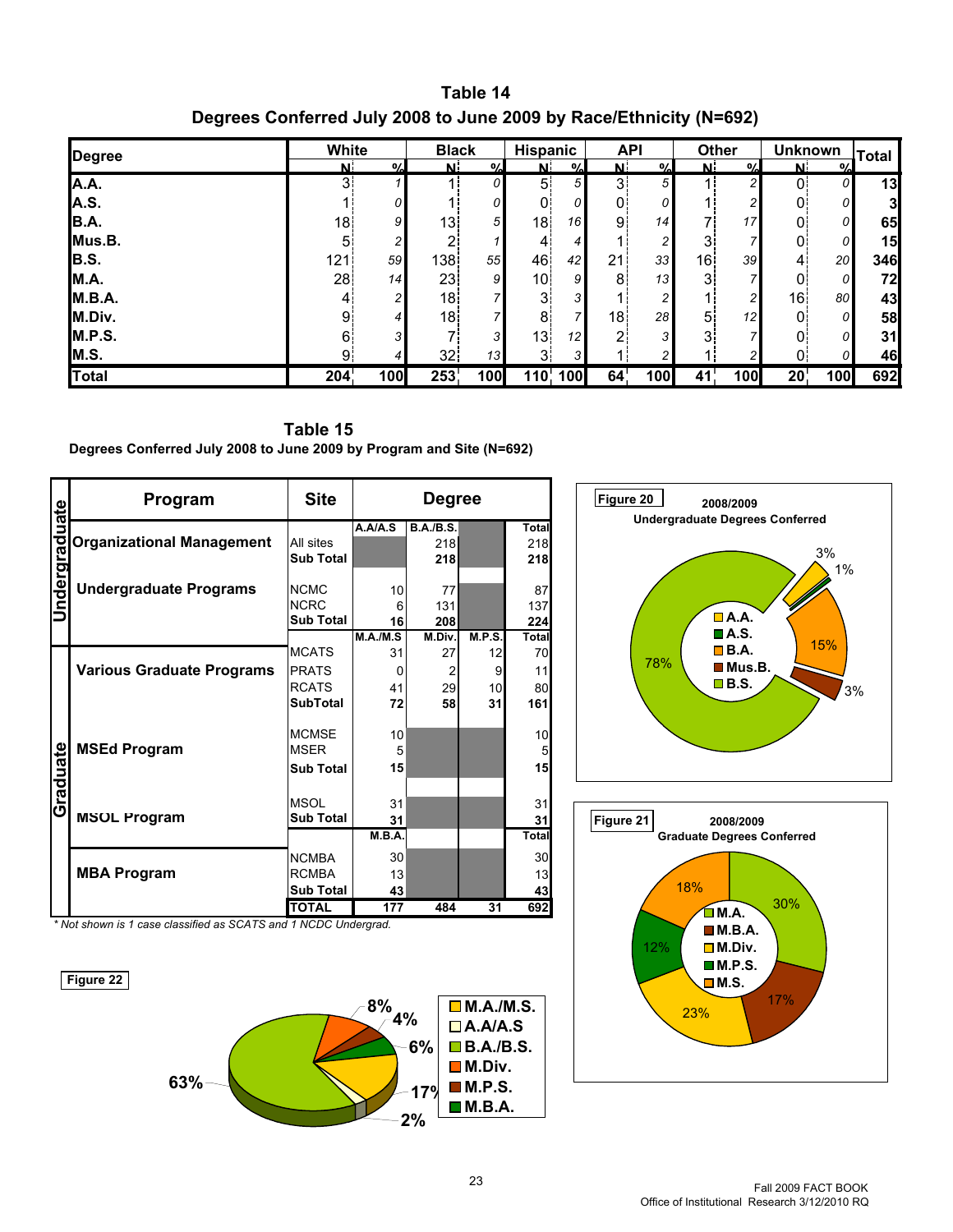





\*Chart based on figures submitted to IPEDS

Generally, NCRC has a higher "second year" FTF retention rate than NCMC.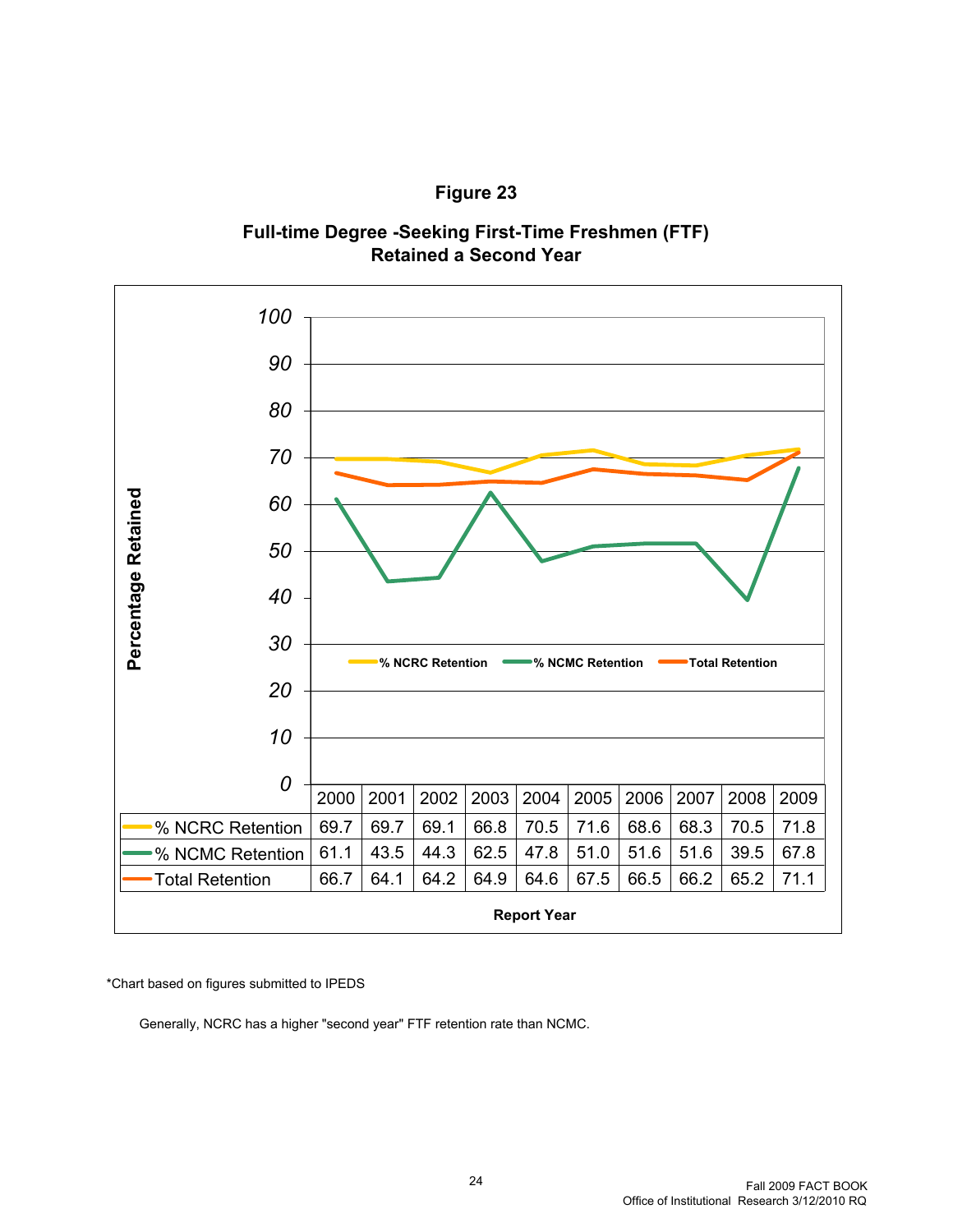**Figure 24 Graduation Rate (within 150%) for Cohorts of Entering Freshmen by Report Year**



**Figure 25 Graduation Figures (within 150%) for Cohorts of Entering Freshmen by Report Year**



| <b>Report Year</b> | <b>GraduateTotal</b> | <b>Cohort N</b> | Rate |
|--------------------|----------------------|-----------------|------|
| 1997               | 48                   | 108             | 44   |
| 1998               | 50                   | 104             | 48   |
| 1999               | 48                   | 109             | 44   |
| 2000               | 47                   | 104             | 45   |
| 2001               | 73                   | 160             | 46   |
| 2002               | 88                   | 208             | 42   |
| 2003               | 73                   | 208             | 35   |
| 2004               | 106                  | 258             | 41   |
| 2005               | 140                  | 322             | 43   |
| 2006               | 133                  | 373             | 36   |
| 2007               | 130                  | 320             | 41   |
| 2008               | 138                  | 295             | 47   |
| 2009               | 113                  | 267             | 42   |

*\* Charts based on figures submitted to IPEDS*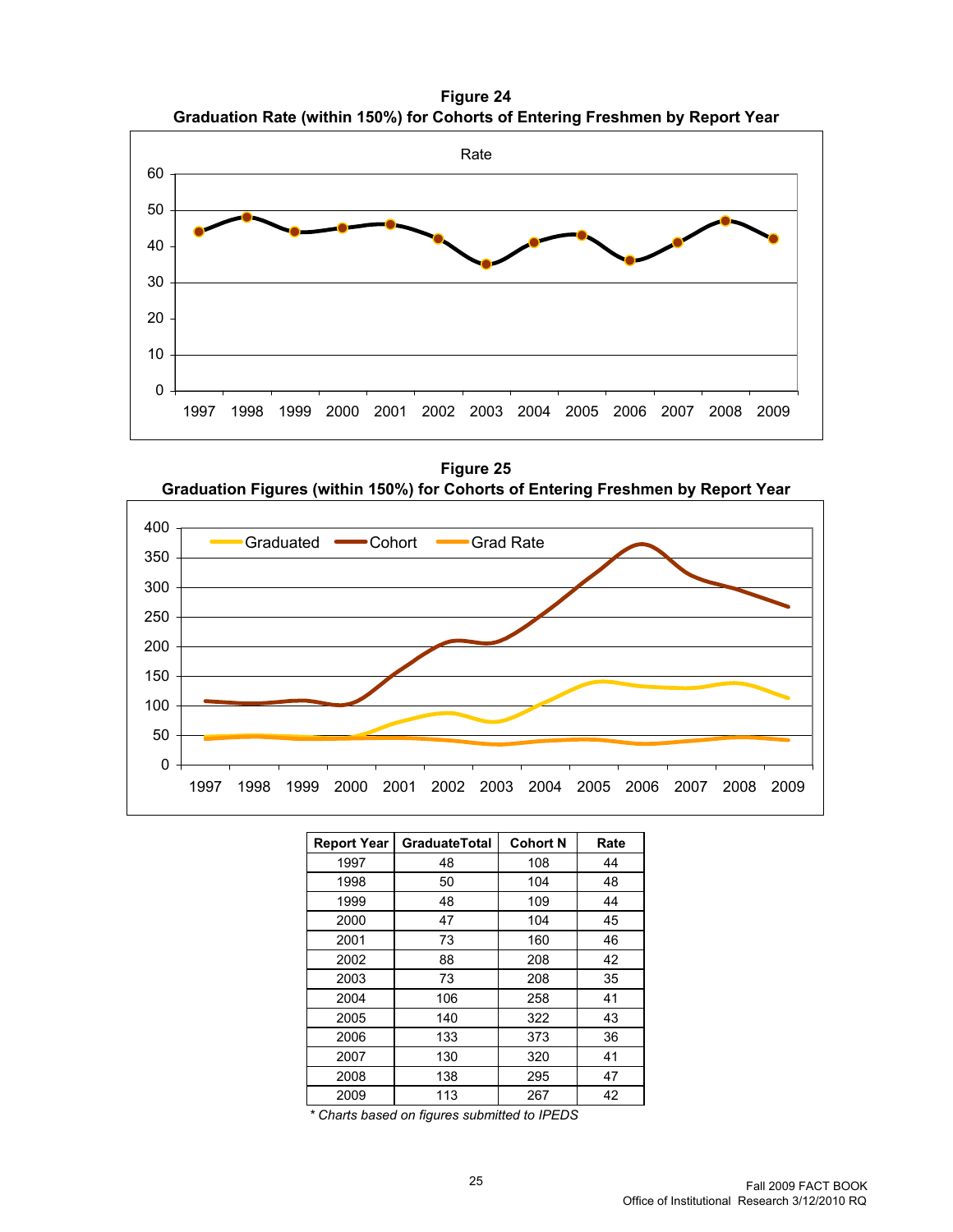**Figure 26 Graduation Figures (within 150%) for Cohorts of Entering Freshmen by Gender and Report Year**



|                    |     |       | <b>Graduate</b> |
|--------------------|-----|-------|-----------------|
| <b>Report Year</b> | Men | Women | <b>Total</b>    |
| 1997               | 14  | 34    | 48              |
| 1998               | 22  | 28    | 50              |
| 1999               | 13  | 35    | 48              |
| 2000               | 28  | 20    | 47              |
| 2001               | 28  | 46    | 73              |
| 2002               | 26  | 62    | 88              |
| 2003               | 28  | 45    | 73              |
| 2004               | 30  | 76    | 106             |
| 2005               | 54  | 86    | 140             |
| 2006               | 46  | 87    | 133             |
| 2007               | 47  | 83    | 130             |
| 2008               | 48  | 90    | 138             |
| 2009               | 40  | 73    | 113             |

\* Chart based on figures submitted to IPEDS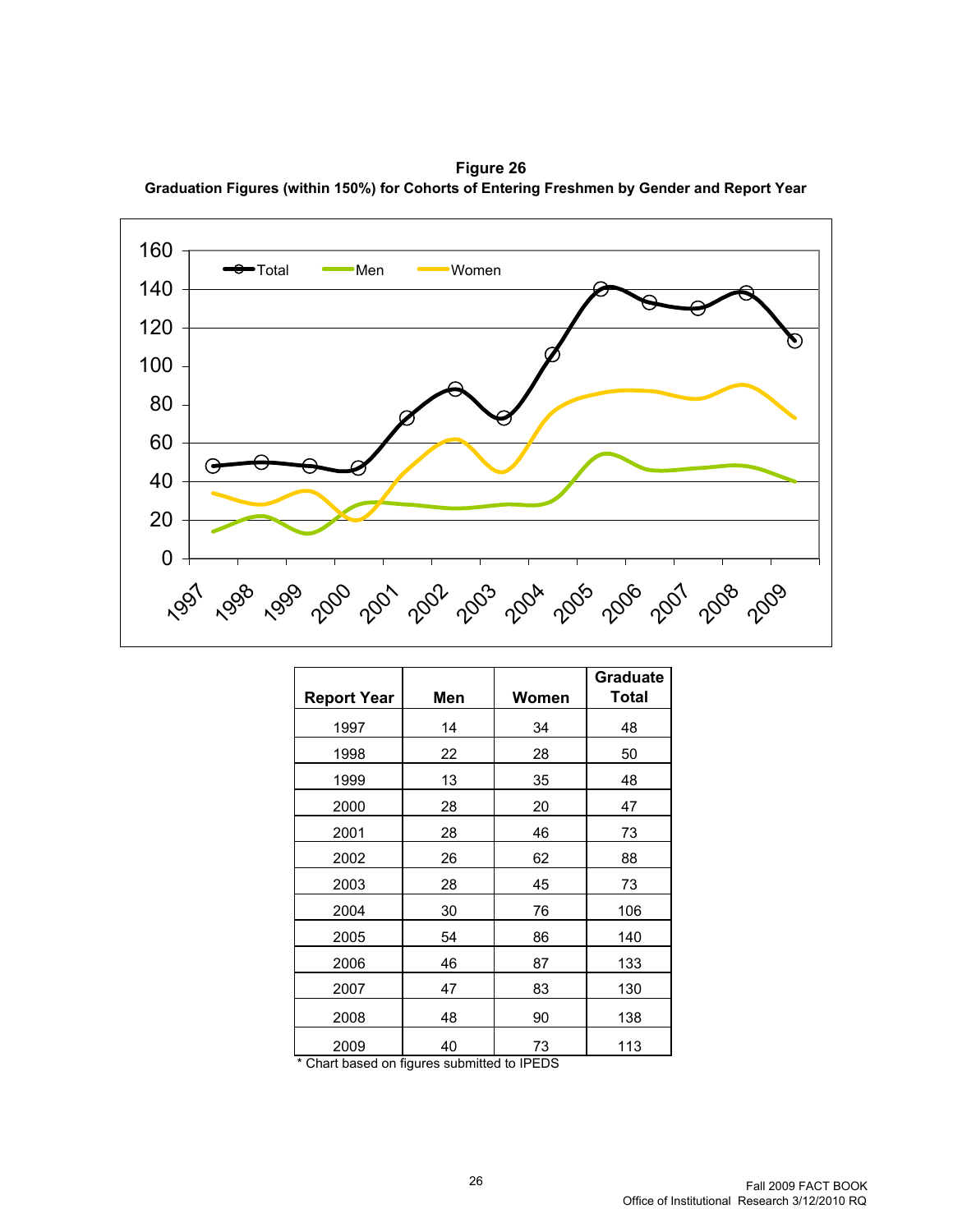**Table 16 Nyack College (NCMC) Fall 2009 Enrolled Students by Admission State (N=2,594)**

| <b>State</b>                | <b>MCATS</b>   | <b>NCMC</b>    | <b>NCRC</b>             | <b>RCATS</b>            | <b>Total</b>   |
|-----------------------------|----------------|----------------|-------------------------|-------------------------|----------------|
| Alabama                     | $\overline{0}$ | 0              | 1                       | $\overline{0}$          | 1              |
| Alaska                      | 0              | 0              | 1                       | 0                       | $\mathbf 1$    |
| Arizona                     | 0              | 0              | 1                       | 0                       | $\overline{1}$ |
| California                  | 0              | 1              | 6                       | 3                       | 10             |
| Colorado                    | 0              | 0              | 5                       | 0                       | 5              |
| Connecticut                 | 1              | 2              | 42                      | 25                      | 70             |
| Delaware                    | 0              | 0              | $\overline{2}$          | 1                       | 3              |
| <b>District of Columbia</b> | 0              | 1              | $\overline{0}$          | 1                       | $\overline{2}$ |
| Florida                     | 0              | 1              | 17                      | 1                       | 19             |
| Georgia                     | 0              | 0              | 1                       | 1                       | 2              |
| Idaho                       | 0              | 0              | $\overline{2}$          | 0                       | $\overline{2}$ |
| Illinois                    | 1              | 0              | 5                       | 0                       | 6              |
| Indiana                     | 0              | 0              | 3                       | 4                       | $\overline{7}$ |
| lowa                        | 0              | 0              | $\overline{2}$          | 0                       | $\overline{2}$ |
| Kansas                      | 0              | 0              | 1                       | 0                       | $\overline{1}$ |
| Louisiana                   | 1              | 0              | 1                       | 0                       | $\overline{2}$ |
| Maine                       | 0              | 0              | 6                       | $\overline{\mathbf{c}}$ | 8              |
| Maryland                    | 0              | 1              | 15                      | 6                       | 22             |
| Massachusetts               | 0              | 0              | 18                      | 0                       | 18             |
| Michigan                    | 0              | 0              | $\overline{2}$          | $\overline{2}$          | 4              |
| Minnesota                   | 0              | 0              | 6                       | $\overline{2}$          | 8              |
| Mississippi                 | 0              | 0              | 2                       | 0                       | $\overline{2}$ |
| Missouri                    | 1              | 0              | 5                       | 0                       | 6              |
| Montana                     | 0              | 0              | 1                       | 0                       | 1              |
| Nevada                      | 0              | 0              | 0                       | 1                       | 1              |
| New Hampshire               | 0              | 0              | 4                       | 0                       | 4              |
| New Jersey                  | 38             | 61             | 152                     | 128                     | 379            |
| <b>New Mexico</b>           |                |                | $\overline{2}$          | 0                       | $\overline{2}$ |
|                             | 0              | 0              |                         |                         |                |
| New York                    | 373            | 615            | 483                     | 215                     | 1686           |
| North Carolina              | 0              | 0              | $\overline{7}$          | $\overline{2}$          | 9              |
| Ohio                        | 0              | 0              | 27                      | 4                       | 31             |
| Oregon                      | 0              | 0              | 1                       | 1                       | $\overline{2}$ |
| Pennsylvania                | 0              | 1              | 61                      | 8                       | 70             |
| Puerto Rico                 | 0              | 0              | 5                       | 0                       | 5              |
| Rhode Island                | 0              | 0              | $\overline{\mathbf{c}}$ | 0                       | $\overline{2}$ |
| Tennessee                   | 0              | 0              | $\overline{0}$          | $\mathbf 1$             | $\overline{1}$ |
| Texas                       | $\overline{1}$ | $\overline{0}$ | $\overline{7}$          | 3                       | 11             |
| Vermont                     | 0              | 0              | 8                       | 1                       | 9              |
| Virginia                    | 0              | 0              | $\overline{7}$          | 3                       | 10             |
| Washington                  | 0              | 0              | $\overline{\mathbf{c}}$ | $\mathbf 1$             | 3              |
| West Virginia               | 0              | 0              | 0                       | 1                       | 1              |
| Wisconsin                   | 0              | 0              | 9                       | 3                       | 12             |
| Foreign Student             | 9              | 23             | 36                      | 9                       | 77             |
| Missing                     | 11             | 40             | 3                       | 22                      | 76             |
| <b>Total</b>                | 436            | 746            | 961                     | 451                     | 2594           |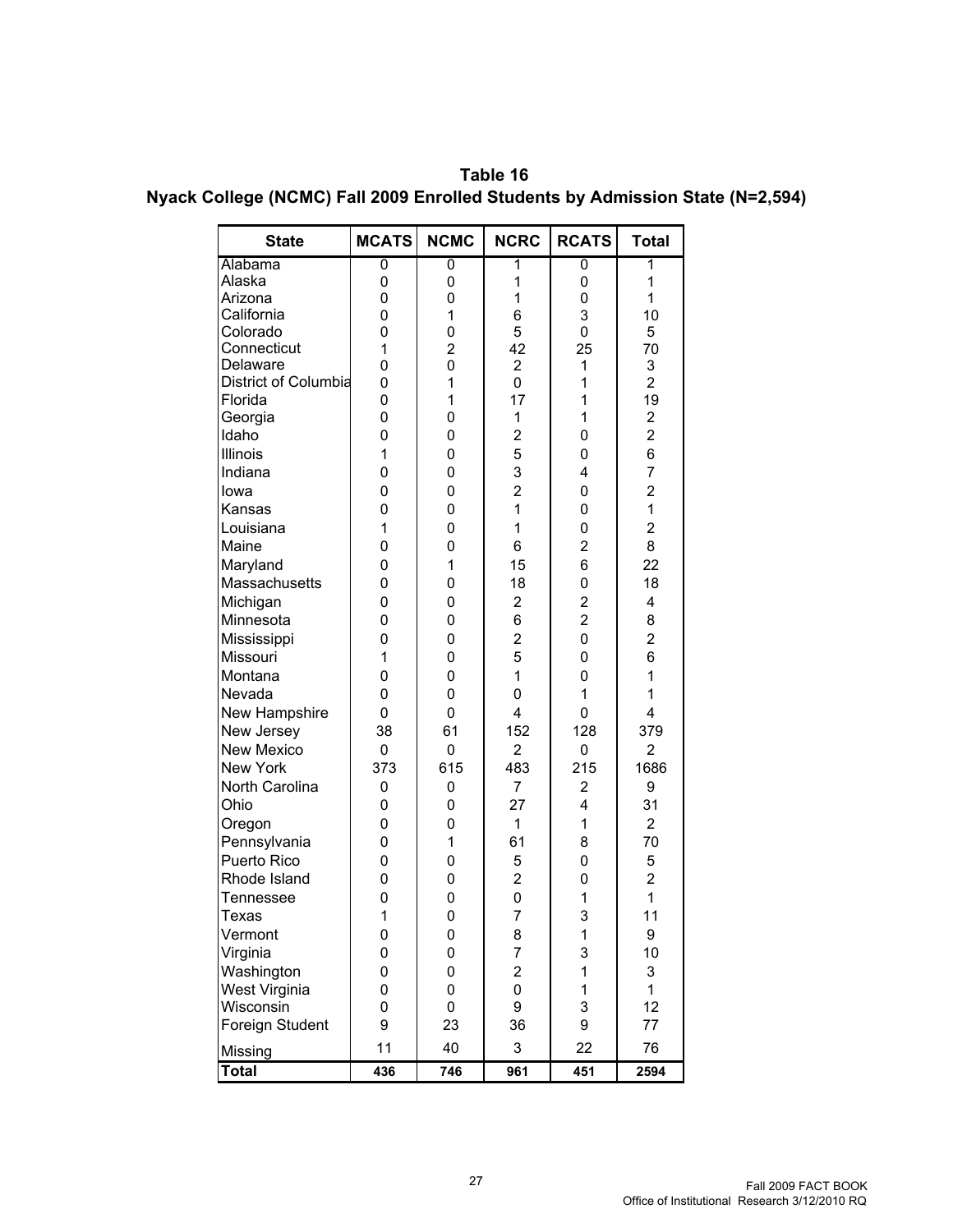| Table 17                                                       |  |
|----------------------------------------------------------------|--|
| Nyack College Fall 2009 Enrolled Students by Country (N=2,594) |  |

|                 | <b>COUNTRY</b>      | <b>MCATS</b>   | <b>NCMC</b>             | <b>NCRC</b>                      | <b>RCATS</b>                | <b>Total</b>            |
|-----------------|---------------------|----------------|-------------------------|----------------------------------|-----------------------------|-------------------------|
| Albania         |                     | 0              | 0                       | $\overline{2}$                   | 0                           | 2                       |
| Angola          |                     | 0              | 0                       | 0                                | 1                           | 1                       |
| <b>Barbados</b> |                     | 1              | 1                       | 0                                | $\pmb{0}$                   | 2                       |
| <b>Belize</b>   |                     | 0              | 0                       | 1                                | 0                           | $\mathbf{1}$            |
| <b>Benin</b>    |                     | 0              | 0                       | 1                                | 0                           | 1                       |
| <b>Brazil</b>   |                     | $\overline{2}$ | $\overline{2}$          | 4                                | $\overline{c}$              | 10                      |
|                 | <b>Burkina Faso</b> | 0              | 1                       | 0                                | $\pmb{0}$                   | 1                       |
| <b>Burma</b>    |                     | 0              | 1                       | 0                                | 0                           | 1                       |
| <b>Burundi</b>  |                     | 0              | 0                       | 0                                | 1                           | 1                       |
|                 | Cambodia            | 0              | 1                       | 0                                | 0                           | 1                       |
|                 | Cameroon            | 0              | 0                       | 1                                | 0                           | 1                       |
| Canada          |                     | 0              | $\overline{0}$          | 5                                | 8                           | 13                      |
| China           |                     | 1              | $\overline{c}$          | 3                                | 3                           | 9                       |
| Colombia        |                     | 2              | $\overline{\mathbf{c}}$ | 1                                | 0                           | 5                       |
| Congo           |                     | 1              | $\overline{2}$          | 0                                | 0                           | 3                       |
| Dominica        |                     | 0              | 1                       | 0                                | 0                           | 1                       |
|                 | Dominican Rep.      | $\overline{2}$ | 8                       | 5                                | 1                           | 16                      |
| Ecuador         |                     | 0              | 4                       | 1                                | 0                           | 5                       |
| England         |                     | 0              | 1                       | 5                                | 1                           | 7                       |
| France          |                     | 1              | 0                       | 0                                | 0                           | 1                       |
| Germany         |                     | 0              | 0                       | 0                                | 1                           | 1                       |
| Ghana           |                     | $\mathbf{1}$   | 0                       | 0                                | 0                           | 1                       |
| Grenada         |                     | 0              | $\overline{0}$          | 0                                | 1                           | 1                       |
| Guyana          |                     | 3              | 3                       | 0                                | 1                           | 7                       |
| Haiti           |                     | $\overline{2}$ | 8                       | 3                                | 1                           | 14                      |
| Honduras        |                     | 0              | 1                       | 1                                | 0                           | $\frac{2}{3}$           |
|                 | Hong Kong           | 0              | 1                       | 0                                | $\overline{c}$              |                         |
| India           |                     | 0              | $\overline{0}$          | 1                                | $\overline{2}$              | 3                       |
|                 | Indonesia           | 0              | 1                       | 0                                | 0                           | 1                       |
| Iraq            |                     | 0              | 0                       | 0                                | 1                           | 1                       |
| Israel          |                     | 0              | 0<br>1                  | 1                                | 0                           | 1<br>1                  |
|                 | <b>Ivory Coast</b>  | 0              | 6                       | 0                                | $\pmb{0}$<br>$\overline{2}$ |                         |
| Jamaica         |                     | 8<br>0         | 1                       | 3                                |                             | 19                      |
| Japan           |                     | 0              | 1                       | 1                                | 0                           | 2<br>3                  |
| Kenya           |                     | 14             | 26                      | $\overline{c}$<br>$\overline{7}$ | 0<br>12                     | 59                      |
| Korea           |                     | $\pmb{0}$      | 0                       | 0                                | 1                           |                         |
| Kuwait          |                     | 1              | $\overline{2}$          | 0                                | $\pmb{0}$                   | 1<br>3                  |
| Liberia         |                     | 0              | 1                       |                                  | 0                           |                         |
| Malaysia        |                     | 0              | $\overline{0}$          | $\frac{2}{2}$                    | 0                           | 3<br>$\overline{2}$     |
| Mexico          |                     | 1              | 0                       |                                  |                             | 1                       |
| Moldova         |                     | 0              | 1                       | 0<br>0                           | 0<br>$\pmb{0}$              | 1                       |
| Morocco         |                     | 1              | $\overline{0}$          | 0                                | 1                           | 2                       |
| Nigeria         |                     | 0              | 1                       | 0                                | 0                           | 1                       |
| Panama<br>Peru  |                     | 0              | 0                       | 4                                | $\overline{2}$              | 6                       |
|                 | Philippines         | 1              | 1                       | $\mathbf{1}$                     | $\pmb{0}$                   | 3                       |
| Portugal        |                     | 0              | $\mathbf 0$             | $\mathbf{1}$                     | 0                           | 1                       |
|                 | Singapore           | 0              | 0                       | 0                                | $\overline{2}$              | $\overline{2}$          |
|                 | Slovak Republic     | 0              | 1                       | 0                                | 0                           | 1                       |
|                 | South Africa        | 0              | 0                       | 0                                | 1                           | 1                       |
|                 | South Korea         | 17             | 10                      | 5                                | 22                          | 54                      |
| Spain           |                     | 0              | 1                       | $\mathbf{1}$                     | 0                           | $\overline{\mathbf{c}}$ |
| Taiwan          |                     | 0              | $\overline{2}$          | 0                                | 1                           | 3                       |
| Thailand        |                     | 0              | 0                       | 0                                | 1                           | 1                       |
| Togo            |                     | 1              | 0                       | 0                                | 0                           | 1                       |
| Trinidad        |                     | 1              | 6                       | 0                                | 1                           | 8                       |
|                 | Trinidad-Tobag.     | 0              | $\overline{2}$          | $\mathbf{1}$                     | 0                           | 3                       |
| <b>USA</b>      |                     | 369            | 613                     | 887                              | 335                         | 2204                    |
| <b>Ukraine</b>  |                     | 0              | $\boldsymbol{2}$        | 1                                | 0                           | 3                       |
|                 | Venezuela           | 0              | 1                       | 0                                | 1                           | $\overline{2}$          |
| Vietnam         |                     | 0              | 0                       | 1                                | $\overline{2}$              | 3                       |
|                 | Missing data        | 6              | 27                      | $\overline{7}$                   | 41                          | 81                      |
| <b>Total</b>    |                     | 436            | 746                     | 961                              | 451                         | 2594                    |

\* Countries are self reported by<sup>2§</sup>tudents.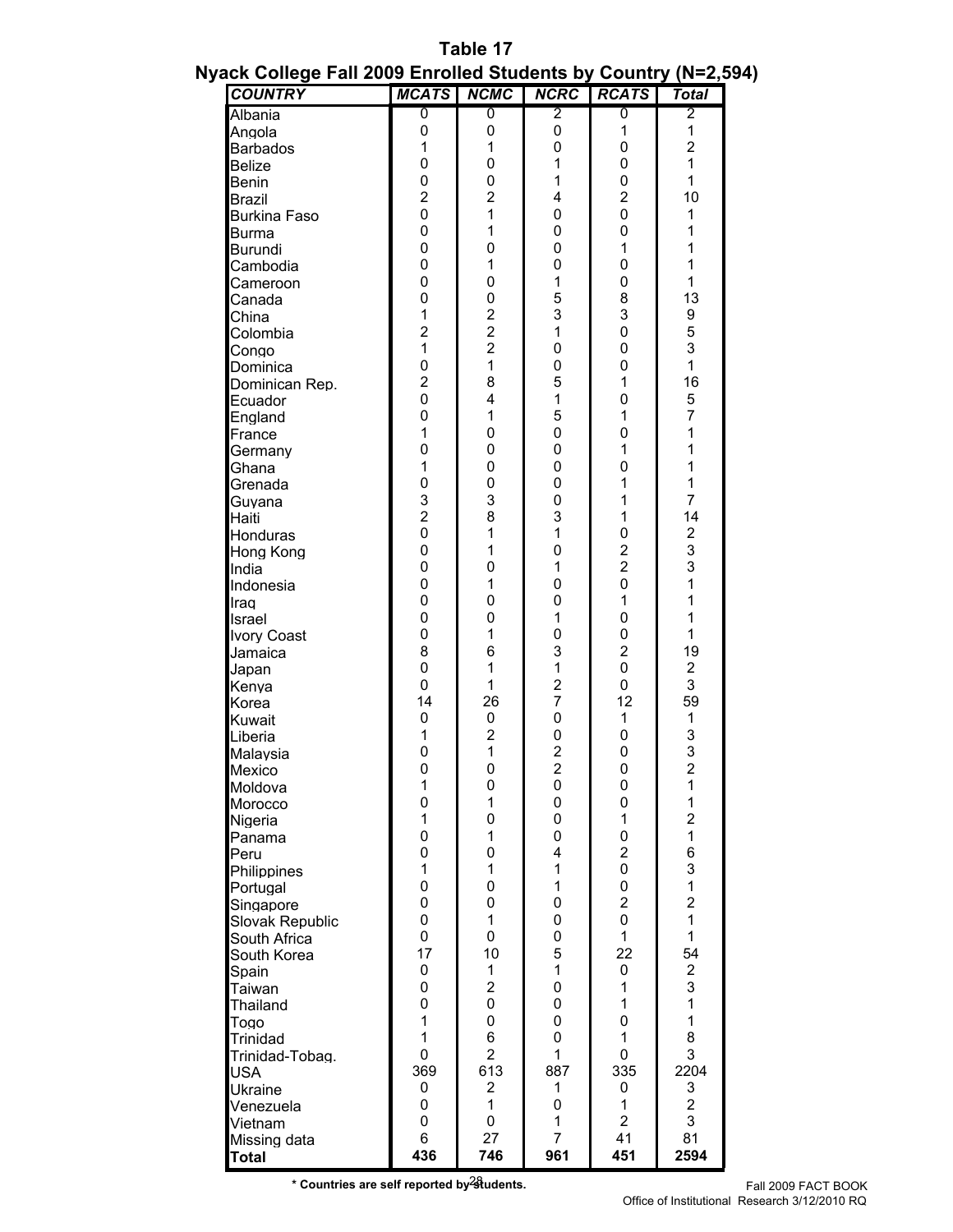## **Table 18 Nyack College Fall 2009 Current Titles of Faculty by Selected Variables**

|                                      |                         |          |                            | <b>Non-Administrative Teaching</b><br><b>Professors</b> |                         |                        |           |                     | <b>Adjuncts/Lecturers</b> |                        |              |                                  |  |
|--------------------------------------|-------------------------|----------|----------------------------|---------------------------------------------------------|-------------------------|------------------------|-----------|---------------------|---------------------------|------------------------|--------------|----------------------------------|--|
|                                      |                         | Emeritus | *Administrative Instructor |                                                         | Assistant<br>Professors | Associate<br>Professor | Professor | Sub<br><b>Total</b> | Adjunct                   | Visiting<br>Instructor | Sub<br>Total | Total<br>(excluding<br>emeritus) |  |
|                                      | Male                    | 22       | 14                         | 6                                                       | 12                      | 18                     | 24        | 60                  | 142                       | $\overline{2}$         | 144          | 218                              |  |
| Gender                               | Female                  | 6        | 17                         | 10                                                      | 19                      | 6                      | 12        | 47                  | 94                        | 0                      | 94           | 158                              |  |
|                                      | <b>Sub Total</b>        | 28       | 31                         | 16                                                      | 31                      | 24                     | 36        | 107                 | 236                       | $\overline{2}$         | 236          | 374                              |  |
| <b>Ethnicity</b>                     | <b>Black</b>            | 2        | 7                          | 4                                                       | 7                       | 6                      | 4         | 21                  | 34                        | 0                      | 34           | 62                               |  |
|                                      | White                   | 25       | 17                         | 9                                                       | 17                      | 13                     | 24        | 63                  | 122                       | $\overline{2}$         | 122          | 202                              |  |
|                                      | Hispanic                | 0        | 5                          | 3                                                       | 5                       | 1                      | 2         | 11                  | 23                        | 0                      | 23           | 39                               |  |
|                                      | Asian                   |          | $\overline{2}$             | 0                                                       | $\overline{2}$          | 4                      | 6         | 12                  | 22                        | 0                      | 22           | 36                               |  |
|                                      | Unknown                 | 0        | 0                          | 0                                                       | 0                       | 0                      | 0         | 0                   | 35                        | 0                      | 35           | 35                               |  |
|                                      | <b>Sub Total</b>        | 28       | 31                         | 16                                                      | 31                      | 24                     | 36        | 107                 | 236                       | $\overline{2}$         | 236          | 374                              |  |
|                                      | $\frac{1}{8}$ Full-Time | N/A      | 31                         | 16                                                      | 31                      | 24                     | 36        | 107                 | $\mathbf 0$               | N/A                    | 0            | 138                              |  |
|                                      | – Part-Time             | N/A      | 0                          | 0                                                       | 0                       | 0                      | 0         | 0                   | 236                       | N/A                    | 236          | 236                              |  |
| Data submitted by the Provost Office |                         |          |                            |                                                         |                         |                        |           |                     |                           |                        |              |                                  |  |

*\*Not reflected in this table are administrative faculty who taught during Fall 2008*

*\*\*Adjunct category includes Commissioned and Lecturers*

*Table contains faculty from all Nyack College sites*



Figure 27 Highest Degrees of Non-Adjunct and Non-Administrative Teaching Faculty (N=107)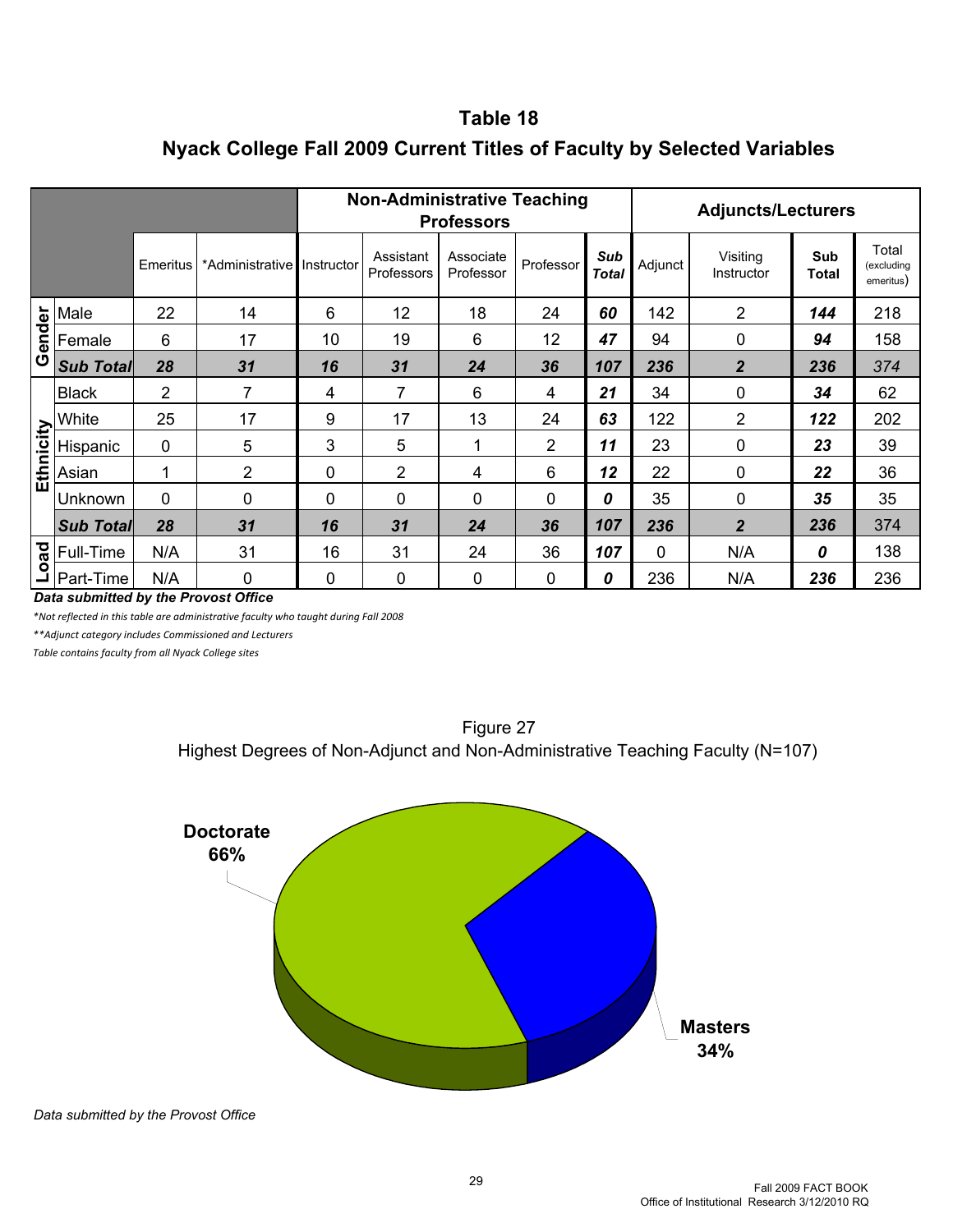## **Tuition & Fee Schedule for Nyack College Traditional Undergraduate Degree Programs Table 19**

| <b>Fall Term Tuition</b>                                 | 2001  | 2002                              | 2003   | 2004   | 2005   | 2006   | 2007   | 2008                                                                    | 2009   |
|----------------------------------------------------------|-------|-----------------------------------|--------|--------|--------|--------|--------|-------------------------------------------------------------------------|--------|
| 12-18 Credits                                            |       | 6,495                             | 6,750  | 6,995  | 7,375  | 7,700  | 8,250  | 8,750                                                                   | 9,250  |
| Less than 12 credits (per credit)                        |       | 540                               | 560    | 580    | 600    | 640    | 690    | 730                                                                     | 770    |
| More than 18 credits (per credit)                        |       | 350<br>360                        | 370    | 380    | 400    | 420    | 440    | 470                                                                     | 490    |
| Auditing: Part-Time students (per credit)                | 100   | 100                               | 100    | 100    | 100    | 100    | 100    | 100                                                                     | 100    |
| <b>Comprehensive Fees</b>                                |       |                                   |        |        |        |        |        |                                                                         |        |
| 1-6 credits                                              | 75    | 125                               | 125    | 125    | 125    | 125    | 125    | 125                                                                     | 150    |
| 7-11 credits                                             | 150   | 200                               | 200    | 200    | 200    | 200    | 200    | 200                                                                     | 250    |
| 12 or more credits                                       | 300   | 300                               | 300    | 300    | 300    | 300    | 300    | 300                                                                     | 400    |
| <b>Student Health Fee**</b>                              | 0     | 100                               | 100    | 100    | 100    | 100    | 100    | 100                                                                     | 100    |
| <b>Resident Fees (includes 21-meal plan)</b>             |       |                                   |        |        |        |        |        |                                                                         |        |
| Standard double dormitory room                           | 3,100 | 3,300                             | 3,500  | 3,625  | 3,800  | 3,800  | 3,800  | 3,900                                                                   | 3,950  |
| Range for additional housing/meal plan options           |       | 2800-3,700 2,900-3,700 3,00-3,900 |        |        |        |        |        | 3,225-4,000 3,400-4,500 3,400-4,500 3,400-4,500 3,700-4,400 3,750-4,450 |        |
| <b>Course Fees</b> (NOTE: Other fees may apply)          |       |                                   |        |        |        |        |        |                                                                         |        |
| Edu./Student Teach.Placemt. (per course)                 | 100   | 100                               | 100    | 100    | 100    | 100    | 150    | 150                                                                     | 150    |
| Edu./Sr. Seminar/Stud. Teaching Sem. (per course)        | 50    | 50                                | 50     | 50     | 50     | 50     | 50     | 50                                                                      | 50     |
| Educ/Music in Elem. Schools                              | 25    | 25                                | 25     | 25     | 25     | 25     | 25     | 25                                                                      | 25     |
| Fine Arts                                                | 50    | 50                                | 50     | 50     | 50     | 50     | 50     | 50                                                                      | 50     |
| Science Lab (Bio, Chem, Anat/phy, Ecology, Physics)      | 50    | 50                                | 50     | 50     | 50     | 50     | 50     | 50                                                                      | 50     |
| Private Music Lessons: Piano, organ, voice, instrumental |       |                                   |        |        |        |        |        |                                                                         |        |
| (per credit or 1/2 hr. of instruction)                   | 245   | 260                               | 290    | 300    | 350    | 390    | 390    | 400                                                                     | 400    |
| <b>Miscellaneous Fees</b>                                |       |                                   |        |        |        |        |        |                                                                         |        |
| Late Registration                                        | 50    | 50                                | 50     | 50     | 50     | 50     | 50     | 50                                                                      | 50     |
| <b>Motor Vehicle Registration</b>                        |       |                                   |        |        |        |        |        |                                                                         |        |
| Campus Resident                                          | 75    | 75                                | 75     | 75     | 75     | 75     | 75     | 75                                                                      | 75     |
| Commuter                                                 | 25    | 25                                | 25     | 25     | 25     | 25     | 25     | 25                                                                      | 25     |
| Orientation Fee (new students, fall sem. only)           | 100   | 100                               | 100    | 100    | 100    | 100    | 100    | 100                                                                     | 100    |
| <b>Total Base Charges, Full Time Resident Student</b>    | 9,740 | 10,195                            | 10,650 | 11,020 | 11,575 | 11,900 | 12,450 | <b>13,050</b>                                                           | 13,700 |
| Increase from Prior Year (Total Base Charges)            | 5.1   | 4.7                               | 4.5    | 3.5    | 5.0    | 2.8    | 4.6    | 4.8                                                                     | 5.0    |

### **Figure 28 Tuition & Total Base Charges for Full-Time Nyack College Resident Students**



*\* Graduate program tuition and fees vary program*

*\*\* Health fee was not applicable in 2001*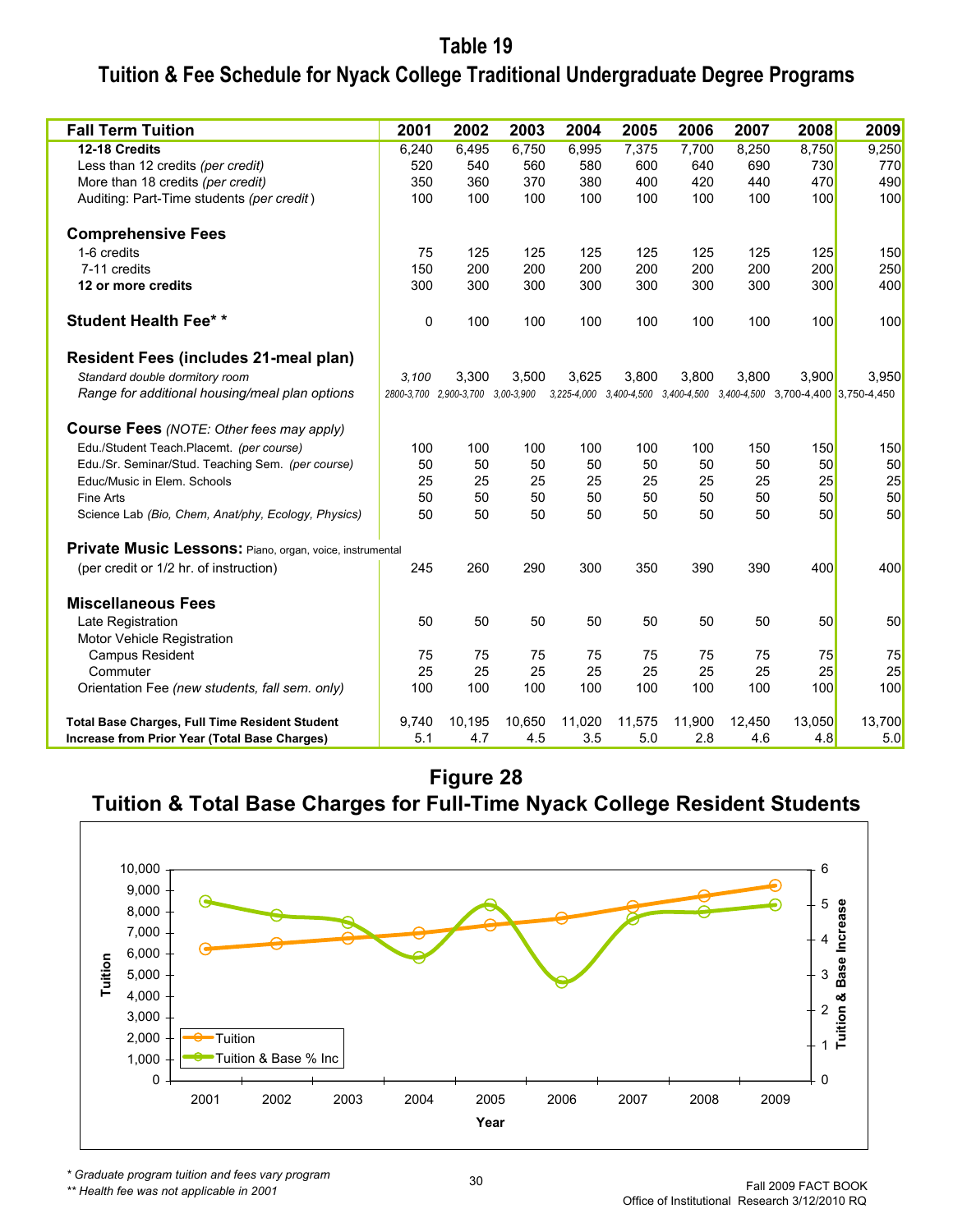| <b>Facilities</b>                               |                         |            |                                                                          |  |  |  |  |
|-------------------------------------------------|-------------------------|------------|--------------------------------------------------------------------------|--|--|--|--|
| <b>Basic Structures Owned/Rented</b>            | <b>Floors</b>           | Sq Ft      | <b>Primary Functions</b>                                                 |  |  |  |  |
| Air Structure                                   | $\mathbf{1}$            | 27,600     | Gymnasium                                                                |  |  |  |  |
| <b>Bailey Library</b>                           | $\sqrt{2}$              | 21,409     | Library, Offices, Labs                                                   |  |  |  |  |
| <b>Bell Tower House</b>                         | $\overline{c}$          | 2,375      | Offices                                                                  |  |  |  |  |
| Berachah                                        | $\overline{c}$          | 3,220      | <b>Staff Housing</b>                                                     |  |  |  |  |
| Bethany Hall                                    | 2.5                     | 5,525      | <b>Staff Housing</b>                                                     |  |  |  |  |
| Bethel                                          | $\overline{c}$          | 2,155      | Closed                                                                   |  |  |  |  |
| Bethesda                                        | $\sqrt{2}$              | 3,795      | <b>Staff Housing</b>                                                     |  |  |  |  |
| Betty Knopp House                               | $\mathfrak{Z}$          | 6,000      | Offices                                                                  |  |  |  |  |
| Betty Olsen House                               | $\overline{c}$          | 2,640      | Offices & Labs                                                           |  |  |  |  |
| <b>Boon Campus Center</b>                       | $\overline{4}$          | 40,093     | Student Center, Dining Hall, Classrooms, Offices, Post Office, Bookstore |  |  |  |  |
| Bowman Gym                                      | $\overline{c}$          | 16,007     | Gymnasium & Athletic Offices                                             |  |  |  |  |
| <b>Bradley Property House</b>                   | $\sqrt{2}$              | 3,427      | President's Residence                                                    |  |  |  |  |
| <b>Bradley Property Barn</b>                    | $\sqrt{2}$              | 2,199      | <b>Staff Housing</b>                                                     |  |  |  |  |
| <b>Brewer</b>                                   | $\overline{c}$          | 2,496      | <b>Student Housing</b>                                                   |  |  |  |  |
| Christie Hall                                   | $B-4$                   | 42,267     | Dormitory, Offices                                                       |  |  |  |  |
| Driscoll Cottage                                | 3                       | 5,763      | Missionary-In-Residence (MIR) Housing, Staff Housing                     |  |  |  |  |
| Dunbar Hall                                     | $\overline{c}$          | 10,999     | <b>Student Housing</b>                                                   |  |  |  |  |
| Duplex                                          | 1.5                     | 3,978      | <b>Staff Housing</b>                                                     |  |  |  |  |
| Gables                                          | 2.5                     | 2,195      | <b>Staff Housing</b>                                                     |  |  |  |  |
| Griswold Cottage                                | $\sqrt{2}$              | 4,280      | <b>Staff Housing</b>                                                     |  |  |  |  |
| Harmony Hall                                    | $\mathfrak{Z}$          |            | 5,876 Women's Dormitory                                                  |  |  |  |  |
| Hilltop (Rented)                                | $\overline{c}$          | 26,000     | Classrooms, Offices, Auditorium, Labs, Fitness Center                    |  |  |  |  |
| Lookout                                         | $\sqrt{2}$              | 2,179      | Offices                                                                  |  |  |  |  |
| Maintenance Building                            | $\mathbf{1}$            | 4,049      | Offices, Shop & Garage                                                   |  |  |  |  |
| Moseley Hall                                    | $\overline{4}$          | 47,552     | Dormitory, Classrooms, Offices                                           |  |  |  |  |
| Music Education Building                        | $\overline{c}$          | 1,799      | Classrooms, Offices                                                      |  |  |  |  |
| Oakwood Apartments                              | $\mathbf{1}$            | 900        | <b>Staff Housing</b>                                                     |  |  |  |  |
| Pardington Annex                                | $\overline{c}$          | 1,750      | Practice Rooms                                                           |  |  |  |  |
| Pardington Hall                                 | $B-4$                   | 16,744     | Auditorium, Classrooms, Offices                                          |  |  |  |  |
| Roseberry                                       | $\overline{\mathbf{c}}$ | 5,916      | Staff Offices                                                            |  |  |  |  |
| Shingles (Sunnyside)                            | $\overline{c}$          | 1,667      | <b>Staff Housing</b>                                                     |  |  |  |  |
| Shuman Hall                                     | $B-2$                   | 15,896     | Offices, Conference Rooms                                                |  |  |  |  |
| Simpson Hall                                    | $B-4$                   | 44,652     | Dormitory, Classrooms & Offices                                          |  |  |  |  |
| Sky Island Lodge                                | $\overline{2}$          | 6,785      | Classrooms, Offices                                                      |  |  |  |  |
| <b>Nyack College Rockland Campus</b>            |                         | 390,188    |                                                                          |  |  |  |  |
| NCDC: Hall of the States, 444 N. Capitol Street | 1                       |            | 4,232 NCDC Offices, Classrooms                                           |  |  |  |  |
| 93 Worth/335 Broadway, Manhattan                | 2                       | 13,500     | NCATS/NYC Offices, Auditorium, Classrooms                                |  |  |  |  |
| 361 Broadway                                    | $SB-4$                  | 55,900     | NCATS/NYC Offices, Classrooms                                            |  |  |  |  |
| <b>NYC Total (shared with ATS)</b>              |                         | 69,400     |                                                                          |  |  |  |  |
| ATS Main Bldg. (Upper Nyack)                    | $B-2$                   | 53,369     | Administrative Offices, Auditorium, Classrooms, Faculty Offices, Library |  |  |  |  |
| Hillside Terrace #8 & 10                        | $B-2$                   | 13,488     | <b>Student Housing</b>                                                   |  |  |  |  |
| Hillside Terrace #12                            | $B-2$                   | 9,744      | <b>Student Housing</b>                                                   |  |  |  |  |
| Jaffray 1                                       | 3                       | 27,002     | <b>Student Housing</b>                                                   |  |  |  |  |
| <b>Barney Hall</b>                              | 3                       | 12,384     | <b>Student Housing</b>                                                   |  |  |  |  |
| Shepherd Hall                                   | 3                       | 10,707     | <b>Student Housing</b>                                                   |  |  |  |  |
| ATS Total (see also NYC above)                  |                         | 126,694    |                                                                          |  |  |  |  |
|                                                 |                         |            | <b>South Nyack Campus Acreage=86</b>                                     |  |  |  |  |
| <b>GRAND TOTAL</b>                              |                         | 590,514.00 | <b>Upper Nyack (ATS) Campus Acreage=39</b>                               |  |  |  |  |